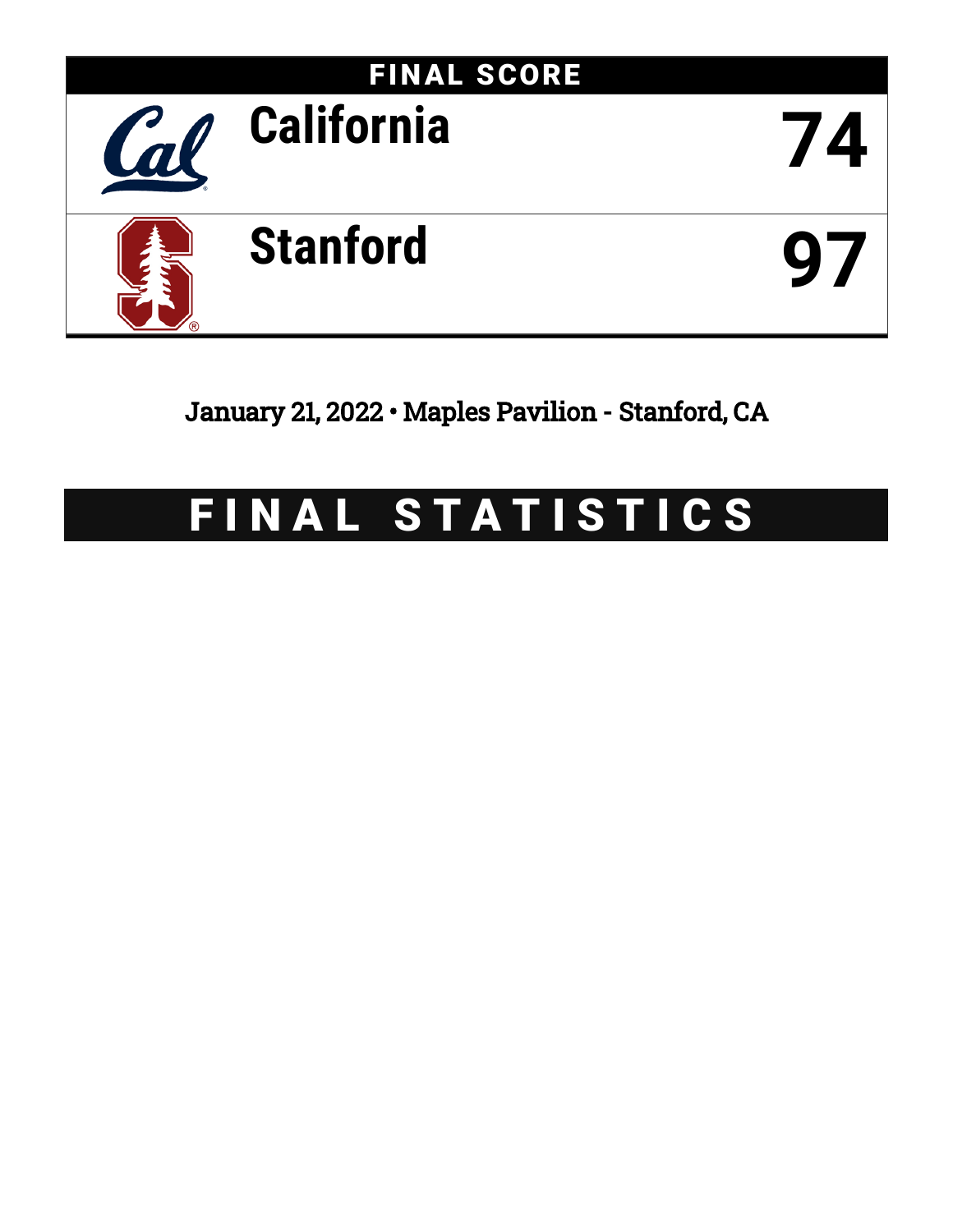### **Official Box Score California vs Stanford Game Totals -- Final Statistics January 21, 2022 at Maples Pavilion - Stanford, CA**



# **California 74**

| No. | Plaver                   | S  | Pts      | FG.      | 3FG      | FT.       | OR       | DR.      | TR             | РF             | A  | TO       | <b>Blk</b> | Stl          | Min | $+/-$ |
|-----|--------------------------|----|----------|----------|----------|-----------|----------|----------|----------------|----------------|----|----------|------------|--------------|-----|-------|
| 01  | MCINTOSH, LEILANI        | G  | 14       | $4 - 7$  | $3-4$    | 3-4       |          | и        | 2              | 3              | 3  | 3        | $\Omega$   | 1            | 35  | $-31$ |
| 22  | <b>CROCKER, CAILYN</b>   | G  |          | $0 - 3$  | $0 - 1$  | $1 - 2$   | 0        | 1        | 1              | 3              | 1  | $\Omega$ | $\Omega$   | $\mathbf{0}$ | 15  | $-10$ |
| 24  | LUTJE SCHIPHOLT, EVELIEN | F  | 9        | $4 - 7$  | $0 - 0$  | $1 - 2$   |          | 2        | 3              | 3              | 2  | 3        | 0          | 1            | 30  | $-25$ |
| 30  | <b>CURRY, JAYDA</b>      | G  | 30       | $7 - 17$ | $4 - 8$  | $12 - 14$ | 0        | 1        | $\mathbf 1$    | $\Omega$       | 2  | 2        | $\Omega$   | 1            | 36  | $-24$ |
| 33  | SAMB, FATOU              | С  | 3        | $1 - 2$  | $0 - 0$  | $1 - 2$   | 2        | 3        | 5              | 3              |    | 1        | $\Omega$   | 1            | 18  | $-10$ |
| 00  | <b>ONYIAH, UGONNE</b>    | F. | 2        | $1 - 1$  | $0 - 0$  | $0 - 0$   | 2        | 0        | $\overline{2}$ | $\overline{2}$ | 3  | 2        | $\Omega$   | $\mathbf{0}$ | 12  | -8    |
| 03  | DANIELS, DALAYAH         | G  | 5        | $2 - 4$  | $0 - 0$  | $1 - 2$   | 0        | 3        | 3              | 2              | 2  | 4        | 0          | 1            | 23  | $-2$  |
| 10  | <b>GREEN, JAZLEN</b>     | G  | $\Omega$ | $0 - 0$  | $0 - 0$  | $0 - 0$   | $\Omega$ | $\Omega$ | $\Omega$       | $\Omega$       | 0  | $\Omega$ | $\Omega$   | 0            | 2   | $-3$  |
| 14  | ELSNITZ, ALMA            | G  | 3        | $1 - 1$  | $0 - 0$  | $1 - 2$   |          | 1        | $\overline{2}$ | $\overline{2}$ | 0  | $\Omega$ | 0          | 0            | 8   | $-2$  |
| 21  | <b>MASTROV, MIA</b>      | G  | 7        | $3-9$    | $0 - 2$  | $1 - 2$   | 0        | 0        | 0              | 1              | 0  | 1        | 0          | 1            | 20  | $-3$  |
| 31  | <b>MUCA, ORNELA</b>      | G  | $\Omega$ | $0 - 1$  | $0 - 0$  | $0 - 0$   | $\Omega$ | $\Omega$ | 0              | 0              |    | 0        | 0          | 0            | 2   | 3     |
|     | <b>TEAM</b>              |    |          |          |          |           |          | 4        | 5              | 0              |    | 3        |            |              |     |       |
|     | <b>TOTALS</b>            |    |          | 74 23-52 | $7 - 15$ | $21 - 30$ | 8        | 16       | 24             | 19             | 15 | 19       | 0          | 6            | 200 |       |

| <b>Shooting By Period</b> |           |       |         |       |           |          | Deadball Rebounds: 3.1          |
|---------------------------|-----------|-------|---------|-------|-----------|----------|---------------------------------|
| Period                    | FG        | FG%   | 3FG     | 3FG%  | <b>FT</b> | FT%      | Last FG: 4th-00:36              |
| 1st Qtr                   | $3 - 10$  | 30%   | $0 - 2$ | 00%   | 4-6       | 67%      | Biggest Run: 5-0                |
| 2nd Qtr                   | $12 - 16$ | 75%   | $4-6$   | 67%   | $4-6$     | 67%      | Largest lead: By 1 at 2nd-01:39 |
| 3rd Qtr                   | $2-9$     | 22%   | $0 - 2$ | 00%   | $9 - 12$  | 75%      | Technical Fouls: None.          |
| 4th Qtr                   | $6 - 17$  | 35%   | $3-5$   | 60%   | $4-6$     | 67%      |                                 |
| 1st Half                  | $15 - 26$ | 58%   | $4 - 8$ | 50%   | $8 - 12$  | 67%      |                                 |
| 2nd Half                  | $8 - 26$  | 31%   | $3 - 7$ | 43%   | $13 - 18$ | 72%      |                                 |
| Game                      | $23 - 52$ | 44.2% | 7-15    | 46.7% | $21 - 30$ | $70.0\%$ |                                 |

### **Stanford 97**

| No. | Player                   | S | Pts            | FG       | 3FG      | <b>FT</b> | 0 <sub>R</sub> | DR             | TR             | <b>PF</b>      | A            | TO | <b>BIK</b>   | Stl            | Min            | $+/-$          |
|-----|--------------------------|---|----------------|----------|----------|-----------|----------------|----------------|----------------|----------------|--------------|----|--------------|----------------|----------------|----------------|
| 12  | HULL, LEXIE              | G | 6              | 1-3      | $1 - 3$  | $3 - 4$   | 2              | 2              | 4              | 3              | 2            |    |              | 3              | 25             | 30             |
| 22  | <b>BRINK, CAMERON</b>    | F | 12             | $4 - 8$  | $0 - 0$  | $4 - 5$   | $\Omega$       | 5              | 5              | 3              | 1            | 2  | 0            |                | 15             | 7              |
| 24  | HULL, LACIE              | G | $\overline{2}$ | $1 - 1$  | $0 - 0$  | $0 - 0$   | $\mathbf{1}$   | 0              | 1              | $\overline{2}$ | 1            |    | 0            | 2              | 11             | 10             |
| 30  | JONES, HALEY             | G | 26             | $9 - 13$ | $1 - 1$  | $7 - 7$   | 2              | 8              | 10             | 4              | 5            |    | $\mathbf{0}$ |                | 35             | 25             |
| 33  | <b>JUMP, HANNAH</b>      | G | 21             | $6 - 11$ | $5-9$    | $4 - 4$   | $\mathbf{0}$   | 1              |                |                | 0            |    | 0            |                | 35             | 23             |
| 02  | EMMA-NNOPU, AGNES        | G | 3              | $1 - 2$  | $1 - 1$  | $0-0$     | $\Omega$       | 0              | $\Omega$       |                | 0            | 0  | $\mathbf{0}$ | 0              | 7              | $-1$           |
| 04  | VAN GYTENBEEK, JANA      | G | $\Omega$       | $0 - 1$  | $0 - 1$  | $0 - 0$   | $\mathbf{0}$   | 0              | 0              | 0              | 0            | 0  | 0            | $\Omega$       | 4              | -3             |
| 05  | <b>BELIBI, FRANCESCA</b> | F | 20             | $8 - 11$ | $0 - 0$  | $4-6$     | 2              | 4              | 6              | 2              | 3            | 0  | $\Omega$     | $\mathfrak{p}$ | 23             | 14             |
| 10  | JEROME, ALYSSA           | F | 0              | $0 - 0$  | $0 - 0$  | $0-0$     | $\Omega$       | 0              | $\mathbf{0}$   | 0              | 0            | 0  | $\mathbf{0}$ | 0              | 2              | -3             |
| 11  | PRECHTEL, ASHTEN         | F | 0              | $0 - 0$  | $0 - 0$  | $0 - 0$   | 1              | 1              | $\overline{2}$ | $\overline{2}$ | $\mathbf{0}$ |    | 0            | $\mathbf{0}$   | $\overline{4}$ | $\overline{2}$ |
| 14  | HAMILTON, JORDAN         | G | $\mathcal{P}$  | $1 - 3$  | $0 - 2$  | $0 - 0$   | 1              | 2              | 3              | 4              |              |    | 0            |                | 26             | 18             |
| 20  | <b>BOSGANA, ELENA</b>    | G | 0              | $0 - 1$  | $0 - 0$  | $0 - 0$   | $\Omega$       | $\mathbf{0}$   | $\mathbf{0}$   |                | 1            | 1  | 0            | 0              | 4              | $-3$           |
| 21  | DEMETRE, BROOKE          | G | 0              | $0 - 3$  | $0 - 1$  | $0 - 0$   | $\Omega$       | 1              | 1              |                | $\Omega$     | 0  | 0            | 0              | 3              | 0              |
| 44  | <b>IRIAFEN, KIKI</b>     | F | 5              | $2 - 2$  | $0 - 0$  | $1 - 2$   | $\Omega$       | $\overline{2}$ | $\overline{2}$ |                | 1            | 0  | $\Omega$     | 0              | 6              | $-4$           |
|     | <b>TEAM</b>              |   |                |          |          |           | 1              |                | 2              | $\mathbf 0$    |              |    |              |                |                |                |
|     | TOTALS                   |   |                | 97 33-59 | $8 - 18$ | $23 - 28$ | 10             | 27             | 37             | 25             | 21           | 16 | 1            | 11             | 200            |                |

| <b>Shooting By Period</b> |           |       |          |       |           |       |
|---------------------------|-----------|-------|----------|-------|-----------|-------|
| Period                    | FG        | FG%   | 3FG      | 3FG%  | FT        | FT%   |
| 1st Qtr                   | $7-15$    | 47%   | $2 - 4$  | 50%   | $4 - 5$   | 80%   |
| 2nd Qtr                   | $8 - 12$  | 67%   | $2 - 4$  | 50%   | $4-6$     | 67%   |
| 3rd Qtr                   | $9 - 14$  | 64%   | $3-5$    | 60%   | $12 - 12$ | 100%  |
| 4th Qtr                   | $9 - 18$  | 50%   | $1-5$    | 20%   | $3-5$     | 60%   |
| 1st Half                  | $15 - 27$ | 56%   | $4 - 8$  | 50%   | $8 - 11$  | 73%   |
| 2nd Half                  | 18-32     | 56%   | $4 - 10$ | 40%   | $15 - 17$ | 88%   |
| Game                      | $33 - 59$ | 55.9% | $8 - 18$ | 44.4% | $23 - 28$ | 82.1% |

*Deadball Rebounds:* 4,0 *Last FG:* 4th-00:25 *Biggest Run:* 9-0 *Largest lead:* By 27 at 4th-03:28 *Technical Fouls:* None.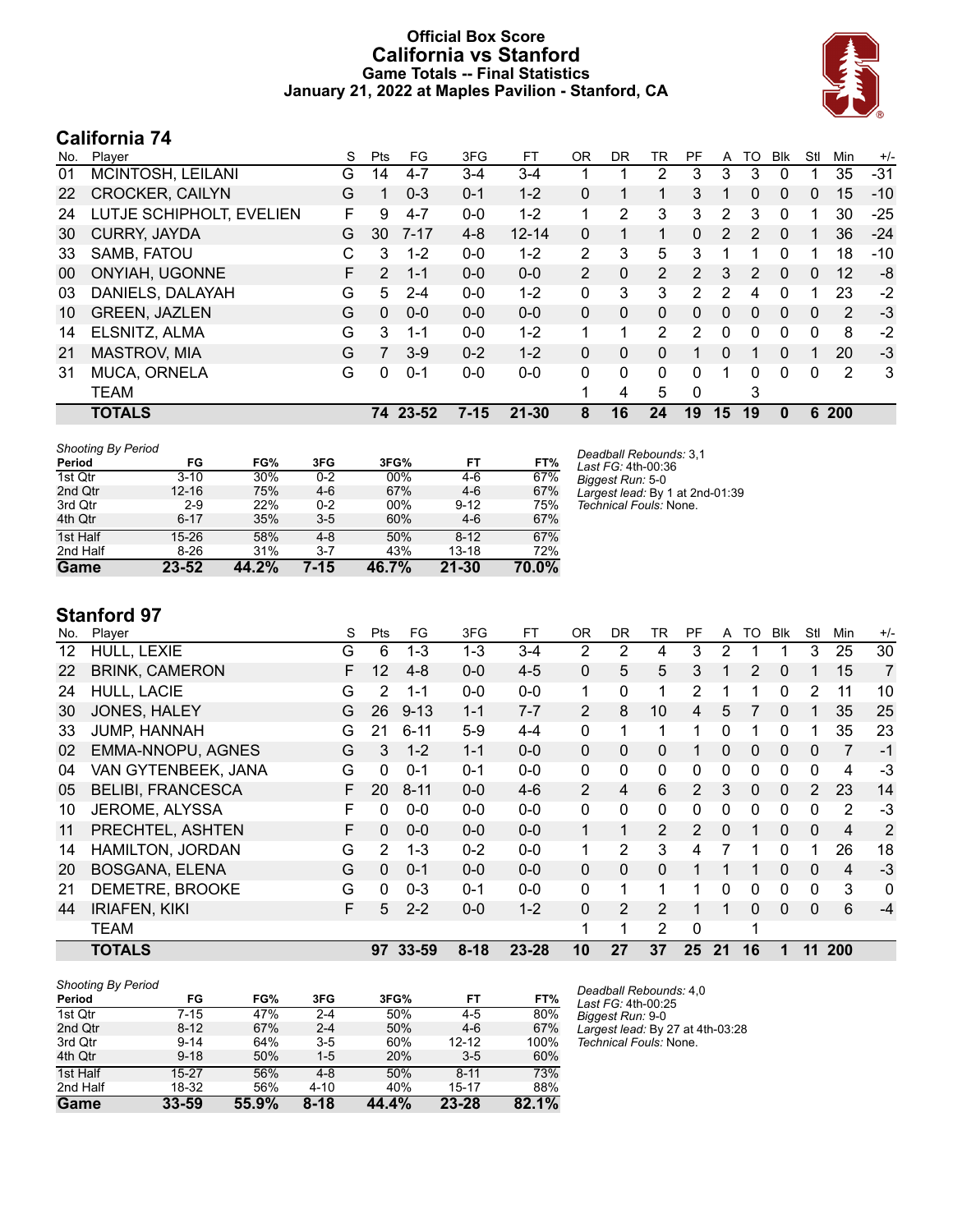| Game Notes:                                         | <b>Score</b>                             |    |                 |    |    | 1st 2nd 3rd 4th TOT | <b>Points</b>     |
|-----------------------------------------------------|------------------------------------------|----|-----------------|----|----|---------------------|-------------------|
| Officials: Kyle Bacon, Benny Luna, Rochelle Bennett | CAL                                      | 10 | 32              | 13 | 19 | 74                  | In the Paint      |
| Start Time: 10:06 PM ET                             | <b>STN</b>                               | 20 | 22 33           |    | 22 | 97                  | Off Turns         |
| End Time: 12:11 AM ET                               |                                          |    |                 |    |    |                     | 2nd Chance        |
| Game Duration: 2:04<br>Conference Game;             | CAL led for 1:11. STN led for 37:55.     |    |                 |    |    |                     | <b>Fast Break</b> |
|                                                     | Game was tied for 0:55.<br>Times tied: 1 |    | Lead Changes: 2 |    |    |                     | Bench             |

| <b>Points</b>     | <b>CAL</b>     | <b>STN</b>     |
|-------------------|----------------|----------------|
| In the Paint      | 24             | 44             |
| Off Turns         | 12             | 22             |
| 2nd Chance        | 10             | 10             |
| <b>Fast Break</b> | 2              | 3              |
| Bench             | 17             | 30             |
| Per Poss          | 1.000<br>34/74 | 1.293<br>44/75 |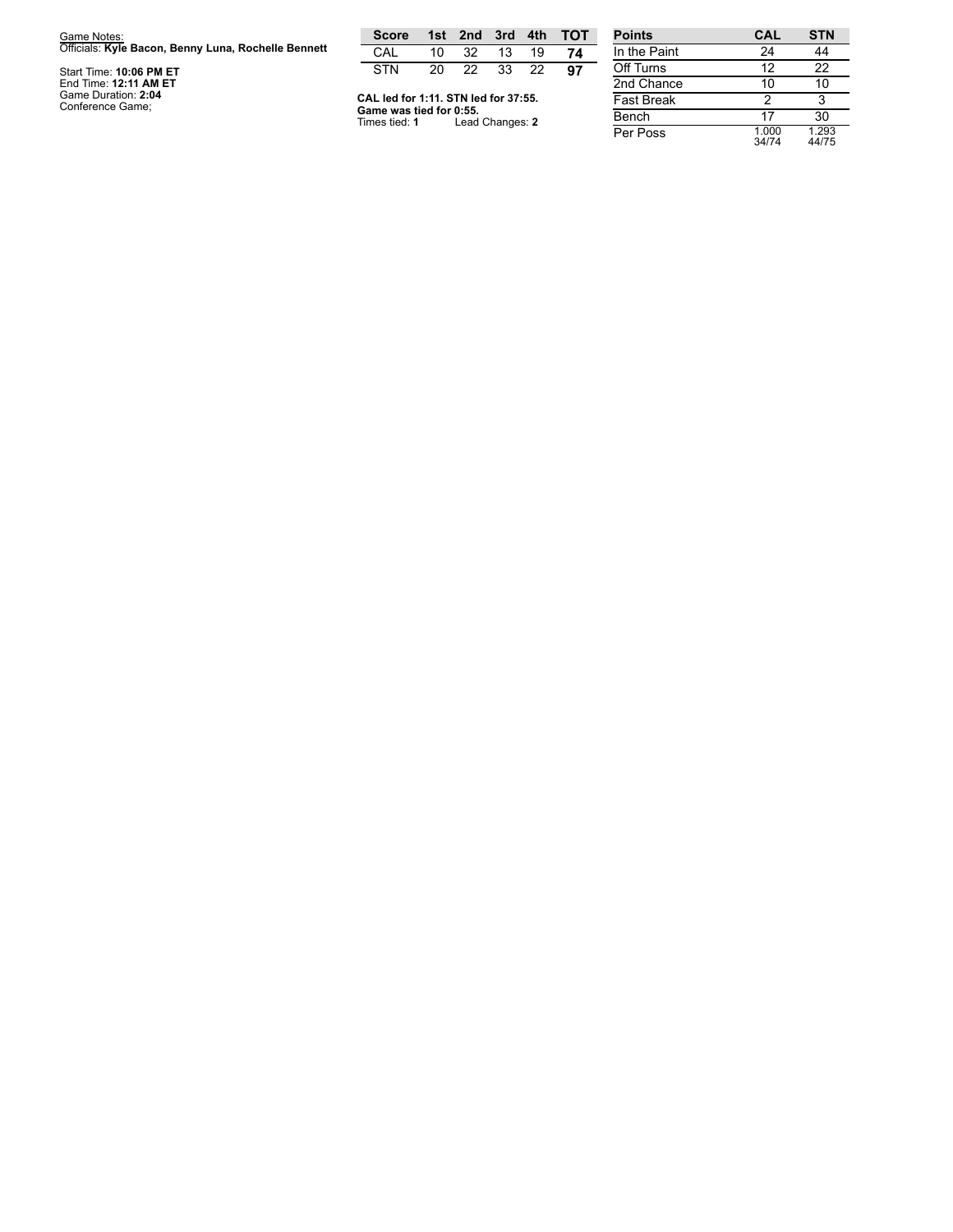### **Official Box Score California vs Stanford First Half Statistics Only January 21, 2022 at Maples Pavilion - Stanford, CA**



# **California 42**

| No. | Plaver                   | S  | <b>Pts</b> | <b>FG</b> | 3FG     | <b>FT</b> | <b>OR</b> | <b>DR</b> | <b>TR</b>      | <b>PF</b> | A | TO            | <b>Blk</b>   | Stl      | Min            | $+/-$    |
|-----|--------------------------|----|------------|-----------|---------|-----------|-----------|-----------|----------------|-----------|---|---------------|--------------|----------|----------------|----------|
| 00  | <b>ONYIAH, UGONNE</b>    | F  | 2          | $1 - 1$   | $0 - 0$ | $0-0$     |           | 0         |                | 2         | 2 |               | 0            | 0        | 6              | 2        |
| 01  | MCINTOSH, LEILANI        | G  | 10         | $3 - 5$   | $2 - 3$ | $2 - 2$   | 0         | $\Omega$  | 0              |           |   |               | 0            |          | 17             | -5       |
| 03  | DANIELS, DALAYAH         | G  | 0          | $0 - 1$   | $0 - 0$ | $0 - 0$   | 0         | 1         |                | 0         |   | 3             | $\Omega$     |          | 12             | $-2$     |
| 10  | <b>GREEN, JAZLEN</b>     | G  | $\Omega$   | $0 - 0$   | $0 - 0$ | $0 - 0$   | 0         | 0         | 0              | 0         | 0 | 0             | $\mathbf{0}$ | 0        | 0              | $-2$     |
| 14  | ELSNITZ, ALMA            | G  | 0          | $0 - 0$   | $0 - 0$ | $0 - 0$   | 0         | 0         | 0              | 1         | 0 | 0             | $\Omega$     | 0        | $\overline{2}$ | 0        |
| 21  | <b>MASTROV, MIA</b>      | G  | 6          | $3 - 4$   | $0 - 1$ | $0 - 0$   | $\Omega$  | $\Omega$  | $\Omega$       | $\Omega$  | 0 | $\Omega$      | $\Omega$     |          | 10             | 9        |
| 22  | <b>CROCKER, CAILYN</b>   | G  |            | $0 - 2$   | $0 - 0$ | $1 - 2$   | 0         | 1         |                |           |   | 0             | $\Omega$     | 0        | 11             | $-2$     |
| 24  | LUTJE SCHIPHOLT, EVELIEN | F. | 5          | $2 - 2$   | $0 - 0$ | $1 - 2$   | 0         | 1         |                |           |   | $\mathcal{P}$ | $\Omega$     | 1        | 12             | -1       |
| 30  | <b>CURRY, JAYDA</b>      | G  | 16         | $5 - 10$  | 2-4     | $4-6$     | 0         | 1         |                | 0         | 0 |               | 0            | 0        | 19             | 0        |
| 31  | MUCA, ORNELA             | G  | $\Omega$   | $0 - 0$   | $0 - 0$ | $0 - 0$   | 0         | 0         | 0              | 0         | 0 | 0             | $\mathbf{0}$ | 0        | 0              | $\Omega$ |
| 33  | SAMB, FATOU              | C. | 2          | $1 - 1$   | $0 - 0$ | $0 - 0$   | 1         | 3         | 4              | 2         | 1 | 0             | $\Omega$     | $\Omega$ | 10             | 1        |
|     | <b>TEAM</b>              |    | 0          | $0 - 0$   | $0 - 0$ | $0 - 0$   |           | 1         | $\overline{2}$ | 0         | 0 | 2             | $\Omega$     | 0        | 0              |          |
|     | <b>TOTALS</b>            |    |            | 42 15-26  | $4 - 8$ | $8 - 12$  | 3         | 8         | 11             | 8         |   | 10            | $\bf{0}$     | 4        | 100            |          |

| <b>Shooting By Period</b><br>Period | FG        | FG%   | 3FG  | 3FG%  | FT        | FT%   | Dea<br>Last |
|-------------------------------------|-----------|-------|------|-------|-----------|-------|-------------|
| 1st Otr                             | $3 - 10$  | 30%   | 0-2  | 00%   | 4-6       | 67%   |             |
| 2nd Qtr                             | $12 - 16$ | 75%   | 4-6  | 67%   | $4-6$     | 67%   |             |
| 1st Half                            | $15 - 26$ | 58%   | 4-8  | 50%   | $8 - 12$  | 67%   |             |
| Game                                | $23 - 52$ | 44.2% | 7-15 | 46.7% | $21 - 30$ | 70.0% |             |

*Deadball Rebounds:* 3,1 *Last FG Half:* CAL 2nd-01:39

# **Stanford 42**

| No. | Player                   | S. | <b>Pts</b>        | FG        | 3FG     | <b>FT</b> | <b>OR</b>    | <b>DR</b>      | <b>TR</b>    | PF             | A        | TO       | <b>Blk</b> | Stl          | <b>Min</b>   | $+/-$          |
|-----|--------------------------|----|-------------------|-----------|---------|-----------|--------------|----------------|--------------|----------------|----------|----------|------------|--------------|--------------|----------------|
| 02  | EMMA-NNOPU, AGNES        | G  | 0                 | $0 - 0$   | $0-0$   | $0-0$     | $\mathbf{0}$ | 0              | 0            |                | 0        | 0        | 0          | 0            | 2            | $-1$           |
| 04  | VAN GYTENBEEK, JANA      | G  | 0                 | $0 - 0$   | $0 - 0$ | $0 - 0$   | $\Omega$     | 0              | $\mathbf{0}$ | $\mathbf{0}$   | $\Omega$ | 0        | 0          | $\mathbf{0}$ | 1            | $\Omega$       |
| 05  | <b>BELIBI, FRANCESCA</b> | F  | 12                | $5 - 7$   | $0-0$   | $2 - 4$   | 0            | 3              | 3            | 0              |          | 0        | 0          | 0            | 12           | $-5$           |
| 10  | JEROME, ALYSSA           | F. | 0                 | $0 - 0$   | $0 - 0$ | $0 - 0$   | $\Omega$     | $\Omega$       | $\mathbf{0}$ | $\Omega$       | $\Omega$ | $\Omega$ | 0          | $\mathbf{0}$ | $\Omega$     | $\Omega$       |
| 11  | PRECHTEL, ASHTEN         | F  | 0                 | $0 - 0$   | $0 - 0$ | $0 - 0$   | 1            | 0              | 1            | 2              | 0        |          | 0          | 0            | 3            | 2              |
| 12  | HULL, LEXIE              | G  | 0                 | $0 - 0$   | $0 - 0$ | $0 - 0$   | $\mathbf{0}$ | $\Omega$       | $\Omega$     | $\overline{2}$ | $\Omega$ |          |            | $\Omega$     | 9            | 5              |
| 14  | HAMILTON, JORDAN         | G  | 2                 | $1 - 2$   | $0 - 1$ | $0 - 0$   | 0            | 2              | 2            |                | 2        | 0        | 0          |              | 13           | $-2$           |
| 20  | <b>BOSGANA, ELENA</b>    | G  | 0                 | $0 - 0$   | $0 - 0$ | $0 - 0$   | $\Omega$     | 0              | $\mathbf{0}$ | 0              | 0        | 0        | 0          | 0            | $\Omega$     | $\mathbf 0$    |
| 21  | DEMETRE, BROOKE          | G  | 0                 | $0 - 1$   | $0-0$   | $0 - 0$   | 0            | 0              | 0            | 0              | 0        | 0        | 0          | 0            | 2            | 0              |
| 22  | <b>BRINK, CAMERON</b>    | F  | 4                 | $1 - 2$   | $0 - 0$ | $2 - 2$   | $\mathbf{0}$ | $\overline{2}$ | 2            | $\mathcal{P}$  |          | $\Omega$ | 0          |              | 7            | $\Omega$       |
| 24  | HULL, LACIE              | G  | 0                 | $0 - 0$   | $0 - 0$ | $0 - 0$   | 1            | 0              | 1            |                | 1        | 1        | 0          | 2            | 7            | $\overline{2}$ |
| 30  | JONES, HALEY             | G  | $12 \overline{ }$ | $4 - 7$   | $1 - 1$ | $3 - 3$   | 1            | 3              | 4            |                | 3        | 5        | $\Omega$   | $\Omega$     | 20           | $\mathbf 0$    |
| 33  | <b>JUMP, HANNAH</b>      | G  | 9                 | $3 - 7$   | $3-6$   | $0 - 0$   | 0            | 0              | $\Omega$     |                | 0        | 0        | $\Omega$   |              | 20           | 0              |
| 44  | <b>IRIAFEN, KIKI</b>     | F  | 3                 | $1 - 1$   | $0 - 0$ | $1 - 2$   | $\mathbf{0}$ | 0              | $\mathbf{0}$ | 0              |          | 0        | 0          | 0            | 3            | $-1$           |
|     | TEAM                     |    | 0                 | $0 - 0$   | $0 - 0$ | $0 - 0$   | 0            | 1              | 1            | 0              | $\Omega$ | 1        | 0          | 0            | $\mathbf{0}$ |                |
|     | <b>TOTALS</b>            |    | 42                | $15 - 27$ | $4 - 8$ | $8 - 11$  | 3            | 11             | 14           | 11             | 9        | 9        |            | 5            | 100          |                |

| <b>Shooting By Period</b><br>Period | FG       | FG%   | 3FG     | 3FG%  | FT       | FT%   |
|-------------------------------------|----------|-------|---------|-------|----------|-------|
| 1st Qtr                             | $7 - 15$ | 47%   | 2-4     | 50%   | 4-5      | 80%   |
| 2nd Qtr                             | $8 - 12$ | 67%   | $2 - 4$ | 50%   | $4-6$    | 67%   |
| 1st Half                            | 15-27    | 56%   | 4-8     | 50%   | $8 - 11$ | 73%   |
| Game                                | 33-59    | 55.9% | 8-18    | 44.4% | 23-28    | 82.1% |

*Deadball Rebounds:* 4,0 *Last FG Half:* STN 2nd-00:28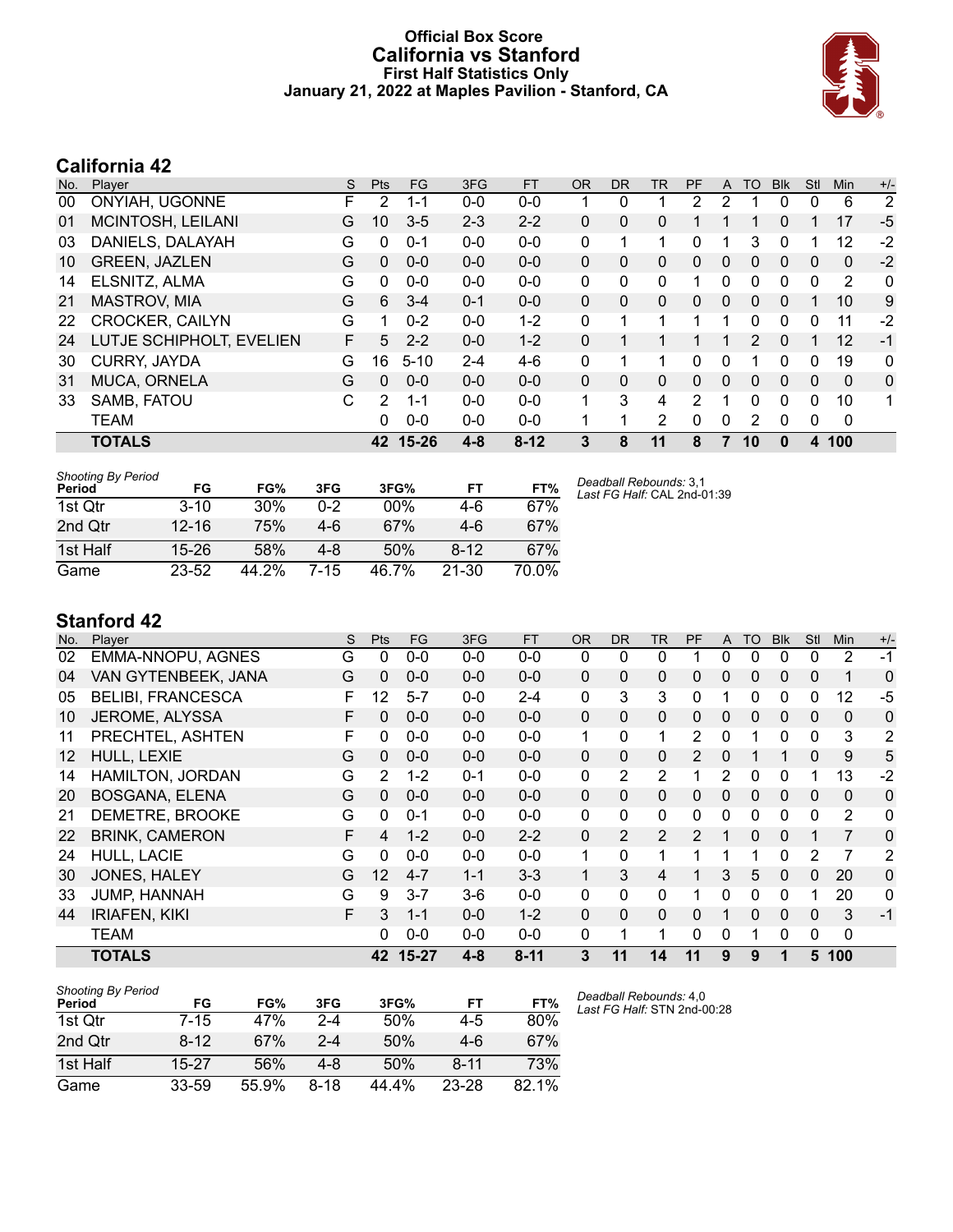| Game Notes:                                                             | Score |    | 1st 2nd 3rd 4th |    |    | тот | <b>Points</b>                |
|-------------------------------------------------------------------------|-------|----|-----------------|----|----|-----|------------------------------|
| Officials: Kyle Bacon, Benny Luna, Rochelle Bennett                     | CAL   | 10 | 32              | 13 | 19 |     | In the F                     |
| Start Time: 10:06 PM ET<br>End Time: 12:11 AM ET<br>Game Duration: 2:04 | STN   | 20 | 22              | 33 | 22 | 97  | Off Tur<br>2nd Ch<br>Fast Br |
| Conference Game;                                                        |       |    |                 |    |    |     | $  -$                        |

| <b>Points from (This Period)</b> | <b>CAL STN</b> |    |
|----------------------------------|----------------|----|
| In the Paint                     | 20             | 20 |
| Off Turns                        | 5              | 11 |
| 2nd Chance                       | 5              | 2  |
| <b>Fast Break</b>                | 2              |    |
| Bench                            |                | 17 |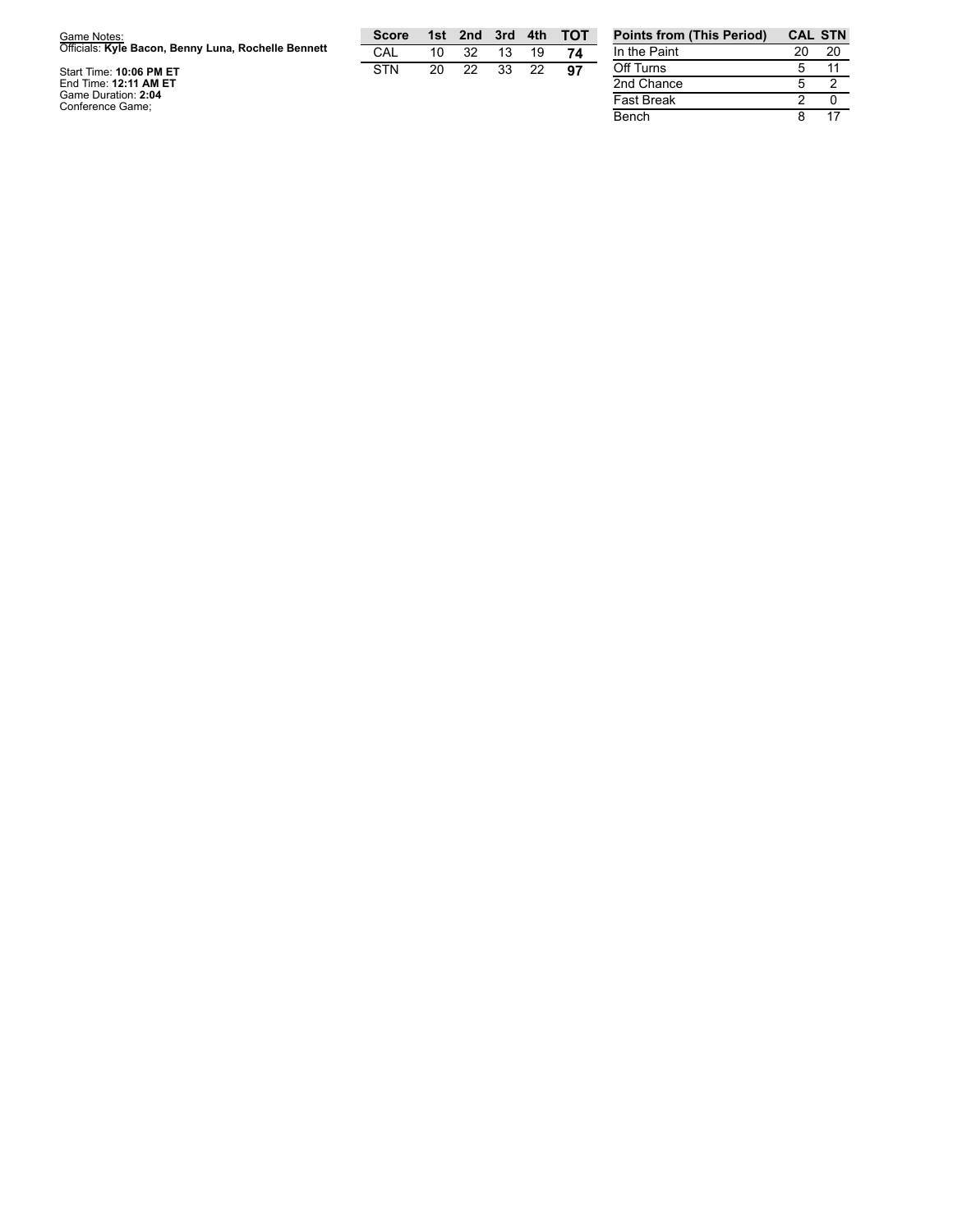### **Official Box Score California vs Stanford First Quarter Statistics Only January 21, 2022 at Maples Pavilion - Stanford, CA**



# **California 10**

| No. | Player                   | S | Pts           | <b>FG</b> | 3FG     | <b>FT</b> | <b>OR</b>    | <b>DR</b> | <b>TR</b> | PF | A            | TO       | <b>Blk</b> | <b>Stl</b>   | Min            | $+/-$ |
|-----|--------------------------|---|---------------|-----------|---------|-----------|--------------|-----------|-----------|----|--------------|----------|------------|--------------|----------------|-------|
| 01  | MCINTOSH, LEILANI        | G | 0             | $0 - 1$   | $0 - 0$ | $0-0$     | 0            | 0         | 0         |    |              |          | 0          | 0            | 10             | $-10$ |
| 22  | <b>CROCKER, CAILYN</b>   | G |               | $0 - 1$   | $0 - 0$ | $1 - 2$   | $\mathbf{0}$ | 0         | 0         | 0  |              | 0        | 0          | 0            |                | $-10$ |
| 24  | LUTJE SCHIPHOLT, EVELIEN | F | 2             | 1-1       | $0 - 0$ | $0 - 0$   | 0            |           |           |    | $\mathbf{0}$ | 2        | 0          | 0            |                | $-7$  |
| 30  | <b>CURRY, JAYDA</b>      | G | 3             | $0 - 4$   | $0 - 2$ | $3 - 4$   | $\mathbf{0}$ |           | 1         | 0  | $\mathbf{0}$ |          | 0          | $\Omega$     | 10             | $-7$  |
| 33  | SAMB, FATOU              | C | $\mathcal{P}$ | $1 - 1$   | $0 - 0$ | $0 - 0$   | 1            | 2         | 3         | 1  | $\Omega$     | 0        | 0          | $\Omega$     | 3              | $-4$  |
| 00  | ONYIAH, UGONNE           | F | $\mathcal{P}$ | $1 - 1$   | $0 - 0$ | $0 - 0$   | $\mathbf{0}$ | 0         | 0         |    | $\mathbf{0}$ | 0        | 0          | $\mathbf{0}$ | 3              | $-3$  |
| 03  | DANIELS, DALAYAH         | G | 0             | $0 - 1$   | $0 - 0$ | $0-0$     | $\Omega$     | 1         | 1         | 0  | $\Omega$     | 3        | 0          | 0            | 7              | -6    |
| 10  | <b>GREEN, JAZLEN</b>     | G | $\Omega$      | $0 - 0$   | $0 - 0$ | $0 - 0$   | $\mathbf{0}$ | $\Omega$  | 0         | 0  | $\Omega$     | 0        | 0          | $\Omega$     | 0              | $-2$  |
| 14  | ELSNITZ, ALMA            | G | $\Omega$      | $0 - 0$   | $0 - 0$ | $0 - 0$   | $\mathbf{0}$ | 0         | 0         |    | 0            | 0        | 0          | $\mathbf 0$  | $\overline{2}$ | 0     |
| 21  | <b>MASTROV, MIA</b>      | G | $\Omega$      | $0 - 0$   | $0 - 0$ | $0 - 0$   | $\Omega$     | 0         | 0         | 0  | $\Omega$     | $\Omega$ | 0          | $\Omega$     | $\Omega$       | -1    |
| 31  | <b>MUCA, ORNELA</b>      | G | 0             | $0 - 0$   | $0-0$   | $0 - 0$   | $\Omega$     | 0         | 0         | 0  | $\Omega$     | 0        | 0          | 0            | 0              | 0     |
|     | <b>TEAM</b>              |   |               |           |         |           | $\Omega$     | 1         | 1         | 0  |              |          |            |              |                |       |
|     | <b>TOTALS</b>            |   | 10            | $3 - 10$  | $0 - 2$ | $4 - 6$   |              | 6         |           | 5  | $\mathbf{2}$ | 8        | 0          | 0            | 50             |       |

| <b>Shooting By Period</b><br>Period | FG        | FG%   | 3FG   | 3FG%  | FT        | FT%   | Deadball Rebounds: 3,1 |
|-------------------------------------|-----------|-------|-------|-------|-----------|-------|------------------------|
| 1st Qtr                             | $3 - 10$  | 30%   | 0-2   | 00%   | 4-6       | 67%   |                        |
| 2nd Qtr                             | $12 - 16$ | 75%   | $4-6$ | 67%   | $4-6$     | 67%   |                        |
| 1st Half                            | $3 - 10$  | 30%   | 0-2   | 00%   | $4-6$     | 67%   |                        |
| 1st Half                            | 15-26     | 58%   | 4-8   | 50%   | 8-12      | 67%   |                        |
| Game                                | $23 - 52$ | 44.2% | 7-15  | 46.7% | $21 - 30$ | 70.0% |                        |

# **Stanford 20**

| No. | Player                   | S | Pts            | FG.      | 3FG     | <b>FT</b> | <b>OR</b>    | <b>DR</b>      | <b>TR</b>      | PF | A            | <b>TO</b> | <b>Blk</b> | <b>Stl</b>   | Min            | $+/-$          |
|-----|--------------------------|---|----------------|----------|---------|-----------|--------------|----------------|----------------|----|--------------|-----------|------------|--------------|----------------|----------------|
| 12  | HULL, LEXIE              | G | 0              | $0 - 0$  | $0 - 0$ | $0 - 0$   | 0            | 0              | 0              |    | 0            |           |            | 0            | 8              | 7              |
| 22  | <b>BRINK, CAMERON</b>    | F | 0              | $0 - 1$  | $0 - 0$ | $0-0$     | 0            | 1              | $\mathbf{1}$   | 1  | 0            | 0         | 0          | $\mathbf{0}$ | 2              | 5              |
| 24  | HULL, LACIE              | G | 0              | $0 - 0$  | $0 - 0$ | $0-0$     | 0            | 0              | $\mathbf{0}$   |    |              | 1         | 0          | 2            | 4              | 6              |
| 30  | JONES, HALEY             | G | 9              | $3 - 4$  | $0 - 0$ | $3 - 3$   | 0            | $\overline{2}$ | $\overline{2}$ | 0  |              |           | $\Omega$   | $\Omega$     | 10             | 10             |
| 33  | <b>JUMP, HANNAH</b>      | G | 6              | $2 - 4$  | $2 - 3$ | $0-0$     | 0            | 0              | 0              | 0  | 0            | 0         | 0          |              | 10             | 10             |
| 02  | <b>EMMA-NNOPU, AGNES</b> | G | $\Omega$       | $0 - 0$  | $0 - 0$ | $0 - 0$   | $\Omega$     | 0              | $\mathbf 0$    | 0  | $\mathbf{0}$ | 0         | 0          | $\mathbf{0}$ | $\Omega$       | $\mathbf 0$    |
| 04  | VAN GYTENBEEK, JANA      | G | $\Omega$       | $0 - 0$  | $0 - 0$ | $0 - 0$   | 0            | $\mathbf{0}$   | $\mathbf{0}$   | 0  | 0            | 0         | 0          | 0            | $\mathbf{0}$   | 0              |
| 05  | <b>BELIBI, FRANCESCA</b> | F | $\Omega$       | $0 - 2$  | $0 - 0$ | $0 - 0$   | $\Omega$     | 1              | 1              | 0  | 0            | $\Omega$  | $\Omega$   | $\Omega$     | 3              | 3              |
| 10  | JEROME, ALYSSA           | F | 0              | $0 - 0$  | $0 - 0$ | $0-0$     | 0            | 0              | $\mathbf{0}$   | 0  | 0            | $\Omega$  | 0          | $\Omega$     | 0              | 0              |
| 11  | PRECHTEL, ASHTEN         | F | $\mathbf{0}$   | $0-0$    | $0 - 0$ | $0 - 0$   | $\mathbf{1}$ | 0              | 1              | 2  | $\mathbf{0}$ |           | $\Omega$   | $\mathbf{0}$ | 3              | $\overline{2}$ |
| 14  | HAMILTON, JORDAN         | G | $\overline{2}$ | $1 - 2$  | $0 - 1$ | $0-0$     | 0            | $\overline{2}$ | 2              | 0  | 0            | 0         | 0          |              | 6              | 4              |
| 20  | <b>BOSGANA, ELENA</b>    | G | $\Omega$       | $0 - 0$  | $0 - 0$ | $0 - 0$   | $\Omega$     | 0              | 0              | 0  | $\mathbf{0}$ | 0         | 0          | $\mathbf{0}$ | $\Omega$       | $\mathbf 0$    |
| 21  | DEMETRE, BROOKE          | G | $\Omega$       | $0 - 1$  | $0 - 0$ | $0 - 0$   | 0            | $\mathbf{0}$   | $\mathbf 0$    | 0  | 0            | $\Omega$  | 0          | $\Omega$     | $\overline{2}$ | 0              |
| 44  | <b>IRIAFEN, KIKI</b>     | F | 3              | $1 - 1$  | $0 - 0$ | $1 - 2$   | $\Omega$     | 0              | $\mathbf{0}$   | 0  | 0            | $\Omega$  | $\Omega$   | $\Omega$     | 2              | 3              |
|     | TEAM                     |   |                |          |         |           | 0            | 1              | 1              | 0  |              | 1         |            |              |                |                |
|     | <b>TOTALS</b>            |   | 20             | $7 - 15$ | $2 - 4$ | $4 - 5$   | 1            | 7              | 8              | 5  | 2            | 5         | 1          | 4            | 50             |                |

| <b>Shooting By Period</b><br>Period | FG        | FG%   | 3FG      | 3FG%  | <b>FT</b> | FT%   | Deadball Rebounds: 4,0 |
|-------------------------------------|-----------|-------|----------|-------|-----------|-------|------------------------|
| 1st Qtr                             | 7-15      | 47%   | $2 - 4$  | 50%   | $4-5$     | 80%   |                        |
| 2nd Qtr                             | $8 - 12$  | 67%   | $2 - 4$  | 50%   | $4-6$     | 67%   |                        |
| 1st Half                            | $7 - 15$  | 47%   | $2 - 4$  | 50%   | $4-5$     | 80%   |                        |
| 1st Half                            | $15 - 27$ | 56%   | 4-8      | 50%   | $8 - 11$  | 73%   |                        |
| Game                                | $33 - 59$ | 55.9% | $8 - 18$ | 44.4% | $23 - 28$ | 82.1% |                        |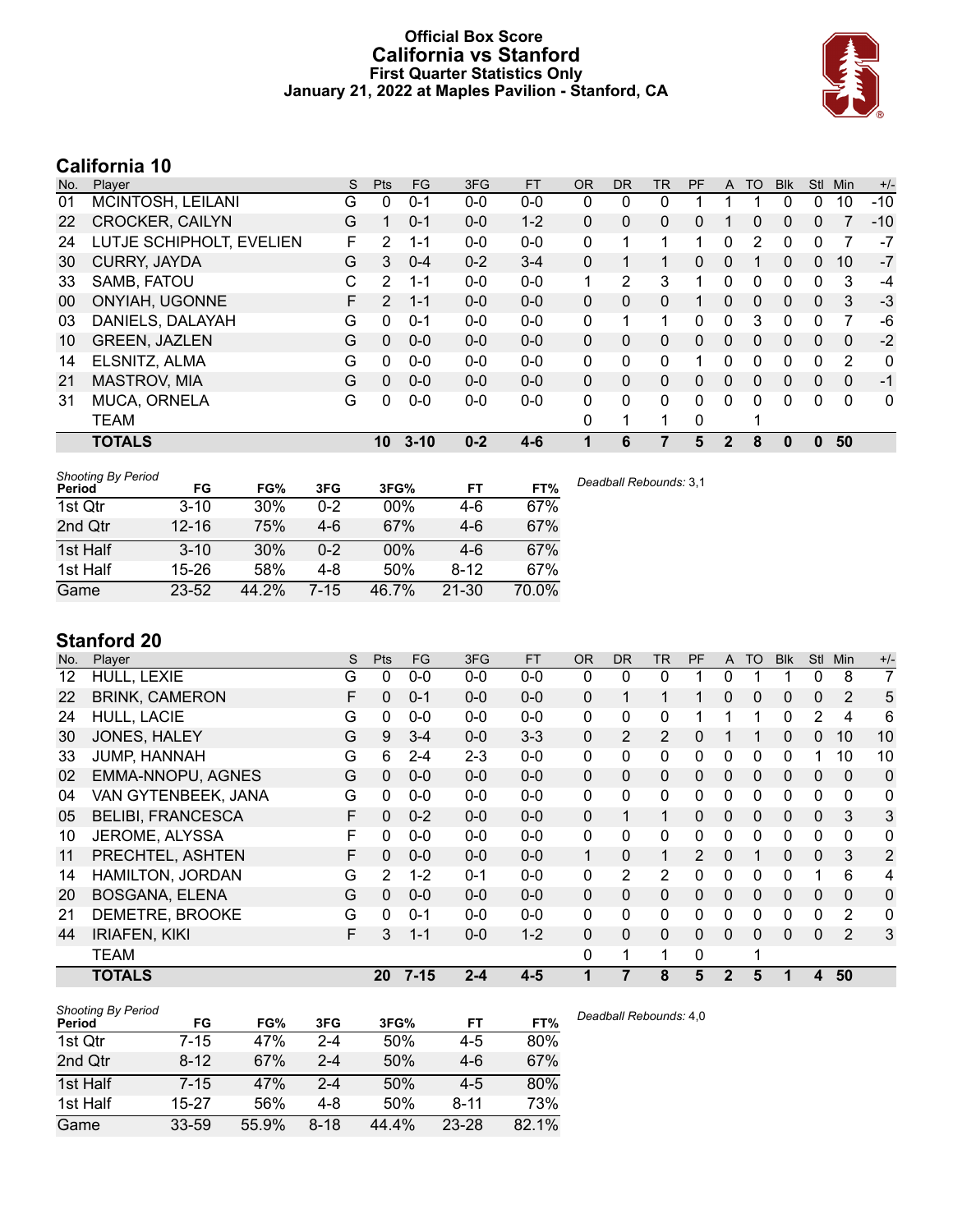| Game Notes:                                         | <b>Score</b> |    | 1st 2nd 3rd 4th |     |    | <b>TOT</b> | <b>Points (This)</b> |
|-----------------------------------------------------|--------------|----|-----------------|-----|----|------------|----------------------|
| Officials: Kyle Bacon, Benny Luna, Rochelle Bennett | CAL          | 10 | 32              | 13  | 19 |            | In the Paint         |
| Start Time: 10:06 PM ET                             | <b>STN</b>   | 20 | 22              | -33 | 22 | 97         | Off Turns            |
| End Time: 12:11 AM ET                               |              |    |                 |     |    |            | 2nd Chance           |
| Game Duration: 2:04<br>Conference Game;             |              |    |                 |     |    |            | <b>Fast Break</b>    |
|                                                     |              |    |                 |     |    |            | $\sim$ $\sim$        |

| <b>Points (This Period)</b> | CAL           | – STN         |
|-----------------------------|---------------|---------------|
| In the Paint                |               |               |
| Off Turns                   |               |               |
| 2nd Chance                  | 2             | 2             |
| <b>Fast Break</b>           |               |               |
| Bench                       | 2             | г,            |
| Per Poss                    | 0.526<br>5/19 | 0.952<br>9/21 |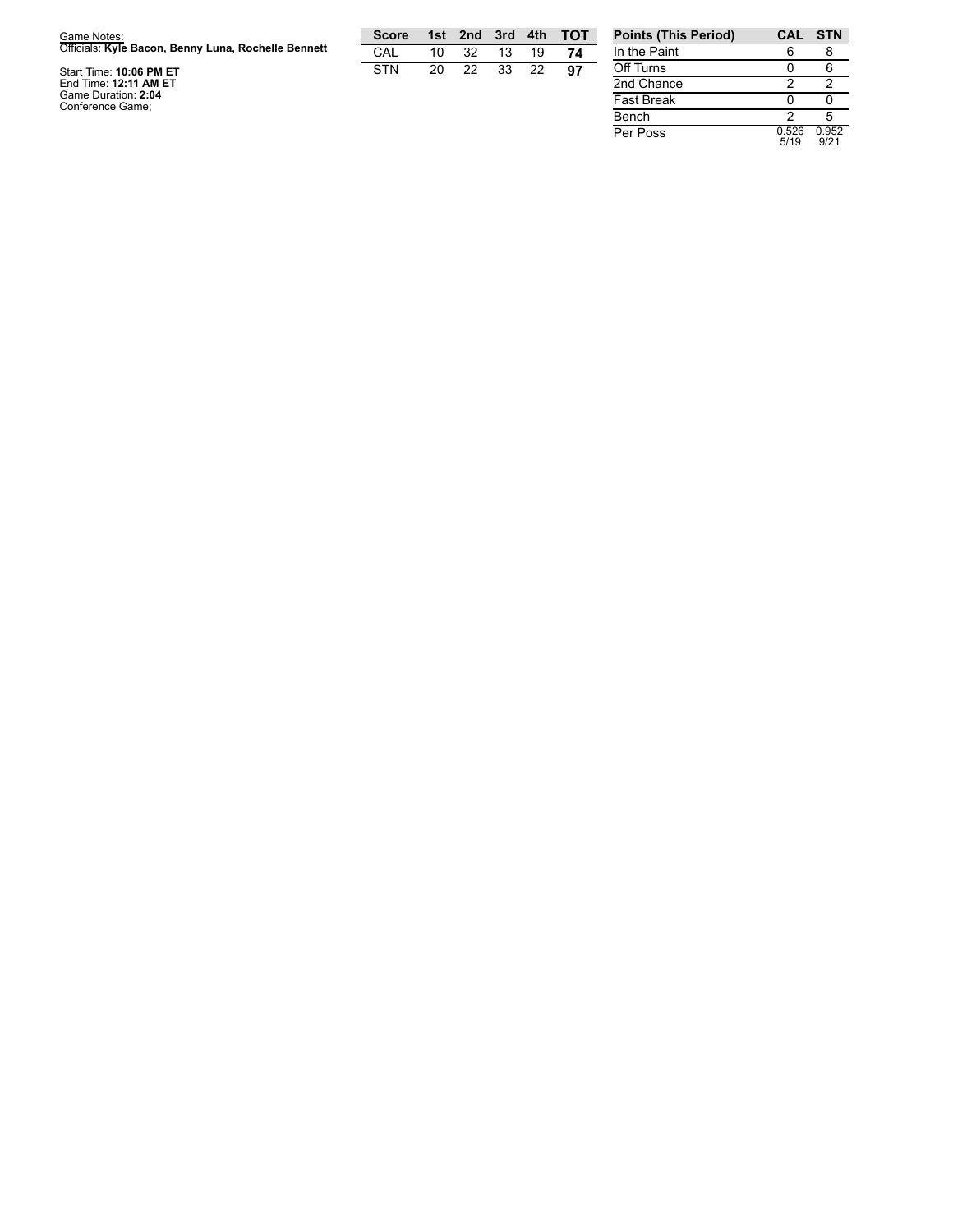### **Official Play-By-Play California vs Stanford First Quarter January 21, 2022 at Maples Pavilion - Stanford, CA**



### **Period 1**

<mark>Starters:</mark><br>California: 1 MCINTOSH,LEILANI (G); 22 CROCKER,CAILYN (G); 24 LUTJE SCHIPHOLT,EVELIEN (F); 30 CURRY,JAYDA (G); 33 SAMB,FATOU (C);<br>**Stanford**: 12 HULL,LEXIE (G); 22 BRINK,CAMERON (F); 24 HULL,LACIE (G); 30 JONES

| Time           | <b>VISITORS: California</b>                      | <b>Score</b> | <b>Margin</b>  | <b>HOME: Stanford</b>               |
|----------------|--------------------------------------------------|--------------|----------------|-------------------------------------|
| 09:48          |                                                  |              |                | MISSED LAYUP by BRINK, CAMERON      |
| 09:45          | REBOUND (DEF) by SAMB, FATOU                     |              |                |                                     |
| 09:38          | FOUL (OFF) by LUTJE SCHIPHOLT, EVELIEN           |              |                |                                     |
| 09:38          | TURNOVER (OFFENSIVE) by LUTJE SCHIPHOLT, EVELIEN |              |                |                                     |
| 09:19          |                                                  | $2 - 0$      | H <sub>2</sub> | GOOD! JUMPER by JONES, HALEY        |
| 09:00          | MISSED JUMPER by CURRY, JAYDA                    |              |                |                                     |
| 08:56          |                                                  |              |                | REBOUND (DEF) by BRINK, CAMERON     |
| 08:48          |                                                  | $4 - 0$      | H4             | GOOD! LAYUP by JONES, HALEY         |
| 08:34          | TURNOVER (LOSTBALL) by LUTJE SCHIPHOLT, EVELIEN  |              |                |                                     |
| 08:34          |                                                  |              |                | STEAL by HULL, LACIE                |
| 08:31          |                                                  |              |                | TURNOVER (BADPASS) by HULL, LACIE   |
| 08:18          | MISSED 3PTR by CURRY, JAYDA                      |              |                |                                     |
| 08:15          | REBOUND (OFF) by SAMB, FATOU                     |              |                |                                     |
| 08:06          | GOOD! LAYUP by SAMB, FATOU                       | $4 - 2$      | H <sub>2</sub> |                                     |
| 07:58          |                                                  | $7 - 2$      | H <sub>5</sub> | GOOD! 3PTR by JUMP, HANNAH          |
| 07:41          |                                                  |              |                | FOUL (PERSONAL) by BRINK, CAMERON   |
| 07:41          |                                                  |              |                | SUB OUT: BRINK, CAMERON             |
| 07:41          |                                                  |              |                | SUB IN: BELIBI, FRANCESCA           |
| 07:41          | GOOD! FT by CROCKER, CAILYN                      | $7 - 3$      | H4             |                                     |
| 07:41          | MISSED FT by CROCKER, CAILYN                     |              |                |                                     |
| 07:41          |                                                  |              |                | REBOUND (DEF) by JONES, HALEY       |
| 07:34          |                                                  |              |                | MISSED LAYUP by BELIBI, FRANCESCA   |
| 07:31          | REBOUND (DEF) by SAMB, FATOU                     |              |                |                                     |
| 07:23          | TURNOVER (BADPASS) by CURRY, JAYDA               |              |                |                                     |
| 07:23          |                                                  |              |                | STEAL by HULL, LACIE                |
| 07:18          |                                                  |              |                | TURNOVER (BADPASS) by JONES, HALEY  |
| 07:18          |                                                  |              |                | SUB OUT: JONES, HALEY               |
| 07:18          |                                                  |              |                | SUB IN: IRIAFEN, KIKI               |
| 07:18          |                                                  |              |                | SUB OUT: BELIBI, FRANCESCA          |
| 07:18          |                                                  |              |                | SUB IN: JONES, HALEY                |
| 06:50          | MISSED 3PTR by CURRY, JAYDA                      |              |                |                                     |
| 06:46          |                                                  |              |                | REBOUND (DEF) by JONES, HALEY       |
| 06:35          | FOUL (PERSONAL) by SAMB, FATOU                   |              |                |                                     |
| 06:35          | SUB OUT: SAMB, FATOU                             |              |                |                                     |
| 06:35          | SUB IN: DANIELS, DALAYAH                         |              |                |                                     |
| 06:35          |                                                  |              |                | MISSED FT by IRIAFEN, KIKI          |
| 06:35          |                                                  |              |                | REBOUND (OFF) by TEAM               |
| 06:35          |                                                  | $8 - 3$      | H <sub>5</sub> | <b>GOOD! FT by IRIAFEN, KIKI</b>    |
| 06:27          | MISSED JUMPER by MCINTOSH, LEILANI               |              |                |                                     |
| 06:23          |                                                  |              |                | REBOUND (DEF) by TEAM               |
| 06:09          |                                                  | $10-3$       | H 7            | GOOD! LAYUP by IRIAFEN, KIKI        |
| 06:09          |                                                  |              |                | ASSIST by HULL, LACIE               |
| 06:00          |                                                  |              |                | FOUL (PERSONAL) by HULL, LACIE      |
| 06:00          | MISSED FT by CURRY, JAYDA                        |              |                |                                     |
| 06:00          | REBOUND (OFF) by TEAM                            |              |                |                                     |
|                |                                                  |              |                |                                     |
| 06:00<br>06:00 | GOOD! FT by CURRY, JAYDA                         | $10 - 4$     | H <sub>6</sub> |                                     |
| 06:00          |                                                  |              |                | SUB OUT: HULL, LACIE                |
|                |                                                  |              |                | SUB IN: HAMILTON, JORDAN            |
| 05:50          |                                                  |              |                | MISSED JUMPER by JONES, HALEY       |
| 05:47          | REBOUND (DEF) by TEAM                            |              |                |                                     |
| 05:13          | TURNOVER (SHOTCLOCK) by TEAM                     |              |                |                                     |
| 05:12          |                                                  |              |                | SUB OUT: IRIAFEN, KIKI              |
| 05:12          |                                                  |              |                | SUB IN: BELIBI, FRANCESCA           |
| 04:51          |                                                  |              |                |                                     |
| 04:41          |                                                  |              |                | TURNOVER (SHOTCLOCK) by TEAM        |
| 04:33          | FOUL (OFF) by MCINTOSH, LEILANI                  |              |                |                                     |
| 04:33          | TURNOVER (OFFENSIVE) by MCINTOSH, LEILANI        |              |                |                                     |
| 04:16          |                                                  |              |                | FOUL (OFF) by HULL, LEXIE           |
| 04:16          |                                                  |              |                | TURNOVER (OFFENSIVE) by HULL, LEXIE |
| 04:01          | MISSED JUMPER by CURRY, JAYDA                    |              |                |                                     |
| 04:01          |                                                  |              |                | REBOUND (DEF) by BELIBI, FRANCESCA  |
| 04:01          |                                                  |              |                | BLOCK by HULL, LEXIE                |
| 03:54          |                                                  | $13 - 4$     | H9             | GOOD! 3PTR by JUMP, HANNAH          |
| 03:54          |                                                  |              |                | ASSIST by JONES, HALEY              |
| 03:37          | MISSED JUMPER by CROCKER, CAILYN                 |              |                |                                     |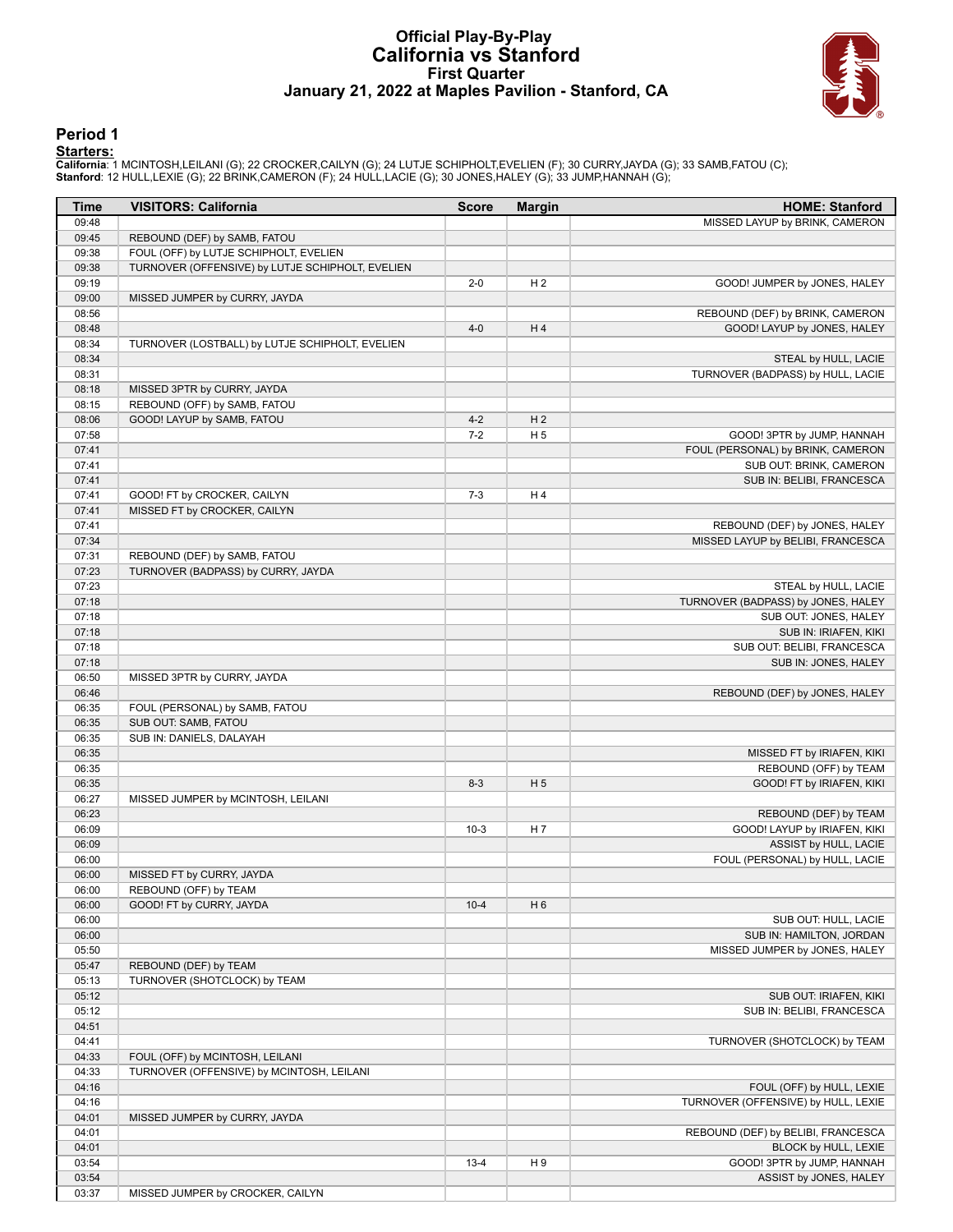| <b>Time</b>    | <b>VISITORS: California</b>                | <b>Score</b> | <b>Margin</b>  | <b>HOME: Stanford</b>                 |
|----------------|--------------------------------------------|--------------|----------------|---------------------------------------|
| 03:34          |                                            |              |                | REBOUND (DEF) by HAMILTON, JORDAN     |
| 03:27          |                                            |              |                | MISSED 3PTR by JUMP, HANNAH           |
| 03:24          | REBOUND (DEF) by CURRY, JAYDA              |              |                |                                       |
| 03:19          | GOOD! LAYUP by LUTJE SCHIPHOLT, EVELIEN    | $13-6$       | H 7            |                                       |
| 03:19          | ASSIST by CROCKER, CAILYN                  |              |                |                                       |
| 02:59          |                                            |              |                | MISSED LAYUP by BELIBI, FRANCESCA     |
| 02:55          | REBOUND (DEF) by LUTJE SCHIPHOLT, EVELIEN  |              |                |                                       |
| 02:53          | TURNOVER (OUTOFBOUNDS) by DANIELS, DALAYAH |              |                |                                       |
| 02:53          |                                            |              |                | SUB OUT: BELIBI, FRANCESCA            |
| 02:53          |                                            |              |                | SUB IN: PRECHTEL, ASHTEN              |
| 02:53          | SUB OUT: CROCKER, CAILYN                   |              |                |                                       |
| 02:53          | SUB OUT: LUTJE SCHIPHOLT, EVELIEN          |              |                |                                       |
| 02:53          | SUB IN: ONYIAH, UGONNE                     |              |                |                                       |
| 02:53          | SUB IN: ELSNITZ, ALMA                      |              |                |                                       |
| 02:40          |                                            |              |                | MISSED LAYUP by JUMP, HANNAH          |
| 02:38          | REBOUND (DEF) by DANIELS, DALAYAH          |              |                |                                       |
| 02:26          | MISSED LAYUP by DANIELS, DALAYAH           |              |                |                                       |
| 02:22          |                                            |              |                | REBOUND (DEF) by HAMILTON, JORDAN     |
| 02:18          |                                            |              |                | MISSED 3PTR by HAMILTON, JORDAN       |
| 02:16          | REBOUND (DEF) by TEAM                      |              |                |                                       |
| 02:16          |                                            |              |                | FOUL (PERSONAL) by PRECHTEL, ASHTEN   |
| 02:16          |                                            |              |                | SUB OUT: HULL, LEXIE                  |
| 02:16          |                                            |              |                | SUB IN: DEMETRE, BROOKE               |
| 02:03          | GOOD! JUMPER by ONYIAH, UGONNE [PNT]       | $13 - 8$     | H <sub>5</sub> |                                       |
| 02:03          | ASSIST by MCINTOSH, LEILANI                |              |                |                                       |
| 01:46          |                                            |              |                | TURNOVER (TRAVEL) by PRECHTEL, ASHTEN |
| 01:34          | TURNOVER (BADPASS) by DANIELS, DALAYAH     |              |                |                                       |
| 01:34          |                                            |              |                | STEAL by HAMILTON, JORDAN             |
| 01:14          |                                            | $15 - 8$     | H 7            | GOOD! LAYUP by HAMILTON, JORDAN       |
| 00:56          | TURNOVER (BADPASS) by DANIELS, DALAYAH     |              |                |                                       |
| 00:56          |                                            |              |                | STEAL by JUMP, HANNAH                 |
| 00:45          |                                            |              |                | MISSED JUMPER by DEMETRE, BROOKE      |
| 00:40          |                                            |              |                | REBOUND (OFF) by PRECHTEL, ASHTEN     |
| 00:31          | FOUL (PERSONAL) by ELSNITZ, ALMA           |              |                |                                       |
| 00:31          |                                            |              |                | SUB OUT: DEMETRE, BROOKE              |
| 00:31          |                                            |              |                | SUB IN: BELIBI, FRANCESCA             |
| 00:31          | SUB OUT: ELSNITZ, ALMA                     |              |                |                                       |
| 00:31          | SUB IN: GREEN, JAZLEN                      |              |                |                                       |
| 00:31          |                                            | $16 - 8$     | H 8            | GOOD! FT by JONES, HALEY              |
| 00:31          |                                            | $17 - 8$     | H9             | GOOD! FT by JONES, HALEY              |
| 00:14          |                                            |              |                | FOUL (PERSONAL) by PRECHTEL, ASHTEN   |
| 00:14          |                                            |              |                | SUB OUT: PRECHTEL, ASHTEN             |
| 00:14          |                                            |              |                | SUB IN: IRIAFEN, KIKI                 |
| 00:14          | SUB OUT: GREEN, JAZLEN                     |              |                |                                       |
| 00:14          | SUB IN: MASTROV, MIA                       |              |                |                                       |
| 00:14          | GOOD! FT by CURRY, JAYDA                   | $17-9$       | H 8            |                                       |
| 00:14          | GOOD! FT by CURRY, JAYDA                   | $17-10$      | H <sub>7</sub> |                                       |
| 00:14          | SUB OUT: CURRY, JAYDA                      |              |                |                                       |
| 00:14          | SUB IN: CROCKER, CAILYN                    |              |                |                                       |
| 00:01          |                                            | $19-10$      | H <sub>9</sub> |                                       |
|                |                                            |              |                | GOOD! LAYUP by JONES, HALEY           |
| 00:01<br>00:01 | FOUL (PERSONAL) by ONYIAH, UGONNE          | $20 - 10$    | H 10           |                                       |
|                |                                            |              |                | GOOD! FT by JONES, HALEY              |

# **California 10, Stanford 20**

| <b>Points (This Period)</b> | CAL           | <b>STN</b>    |
|-----------------------------|---------------|---------------|
| In the Paint                | 6             |               |
| Off Turns                   |               |               |
| 2nd Chance                  | っ             |               |
| <b>Fast Break</b>           |               |               |
| Bench                       |               |               |
| Per Poss                    | 0.526<br>5/19 | 0.952<br>9/21 |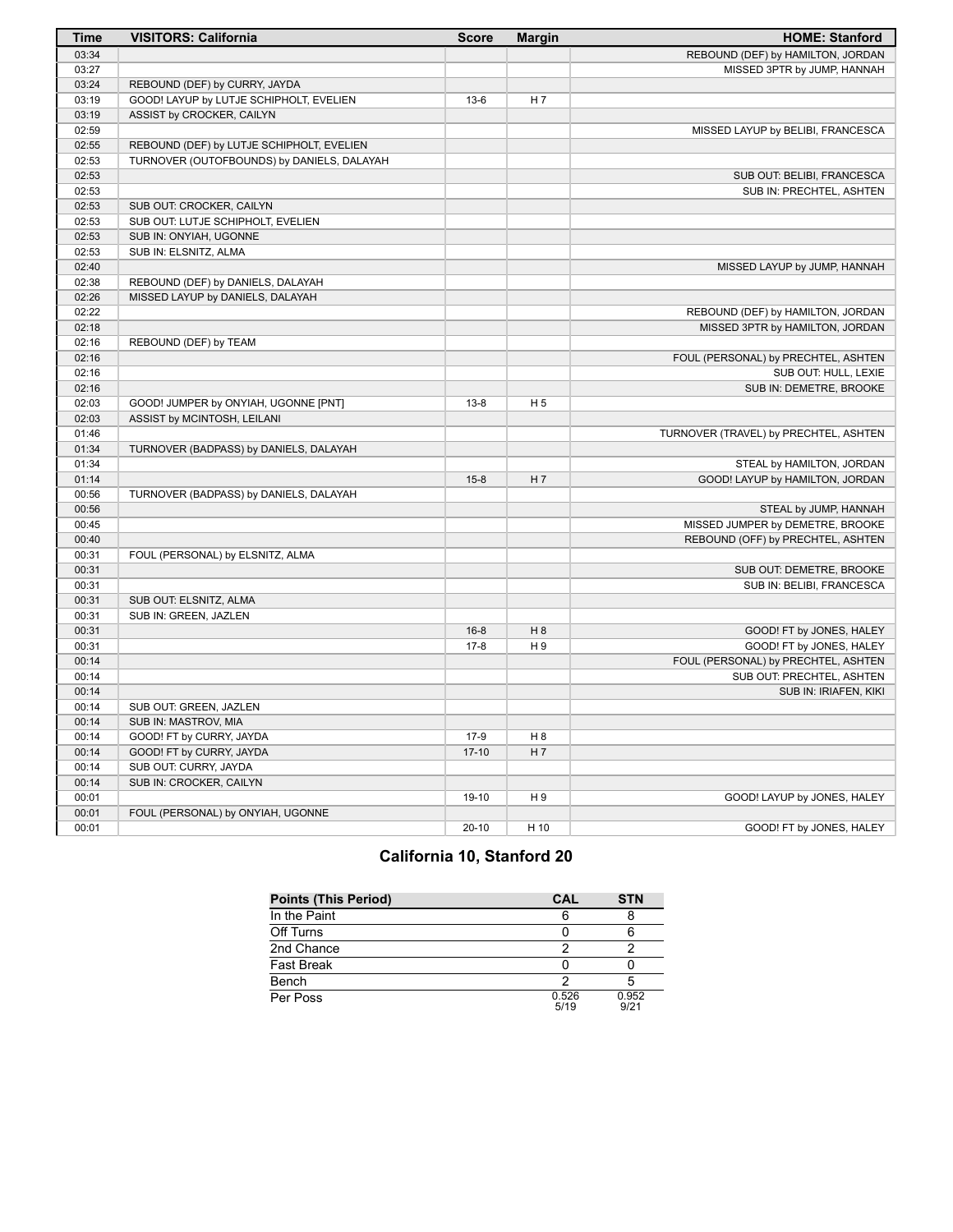### **Official Box Score California vs Stanford Second Quarter Statistics Only January 21, 2022 at Maples Pavilion - Stanford, CA**



# **California 32**

| No. | Plaver                   | S | <b>Pts</b> | <b>FG</b> | 3FG     | <b>FT</b> | <b>OR</b>    | <b>DR</b>    | TR | PF       | A            | TO       | <b>Blk</b> | Stl          | Min      | $+/-$          |
|-----|--------------------------|---|------------|-----------|---------|-----------|--------------|--------------|----|----------|--------------|----------|------------|--------------|----------|----------------|
| 01  | MCINTOSH, LEILANI        | G | 10         | $3 - 4$   | $2 - 3$ | $2 - 2$   | 0            | 0            | 0  | 0        | 0            | 0        | 0          |              |          | 5              |
| 22  | <b>CROCKER, CAILYN</b>   | G | 0          | $0 - 1$   | $0 - 0$ | $0 - 0$   | 0            |              |    |          | 0            | 0        | 0          | $\mathbf{0}$ | 4        | 8              |
| 24  | LUTJE SCHIPHOLT, EVELIEN | F | 3          | 1-1       | $0 - 0$ | $1 - 2$   | 0            | 0            | 0  | 0        |              | 0        | 0          |              | 5        | 6              |
| 30  | <b>CURRY, JAYDA</b>      | G | 13         | $5-6$     | $2 - 2$ | $1 - 2$   | 0            | $\mathbf{0}$ | 0  | 0        | $\mathbf{0}$ | 0        | 0          | $\mathbf{0}$ | 9        | $\overline{7}$ |
| 33  | SAMB, FATOU              | С | 0          | $0 - 0$   | $0 - 0$ | $0-0$     | 0            |              |    |          |              | 0        | $\Omega$   | 0            | 7        | 5              |
| 00  | <b>ONYIAH, UGONNE</b>    | F | 0          | $0 - 0$   | $0 - 0$ | $0 - 0$   | 1            | 0            |    |          | 2            |          | 0          | $\mathbf{0}$ | 3        | 5              |
| 03  | DANIELS, DALAYAH         | G | 0          | $0 - 0$   | $0 - 0$ | $0-0$     | 0            | 0            | 0  | 0        |              | 0        | 0          |              | 5        | 4              |
| 10  | <b>GREEN, JAZLEN</b>     | G | 0          | $0 - 0$   | $0 - 0$ | $0 - 0$   | $\Omega$     | $\mathbf{0}$ | 0  | 0        | $\mathbf{0}$ | 0        | $\Omega$   | $\Omega$     | $\Omega$ | $\mathbf{0}$   |
| 14  | ELSNITZ, ALMA            | G | 0          | $0 - 0$   | $0 - 0$ | $0 - 0$   | 0            | $\Omega$     | 0  | 0        | 0            | 0        | 0          | $\Omega$     | $\Omega$ | $\mathbf{0}$   |
| 21  | <b>MASTROV, MIA</b>      | G | 6          | $3 - 4$   | $0 - 1$ | $0 - 0$   | $\Omega$     | $\mathbf{0}$ | 0  | $\Omega$ | $\mathbf{0}$ | $\Omega$ | $\Omega$   |              | 10       | 10             |
| 31  | <b>MUCA, ORNELA</b>      | G | U          | $0 - 0$   | $0 - 0$ | $0 - 0$   | $\Omega$     | $\Omega$     | 0  | $\Omega$ | $\Omega$     | 0        | $\Omega$   | $\Omega$     | $\Omega$ | $\mathbf{0}$   |
|     | <b>TEAM</b>              |   |            |           |         |           |              | $\Omega$     | 1  | 0        |              |          |            |              |          |                |
|     | <b>TOTALS</b>            |   |            | 32 12-16  | $4 - 6$ | $4 - 6$   | $\mathbf{2}$ | 2            | 4  | 3        | 5            | 2        | 0          | 4            | 50       |                |

| <b>Shooting By Period</b><br>Period | FG        | FG%   | 3FG      | 3FG%   | FT        | FT%   | Deadball Rebounds: 3.1 |
|-------------------------------------|-----------|-------|----------|--------|-----------|-------|------------------------|
| 3rd Qtr                             | $2-9$     | 22%   | $0 - 2$  | $00\%$ | $9 - 12$  | 75%   |                        |
| 4th Qtr                             | $6 - 17$  | 35%   | $3-5$    | 60%    | $4-6$     | 67%   |                        |
| 2nd Half                            | $12 - 16$ | 75%   | 4-6      | 67%    | $4-6$     | 67%   |                        |
| 2nd Half                            | $8 - 26$  | 31%   | $3 - 7$  | 43%    | $13 - 18$ | 72%   |                        |
| Game                                | $23 - 52$ | 44.2% | $7 - 15$ | 46.7%  | $21 - 30$ | 70.0% |                        |

# **Stanford 22**

| No. | Player                   | S | Pts             | FG.      | 3FG     | <b>FT</b> | <b>OR</b>    | <b>DR</b>      | <b>TR</b>      | PF | A            | <b>TO</b> | <b>Blk</b>   | Stl          | Min          | $+/-$       |
|-----|--------------------------|---|-----------------|----------|---------|-----------|--------------|----------------|----------------|----|--------------|-----------|--------------|--------------|--------------|-------------|
| 12  | HULL, LEXIE              | G | 0               | $0-0$    | $0-0$   | $0-0$     | 0            | 0              | 0              |    | 0            | 0         | 0            | 0            |              | $-2$        |
| 22  | <b>BRINK, CAMERON</b>    | F | 4               | $1 - 1$  | $0 - 0$ | $2 - 2$   | 0            | 1              | $\mathbf{1}$   |    |              | $\Omega$  | $\mathbf{0}$ |              | 5            | $-5$        |
| 24  | HULL, LACIE              | G | 0               | $0 - 0$  | $0 - 0$ | $0 - 0$   | 1            | 0              | 1              | 0  | 0            | $\Omega$  | 0            | 0            | 3            | $-4$        |
| 30  | JONES, HALEY             | G | 3               | $1 - 3$  | $1 - 1$ | $0 - 0$   | 1            | $\mathbf 1$    | $\overline{2}$ |    | 2            | 4         | $\Omega$     | $\Omega$     | 10           | $-10$       |
| 33  | <b>JUMP, HANNAH</b>      | G | 3               | $1 - 3$  | $1 - 3$ | $0-0$     | 0            | 0              | 0              |    | 0            | 0         | 0            | 0            | 10           | $-10$       |
| 02  | <b>EMMA-NNOPU, AGNES</b> | G | $\Omega$        | $0 - 0$  | $0 - 0$ | $0 - 0$   | $\Omega$     | 0              | $\mathbf 0$    |    | 0            | 0         | 0            | $\mathbf{0}$ | 2            | $-1$        |
| 04  | VAN GYTENBEEK, JANA      | G | $\Omega$        | $0 - 0$  | $0 - 0$ | $0 - 0$   | 0            | $\mathbf{0}$   | $\mathbf{0}$   | 0  | 0            | $\Omega$  | 0            | $\mathbf{0}$ |              | 0           |
| 05  | <b>BELIBI, FRANCESCA</b> | F | 12              | $5 - 5$  | $0 - 0$ | $2 - 4$   | 0            | $\overline{2}$ | $\overline{2}$ | 0  |              | $\Omega$  | $\Omega$     | $\Omega$     | 9            | -8          |
| 10  | JEROME, ALYSSA           | F | 0               | $0 - 0$  | $0 - 0$ | $0-0$     | 0            | 0              | $\mathbf{0}$   | 0  | 0            | 0         | 0            | 0            | 0            | 0           |
| 11  | PRECHTEL, ASHTEN         | F | $\Omega$        | $0 - 0$  | $0 - 0$ | $0-0$     | $\Omega$     | $\Omega$       | $\mathbf{0}$   | 0  | $\mathbf{0}$ | $\Omega$  | $\Omega$     | $\Omega$     | $\Omega$     | 0           |
| 14  | HAMILTON, JORDAN         | G | $\Omega$        | $0 - 0$  | $0 - 0$ | $0-0$     | 0            | 0              | $\pmb{0}$      |    | 2            | $\Omega$  | 0            | 0            |              | $-6$        |
| 20  | <b>BOSGANA, ELENA</b>    | G | $\Omega$        | $0 - 0$  | $0 - 0$ | $0 - 0$   | $\Omega$     | 0              | $\Omega$       | 0  | 0            | $\Omega$  | $\Omega$     | $\mathbf{0}$ | $\mathbf{0}$ | $\mathbf 0$ |
| 21  | DEMETRE, BROOKE          | G | $\Omega$        | $0 - 0$  | $0 - 0$ | $0 - 0$   | 0            | 0              | $\mathbf{0}$   | 0  | 0            | $\Omega$  | 0            | $\Omega$     | 0            | 0           |
| 44  | <b>IRIAFEN, KIKI</b>     | F | 0               | $0 - 0$  | $0 - 0$ | $0 - 0$   | 0            | 0              | $\mathbf{0}$   | 0  |              | $\Omega$  | 0            | $\Omega$     | 1            | $-4$        |
|     | <b>TEAM</b>              |   |                 |          |         |           | 0            | 0              | $\mathbf{0}$   | 0  |              | 0         |              |              |              |             |
|     | <b>TOTALS</b>            |   | 22 <sub>2</sub> | $8 - 12$ | $2 - 4$ | $4 - 6$   | $\mathbf{2}$ | 4              | 6              | 6  |              | 4         | 0            | 1            | 50           |             |

| Shooting By Period |           |       |          |       |           |       |
|--------------------|-----------|-------|----------|-------|-----------|-------|
| Period             | FG        | FG%   | 3FG      | 3FG%  | FT        | FT%   |
| 3rd Otr            | $9 - 14$  | 64%   | $3-5$    | 60%   | $12 - 12$ | 100%  |
| 4th Qtr            | $9 - 18$  | 50%   | $1 - 5$  | 20%   | $3-5$     | 60%   |
| 2nd Half           | $8 - 12$  | 67%   | $2 - 4$  | 50%   | 4-6       | 67%   |
| 2nd Half           | 18-32     | 56%   | $4 - 10$ | 40%   | 15-17     | 88%   |
| Game               | $33 - 59$ | 55.9% | 8-18     | 44.4% | $23 - 28$ | 82.1% |

*Deadball Rebounds:* 4,0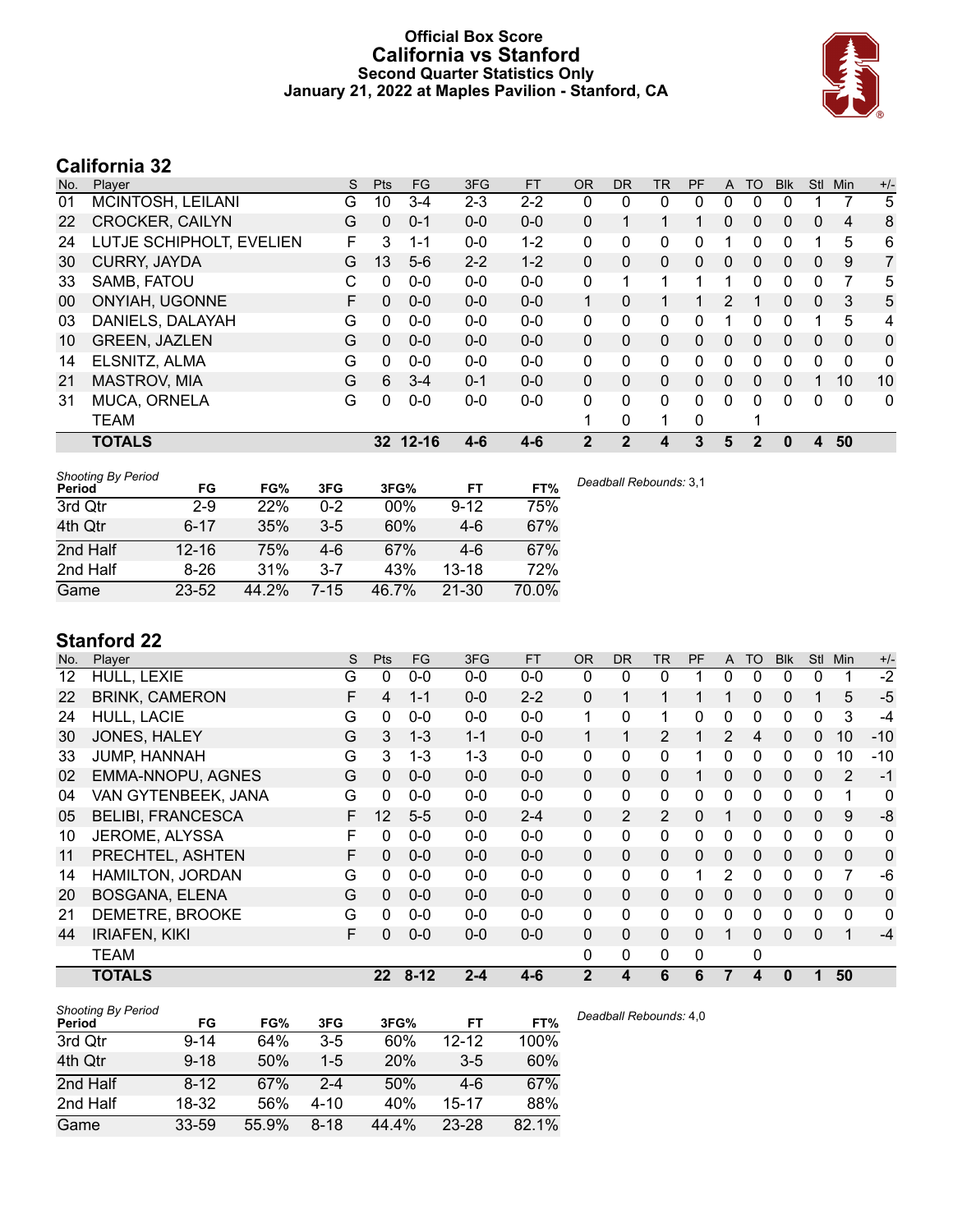| Game Notes:                                         | <b>Score</b> |    | 1st 2nd | 3rd | 4th | тот | <b>Points (This</b> |
|-----------------------------------------------------|--------------|----|---------|-----|-----|-----|---------------------|
| Officials: Kyle Bacon, Benny Luna, Rochelle Bennett | CAL          | 10 | 32      | 13  | 19  | 74  | In the Paint        |
| Start Time: 10:06 PM ET                             | <b>STN</b>   | 20 | 22      | 33  | 22  | 97  | Off Turns           |
| End Time: 12:11 AM ET                               |              |    |         |     |     |     | 2nd Chance          |
| Game Duration: 2:04<br>Conference Game;             |              |    |         |     |     |     | <b>Fast Break</b>   |
|                                                     |              |    |         |     |     |     | $ -$                |

| <b>Points (This Period)</b> | CAL            | <b>STN</b>     |
|-----------------------------|----------------|----------------|
| In the Paint                | 14             | 12             |
| Off Turns                   | 5              | 5              |
| 2nd Chance                  | 3              | ი              |
| <b>Fast Break</b>           | 2              | n              |
| Bench                       | 6              | 12             |
| Per Poss                    | 1.778<br>14/18 | 1.375<br>10/16 |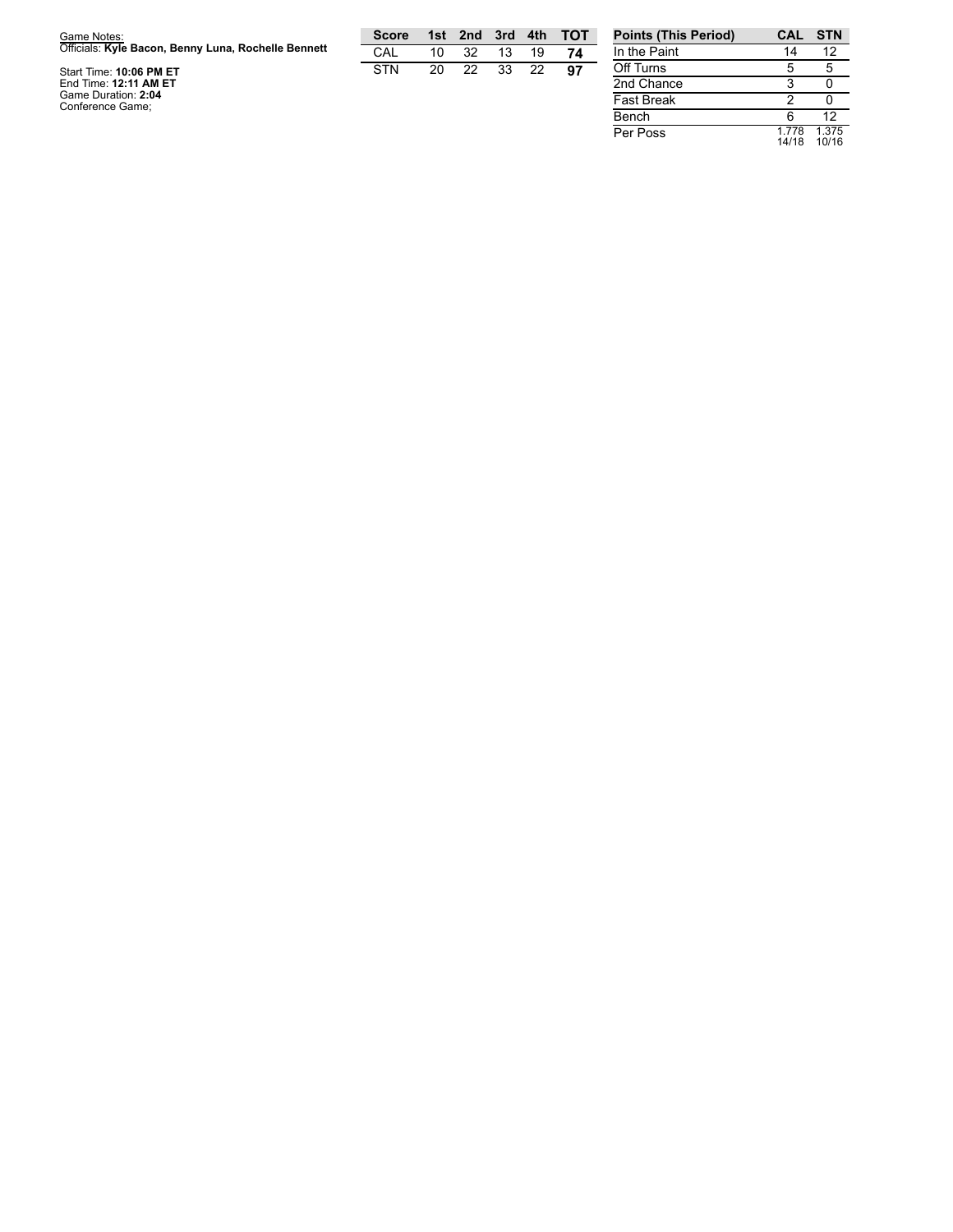### **Official Play-By-Play California vs Stanford Second Quarter January 21, 2022 at Maples Pavilion - Stanford, CA**



### **Period 2**

<mark>Starters:</mark><br>California: 1 MCINTOSH,LEILANI (G); 22 CROCKER,CAILYN (G); 24 LUTJE SCHIPHOLT,EVELIEN (F); 30 CURRY,JAYDA (G); 33 SAMB,FATOU (C);<br>**Stanford**: 12 HULL,LEXIE (G); 22 BRINK,CAMERON (F); 24 HULL,LACIE (G); 30 JONES

| Time           | <b>VISITORS: California</b>                                           | <b>Score</b> | <b>Margin</b>  | <b>HOME: Stanford</b>                                              |
|----------------|-----------------------------------------------------------------------|--------------|----------------|--------------------------------------------------------------------|
| 10:00          |                                                                       |              |                | SUB OUT: BELIBI, FRANCESCA                                         |
| 10:00          |                                                                       |              |                | SUB OUT: IRIAFEN, KIKI                                             |
| 10:00          |                                                                       |              |                | SUB IN: HULL, LEXIE                                                |
| 10:00          |                                                                       |              |                | SUB IN: BRINK, CAMERON                                             |
| 10:00          | SUB OUT: MCINTOSH, LEILANI                                            |              |                |                                                                    |
| 10:00          | SUB OUT: DANIELS, DALAYAH                                             |              |                |                                                                    |
| 10:00          | SUB IN: LUTJE SCHIPHOLT, EVELIEN                                      |              |                |                                                                    |
| 10:00          | SUB IN: CURRY, JAYDA                                                  |              |                |                                                                    |
| 09:48          | GOOD! LAYUP by MASTROV, MIA                                           | $20 - 12$    | H 8            |                                                                    |
| 09:48<br>09:33 | ASSIST by ONYIAH, UGONNE                                              |              |                | MISSED 3PTR by JUMP, HANNAH                                        |
| 09:29          |                                                                       |              |                | REBOUND (OFF) by JONES, HALEY                                      |
| 09:27          |                                                                       |              |                | TURNOVER (BADPASS) by JONES, HALEY                                 |
| 09:27          | STEAL by MASTROV, MIA                                                 |              |                |                                                                    |
| 09:16          | MISSED JUMPER by CROCKER, CAILYN                                      |              |                |                                                                    |
| 09:13          |                                                                       |              |                | REBOUND (DEF) by BRINK, CAMERON                                    |
| 09:08          |                                                                       |              |                | TURNOVER (BADPASS) by JONES, HALEY                                 |
| 09:08          | STEAL by LUTJE SCHIPHOLT, EVELIEN                                     |              |                |                                                                    |
| 09:01          | MISSED 3PTR by MASTROV, MIA                                           |              |                |                                                                    |
| 09:00          | REBOUND (OFF) by TEAM                                                 |              |                |                                                                    |
| 09:00          |                                                                       |              |                | FOUL (PERSONAL) by JUMP, HANNAH                                    |
| 09:00          | SUB OUT: CURRY, JAYDA                                                 |              |                |                                                                    |
| 09:00          | SUB IN: MCINTOSH, LEILANI                                             |              |                |                                                                    |
| 08:59          |                                                                       |              |                | FOUL (PERSONAL) by HULL, LEXIE                                     |
| 08:59          |                                                                       |              |                | SUB OUT: HULL, LEXIE                                               |
| 08:59          |                                                                       |              |                | SUB IN: BELIBI, FRANCESCA                                          |
| 08:46<br>08:24 | GOOD! 3PTR by MCINTOSH, LEILANI<br>FOUL (PERSONAL) by CROCKER, CAILYN | $20 - 15$    | H <sub>5</sub> |                                                                    |
| 08:24          | SUB OUT: CROCKER, CAILYN                                              |              |                |                                                                    |
| 08:24          | SUB IN: CURRY, JAYDA                                                  |              |                |                                                                    |
| 08:24          |                                                                       |              |                | MISSED FT by BELIBI, FRANCESCA                                     |
| 08:24          |                                                                       |              |                | REBOUND (OFF) by TEAM                                              |
| 08:24          |                                                                       | $21 - 15$    | H <sub>6</sub> | GOOD! FT by BELIBI, FRANCESCA                                      |
| 08:10          | GOOD! JUMPER by CURRY, JAYDA [PNT]                                    | $21 - 17$    | H4             |                                                                    |
| 08:10          |                                                                       |              |                | FOUL (PERSONAL) by HAMILTON, JORDAN                                |
| 08:10          | MISSED FT by CURRY, JAYDA                                             |              |                |                                                                    |
| 08:10          | REBOUND (OFF) by ONYIAH, UGONNE                                       |              |                |                                                                    |
| 07:55          | TURNOVER (LOSTBALL) by ONYIAH, UGONNE                                 |              |                |                                                                    |
| 07:55          |                                                                       |              |                | STEAL by BRINK, CAMERON                                            |
| 07:48          |                                                                       | $24 - 17$    | H <sub>7</sub> | GOOD! 3PTR by JUMP, HANNAH                                         |
| 07:48          |                                                                       |              |                | ASSIST by HAMILTON, JORDAN                                         |
| 07:27          | GOOD! LAYUP by LUTJE SCHIPHOLT, EVELIEN                               | $24-19$      | H <sub>5</sub> |                                                                    |
| 07:27          | ASSIST by ONYIAH, UGONNE                                              |              |                |                                                                    |
| 07:15<br>07:15 | FOUL (PERSONAL) by ONYIAH, UGONNE<br>SUB OUT: ONYIAH, UGONNE          |              |                |                                                                    |
| 07:15          | SUB IN: SAMB, FATOU                                                   |              |                |                                                                    |
| 07:15          |                                                                       | $25-19$      | H <sub>6</sub> | GOOD! FT by BRINK, CAMERON                                         |
| 07:15          |                                                                       | $26-19$      | H 7            | GOOD! FT by BRINK, CAMERON                                         |
| 07:15          | SUB OUT: LUTJE SCHIPHOLT, EVELIEN                                     |              |                |                                                                    |
| 07:15          | SUB IN: DANIELS, DALAYAH                                              |              |                |                                                                    |
| 07:01          | GOOD! 3PTR by CURRY, JAYDA                                            | 26-22        | H4             |                                                                    |
| 06:49          |                                                                       | 28-22        | H <sub>6</sub> | GOOD! LAYUP by BELIBI, FRANCESCA                                   |
| 06:49          |                                                                       |              |                | ASSIST by BRINK, CAMERON                                           |
| 06:15          | GOOD! JUMPER by MASTROV, MIA                                          | 28-24        | H4             |                                                                    |
| 05:59          |                                                                       |              |                | TURNOVER (BADPASS) by JONES, HALEY                                 |
| 05:59          | STEAL by DANIELS, DALAYAH                                             |              |                |                                                                    |
| 05:51          | MISSED LAYUP by CURRY, JAYDA                                          |              |                |                                                                    |
| 05:49          |                                                                       |              |                | REBOUND (DEF) by JONES, HALEY                                      |
| 05:42          |                                                                       | $31 - 24$    | H 7            | GOOD! 3PTR by JONES, HALEY                                         |
| 05:42          |                                                                       |              |                | ASSIST by HAMILTON, JORDAN                                         |
| 05:05          | GOOD! LAYUP by MASTROV, MIA                                           | 31-26        | H <sub>5</sub> |                                                                    |
| 05:05<br>04:47 | ASSIST by DANIELS, DALAYAH                                            |              |                |                                                                    |
| 04:47          |                                                                       | 33-26        | H 7            | GOOD! LAYUP by BRINK, CAMERON [PNT]<br>ASSIST by BELIBI, FRANCESCA |
| 04:31          | GOOD! JUMPER by CURRY, JAYDA [PNT]                                    | 33-28        | H <sub>5</sub> |                                                                    |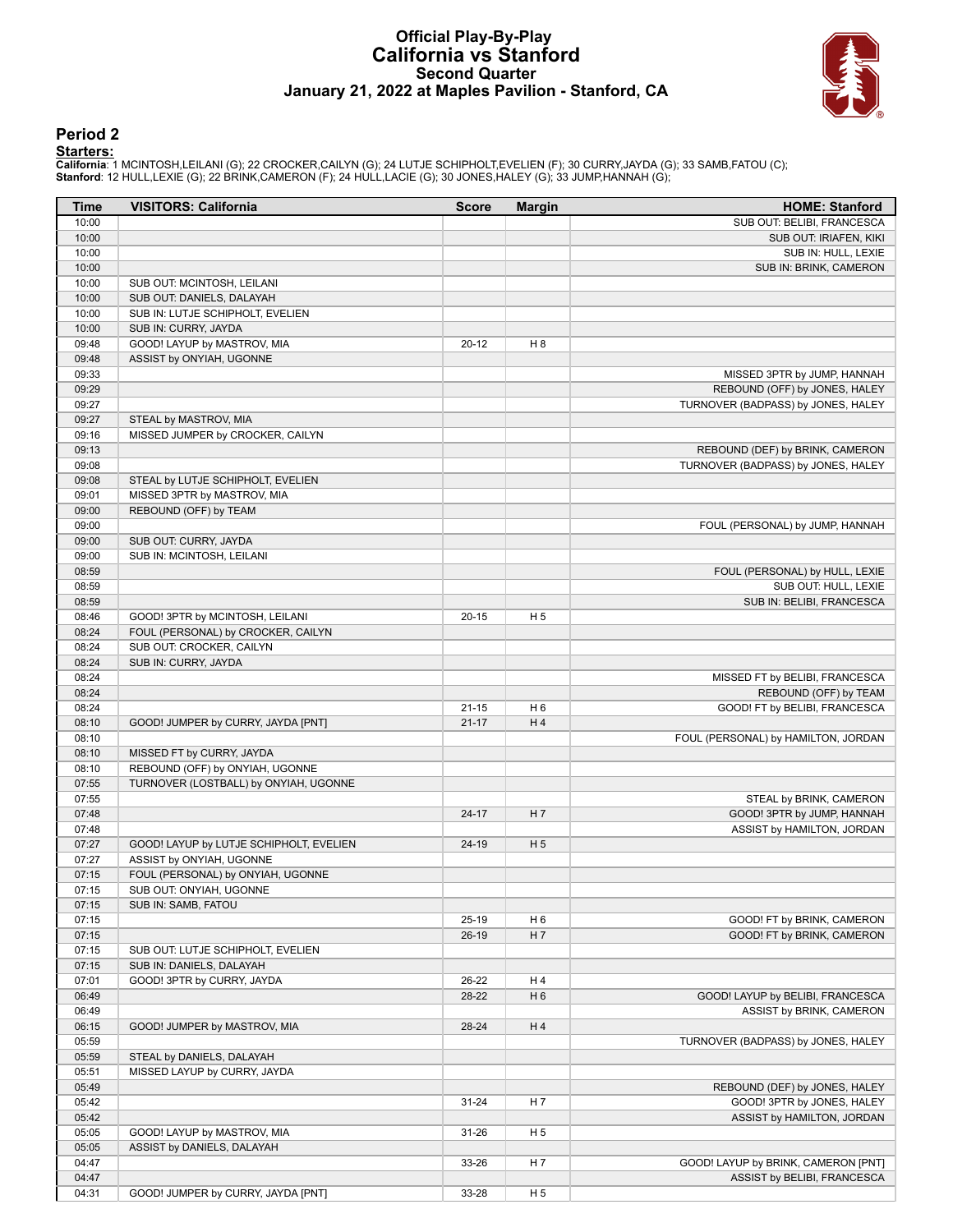| Time  | <b>VISITORS: California</b>            | <b>Score</b> | <b>Margin</b>  | <b>HOME: Stanford</b>                |
|-------|----------------------------------------|--------------|----------------|--------------------------------------|
| 04:31 |                                        |              |                | FOUL (PERSONAL) by BRINK, CAMERON    |
| 04:31 |                                        |              |                |                                      |
| 04:31 |                                        |              |                | SUB OUT: HAMILTON, JORDAN            |
| 04:31 |                                        |              |                | SUB OUT: BRINK, CAMERON              |
| 04:31 |                                        |              |                | SUB IN: HULL, LACIE                  |
| 04:31 |                                        |              |                | SUB IN: IRIAFEN, KIKI                |
| 04:31 | GOOD! FT by CURRY, JAYDA               | 33-29        | H <sub>4</sub> |                                      |
| 04:18 |                                        | 35-29        | H <sub>6</sub> | GOOD! LAYUP by BELIBI, FRANCESCA     |
| 04:18 |                                        |              |                | ASSIST by IRIAFEN, KIKI              |
| 03:59 | GOOD! 3PTR by MCINTOSH, LEILANI        | 35-32        | $H_3$          |                                      |
| 03:59 | ASSIST by SAMB, FATOU                  |              |                |                                      |
| 03:44 |                                        |              |                | MISSED 3PTR by JUMP, HANNAH          |
| 03:40 |                                        |              |                | REBOUND (OFF) by HULL, LACIE         |
| 03:30 |                                        |              |                | MISSED LAYUP by JONES, HALEY         |
| 03:27 | REBOUND (DEF) by SAMB, FATOU           |              |                |                                      |
| 03:23 | MISSED 3PTR by MCINTOSH, LEILANI       |              |                |                                      |
| 03:19 |                                        |              |                | REBOUND (DEF) by BELIBI, FRANCESCA   |
| 03:10 |                                        |              |                | TURNOVER (LOSTBALL) by JONES, HALEY  |
| 03:10 | STEAL by MCINTOSH, LEILANI             |              |                |                                      |
| 03:05 |                                        |              |                | FOUL (PERSONAL) by JONES, HALEY      |
| 03:05 | GOOD! FT by MCINTOSH, LEILANI [FB]     | 35-33        | H <sub>2</sub> |                                      |
| 03:05 | GOOD! FT by MCINTOSH, LEILANI [FB]     | 35-34        | H <sub>1</sub> |                                      |
| 03:05 |                                        |              |                | SUB OUT: IRIAFEN, KIKI               |
| 03:05 |                                        |              |                | SUB IN: VAN GYTENBEEK, JANA          |
| 02:45 |                                        | 37-34        | $H_3$          | GOOD! LAYUP by BELIBI, FRANCESCA     |
| 02:45 |                                        |              |                | ASSIST by JONES, HALEY               |
| 02:36 | GOOD! LAYUP by MCINTOSH, LEILANI [PNT] | 37-36        | H1             |                                      |
| 02:21 |                                        | 39-36        | $H_3$          | GOOD! LAYUP by BELIBI, FRANCESCA     |
| 02:17 | SUB OUT: MCINTOSH, LEILANI             |              |                |                                      |
| 02:17 | SUB OUT: DANIELS, DALAYAH              |              |                |                                      |
| 02:17 | SUB IN: CROCKER, CAILYN                |              |                |                                      |
| 02:17 | SUB IN: LUTJE SCHIPHOLT, EVELIEN       |              |                |                                      |
| 02:04 | GOOD! LAYUP by CURRY, JAYDA            | 39-38        | H <sub>1</sub> |                                      |
| 02:04 | ASSIST by LUTJE SCHIPHOLT, EVELIEN     |              |                |                                      |
| 01:55 | FOUL (PERSONAL) by SAMB, FATOU         |              |                |                                      |
| 01:55 |                                        |              |                | SUB OUT: HULL, LACIE                 |
| 01:55 |                                        |              |                | SUB IN: HAMILTON, JORDAN             |
| 01:55 |                                        |              |                | SUB OUT: VAN GYTENBEEK, JANA         |
| 01:55 |                                        |              |                | SUB IN: EMMA-NNOPU, AGNES            |
| 01:55 |                                        |              |                | MISSED FT by BELIBI, FRANCESCA       |
| 01:55 |                                        |              |                | REBOUND (OFF) by TEAM                |
| 01:55 |                                        | 40-38        | H <sub>2</sub> | GOOD! FT by BELIBI, FRANCESCA        |
| 01:39 | GOOD! 3PTR by CURRY, JAYDA             | $40 - 41$    | V <sub>1</sub> |                                      |
| 01:17 |                                        |              |                | MISSED JUMPER by JONES, HALEY        |
| 01:14 | REBOUND (DEF) by CROCKER, CAILYN       |              |                |                                      |
| 00:46 | TURNOVER (SHOTCLOCK) by TEAM           |              |                |                                      |
| 00:28 |                                        | $42 - 41$    | H <sub>1</sub> | GOOD! JUMPER by BELIBI, FRANCESCA    |
| 00:28 |                                        |              |                | ASSIST by JONES, HALEY               |
| 00:03 |                                        |              |                | FOUL (PERSONAL) by EMMA-NNOPU, AGNES |
| 00:03 | GOOD! FT by LUTJE SCHIPHOLT, EVELIEN   | 42-42        | $\mathsf T$    |                                      |
| 00:02 | MISSED FT by LUTJE SCHIPHOLT, EVELIEN  |              |                |                                      |
| 00:02 |                                        |              |                | REBOUND (DEF) by BELIBI, FRANCESCA   |
|       |                                        |              |                |                                      |

# **California 42, Stanford 42**

| <b>Points (This Period)</b> | <b>CAL</b>     | <b>STN</b>     |
|-----------------------------|----------------|----------------|
| In the Paint                | 14             | 12             |
| Off Turns                   | 5              |                |
| 2nd Chance                  | 3              |                |
| <b>Fast Break</b>           | າ              |                |
| Bench                       |                | 12             |
| Per Poss                    | 1.778<br>14/18 | 1.375<br>10/16 |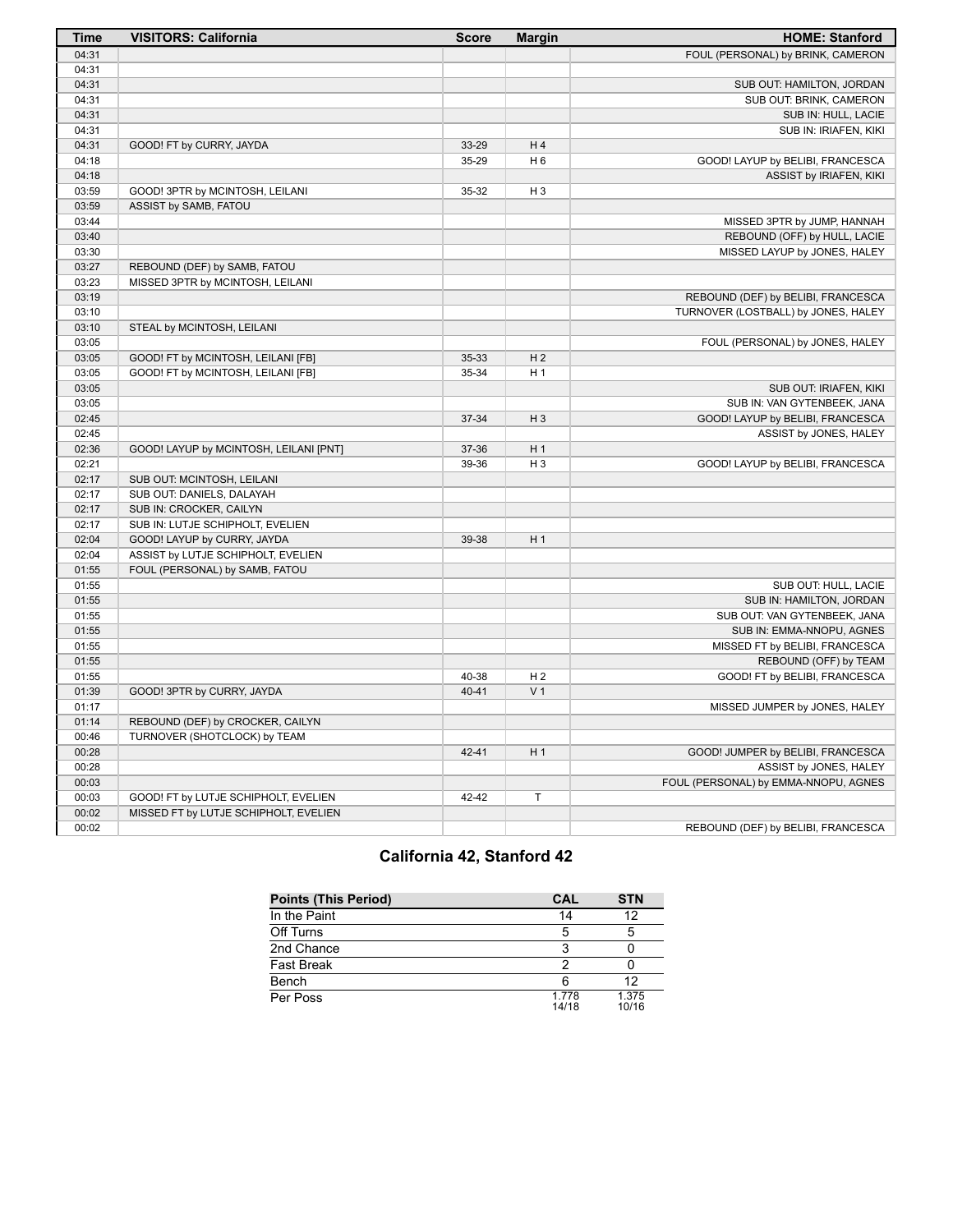### **Official Box Score California vs Stanford Second Half Statistics Only January 21, 2022 at Maples Pavilion - Stanford, CA**



# **California 32**

| No. | Player                   | S  | <b>Pts</b>      | FG       | 3FG     | <b>FT</b> | <b>OR</b> | <b>DR</b> | <b>TR</b>    | PF            | A | <b>TO</b> | <b>Blk</b>  | Stl          | Min | $+/-$ |
|-----|--------------------------|----|-----------------|----------|---------|-----------|-----------|-----------|--------------|---------------|---|-----------|-------------|--------------|-----|-------|
| 00  | ONYIAH, UGONNE           | F  | 0               | $0-0$    | $0 - 0$ | $0-0$     |           | 0         |              | 0             |   |           | 0           | 0            | 6   | $-10$ |
| 01  | MCINTOSH, LEILANI        | G  | 4               | $1 - 2$  | $1 - 1$ | $1 - 2$   |           | 1         | 2            | 2             | 2 | 2         | $\Omega$    | $\mathbf{0}$ | 18  | $-26$ |
| 03  | DANIELS, DALAYAH         | G  | 5               | $2 - 3$  | $0 - 0$ | $1 - 2$   | 0         | 2         | 2            | 2             |   |           | 0           | 0            | 11  | 0     |
| 10  | <b>GREEN, JAZLEN</b>     | G  | $\Omega$        | $0 - 0$  | $0 - 0$ | $0 - 0$   | $\Omega$  | 0         | $\mathbf{0}$ | 0             | 0 | $\Omega$  | 0           | 0            | 1   | -1    |
| 14  | ELSNITZ, ALMA            | G  | 3               | $1 - 1$  | $0 - 0$ | $1 - 2$   | 1         | 1         | 2            | 1             | 0 | 0         | $\mathbf 0$ | 0            | 5   | $-2$  |
| 21  | <b>MASTROV, MIA</b>      | G  |                 | $0 - 5$  | $0 - 1$ | $1-2$     | 0         | 0         | 0            |               | 0 |           | 0           | 0            | 10  | $-12$ |
| 22  | <b>CROCKER, CAILYN</b>   | G  | 0               | $0 - 1$  | $0 - 1$ | $0 - 0$   | 0         | 0         | 0            | 2             | 0 | 0         | 0           | 0            | 3   | -8    |
| 24  | LUTJE SCHIPHOLT, EVELIEN | F. | 4               | $2 - 5$  | $0 - 0$ | $0 - 0$   | 1         | 1         | 2            | $\mathcal{P}$ |   | 1         | $\Omega$    | $\Omega$     | 18  | $-24$ |
| 30  | CURRY, JAYDA             | G  | 14              | $2 - 7$  | $2 - 4$ | $8 - 8$   | 0         | 0         | 0            | 0             | 2 |           | 0           |              | 17  | $-24$ |
| 31  | <b>MUCA, ORNELA</b>      | G  | $\Omega$        | $0 - 1$  | $0 - 0$ | $0 - 0$   | $\Omega$  | 0         | $\Omega$     | $\Omega$      |   | 0         | 0           | $\Omega$     | 2   | 3     |
| 33  | SAMB, FATOU              | C  | 1               | $0 - 1$  | $0 - 0$ | $1 - 2$   | 1         | $\Omega$  |              | 1             | 0 | 1         | 0           | 1            | 7   | $-11$ |
|     | <b>TEAM</b>              |    | 0               | $0 - 0$  | $0 - 0$ | $0 - 0$   | 0         | 3         | 3            | 0             | 0 |           | $\Omega$    | 0            | 0   |       |
|     | <b>TOTALS</b>            |    | 32 <sub>2</sub> | $8 - 26$ | $3 - 7$ | $13 - 18$ | 5         | 8         | 13           | 11            | 8 | 9         | 0           | $\mathbf{2}$ | 100 |       |

| Shooting By Period<br>Period | FG        | FG%   | 3FG     | 3FG%   | FT        | FT%   | Dea<br>.as |
|------------------------------|-----------|-------|---------|--------|-----------|-------|------------|
| 3rd Qtr                      | $2-9$     | 22%   | በ-2     | $00\%$ | $9 - 12$  | 75%   |            |
| 4th Qtr                      | $6 - 17$  | 35%   | $3-5$   | 60%    | $4-6$     | 67%   |            |
| 2nd Half                     | $8 - 26$  | 31%   | $3 - 7$ | 43%    | $13 - 18$ | 72%   |            |
| Game                         | $23 - 52$ | 44.2% | 7-15    | 46.7%  | $21 - 30$ | 70.0% |            |

*Deadball Rebounds:* 3,1 *Last FG Half:* CAL 4th-00:36

# **Stanford 55**

| No. | Player                   | S  | Pts      | FG      | 3FG      | <b>FT</b> | <b>OR</b>    | DR           | TR             | PF       | A              | TO       | <b>Blk</b> | Stl         | Min            | $+/-$ |
|-----|--------------------------|----|----------|---------|----------|-----------|--------------|--------------|----------------|----------|----------------|----------|------------|-------------|----------------|-------|
| 02  | EMMA-NNOPU, AGNES        | G  | 3        | $1 - 2$ | 1-1      | $0 - 0$   | 0            | 0            | 0              | $\Omega$ | 0              | 0        | 0          | 0           | 5              | 0     |
| 04  | VAN GYTENBEEK, JANA      | G  | 0        | $0 - 1$ | $0 - 1$  | $0 - 0$   | 0            | 0            | $\mathbf 0$    | 0        | 0              | 0        | 0          | $\Omega$    | 3              | $-3$  |
| 05  | <b>BELIBI, FRANCESCA</b> | F. | 8        | $3 - 4$ | $0 - 0$  | $2 - 2$   | 2            | $\mathbf{1}$ | 3              | 2        | 2              | 0        | 0          | 2           | 11             | 19    |
| 10  | JEROME, ALYSSA           | F  | 0        | $0 - 0$ | $0 - 0$  | $0 - 0$   | $\mathbf{0}$ | 0            | $\mathbf{0}$   | 0        | 0              | 0        | 0          | 0           | 2              | $-3$  |
| 11  | PRECHTEL, ASHTEN         | F  | 0        | $0-0$   | $0 - 0$  | $0 - 0$   | $\mathbf{0}$ | 1            | 1              | 0        | 0              | 0        | 0          | 0           | 2              | 0     |
| 12  | HULL, LEXIE              | G  | 6        | $1 - 3$ | $1 - 3$  | $3 - 4$   | 2            | 2            | $\overline{4}$ |          | $\overline{2}$ | $\Omega$ | $\Omega$   | 3           | 16             | 25    |
| 14  | HAMILTON, JORDAN         | G  | 0        | $0 - 1$ | $0 - 1$  | $0 - 0$   | 1            | 0            | 1              | 3        | 5              | 1        | 0          | 0           | 13             | 20    |
| 20  | <b>BOSGANA, ELENA</b>    | G  | $\Omega$ | $0 - 1$ | $0 - 0$  | $0 - 0$   | $\mathbf{0}$ | 0            | $\mathbf{0}$   |          |                |          | 0          | $\Omega$    | $\overline{4}$ | $-3$  |
| 21  | DEMETRE, BROOKE          | G  | 0        | $0 - 2$ | $0 - 1$  | $0 - 0$   | 0            | 1            | 1              |          | 0              | 0        | 0          | $\mathbf 0$ | 1              | 0     |
| 22  | <b>BRINK, CAMERON</b>    | F  | 8        | $3-6$   | $0 - 0$  | $2 - 3$   | $\mathbf{0}$ | 3            | 3              |          | 0              | 2        | 0          | $\Omega$    | 7              | 7     |
| 24  | <b>HULL, LACIE</b>       | G  | 2        | $1 - 1$ | $0 - 0$  | $0 - 0$   | $\Omega$     | 0            | $\Omega$       |          | $\Omega$       | $\Omega$ | 0          | $\Omega$    | 5              | 8     |
| 30  | JONES, HALEY             | G  | 14       | $5-6$   | $0 - 0$  | $4 - 4$   | 1            | 5            | 6              | 3        | $\mathfrak{p}$ | 2        | $\Omega$   | и           | 16             | 25    |
| 33  | <b>JUMP, HANNAH</b>      | G  | 12       | $3 - 4$ | $2 - 3$  | 4-4       | $\mathbf{0}$ | 1            | 1              | 0        | 0              | 1        | 0          | 0           | 15             | 23    |
| 44  | <b>IRIAFEN, KIKI</b>     | F  | 2        | $1 - 1$ | $0 - 0$  | $0 - 0$   | $\mathbf{0}$ | 2            | 2              |          | 0              | 0        | 0          | 0           | 3              | $-3$  |
|     | <b>TEAM</b>              |    | 0        | $0 - 0$ | $0 - 0$  | $0 - 0$   |              | 0            | 1              | $\Omega$ | $\Omega$       | 0        | 0          | $\Omega$    | $\mathbf 0$    |       |
|     | <b>TOTALS</b>            |    | 55       | 18-32   | $4 - 10$ | $15 - 17$ | 7            | 16           | 23             | 14       | 12             | 7        | $\Omega$   | 6           | 100            |       |

| <b>Shooting By Period</b><br>Period | FG       | FG%   | 3FG     | 3FG%  | FТ        | FT%     |
|-------------------------------------|----------|-------|---------|-------|-----------|---------|
| 3rd Otr                             | $9 - 14$ | 64%   | $3-5$   | 60%   | $12 - 12$ | 100%    |
| 4th Otr                             | $9 - 18$ | 50%   | $1 - 5$ | 20%   | $3-5$     | 60%     |
| 2nd Half                            | 18-32    | 56%   | 4-10    | 40%   | 15-17     | 88%     |
| Game                                | 33-59    | 55.9% | 8-18    | 44.4% | 23-28     | $821\%$ |

*Deadball Rebounds:* 4,0 *Last FG Half:* STN 4th-00:25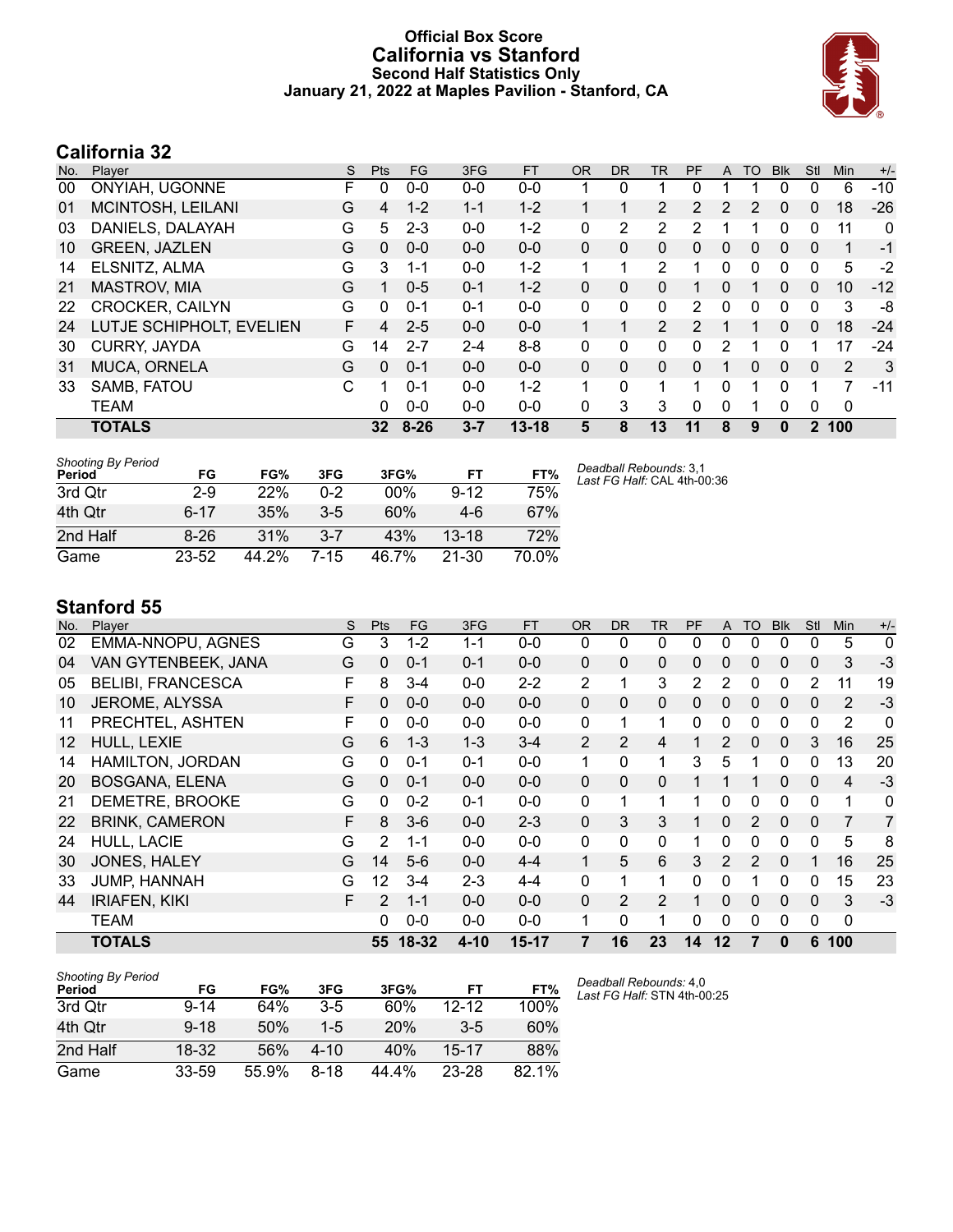| Officials: Kyle Bacon, Benny Luna, Rochelle Bennett                                         |     |    |    |    | 3rd 4th | <b>TOT</b> | <b>Points</b>                 |
|---------------------------------------------------------------------------------------------|-----|----|----|----|---------|------------|-------------------------------|
|                                                                                             | CAL | 10 | 32 | 13 | 19      |            | In the F                      |
| Start Time: 10:06 PM ET<br>End Time: 12:11 AM ET<br>Game Duration: 2:04<br>Conference Game; | STN | 20 | 22 | 33 | 22      | 97         | Off Turi<br>2nd Ch<br>Fast Br |

| <b>Points from (This Period)</b> |   | <b>CAL STN</b> |
|----------------------------------|---|----------------|
| In the Paint                     |   | 24             |
| Off Turns                        |   | 11             |
| 2nd Chance                       | 5 |                |
| <b>Fast Break</b>                |   |                |
| Bench                            |   | 1.3            |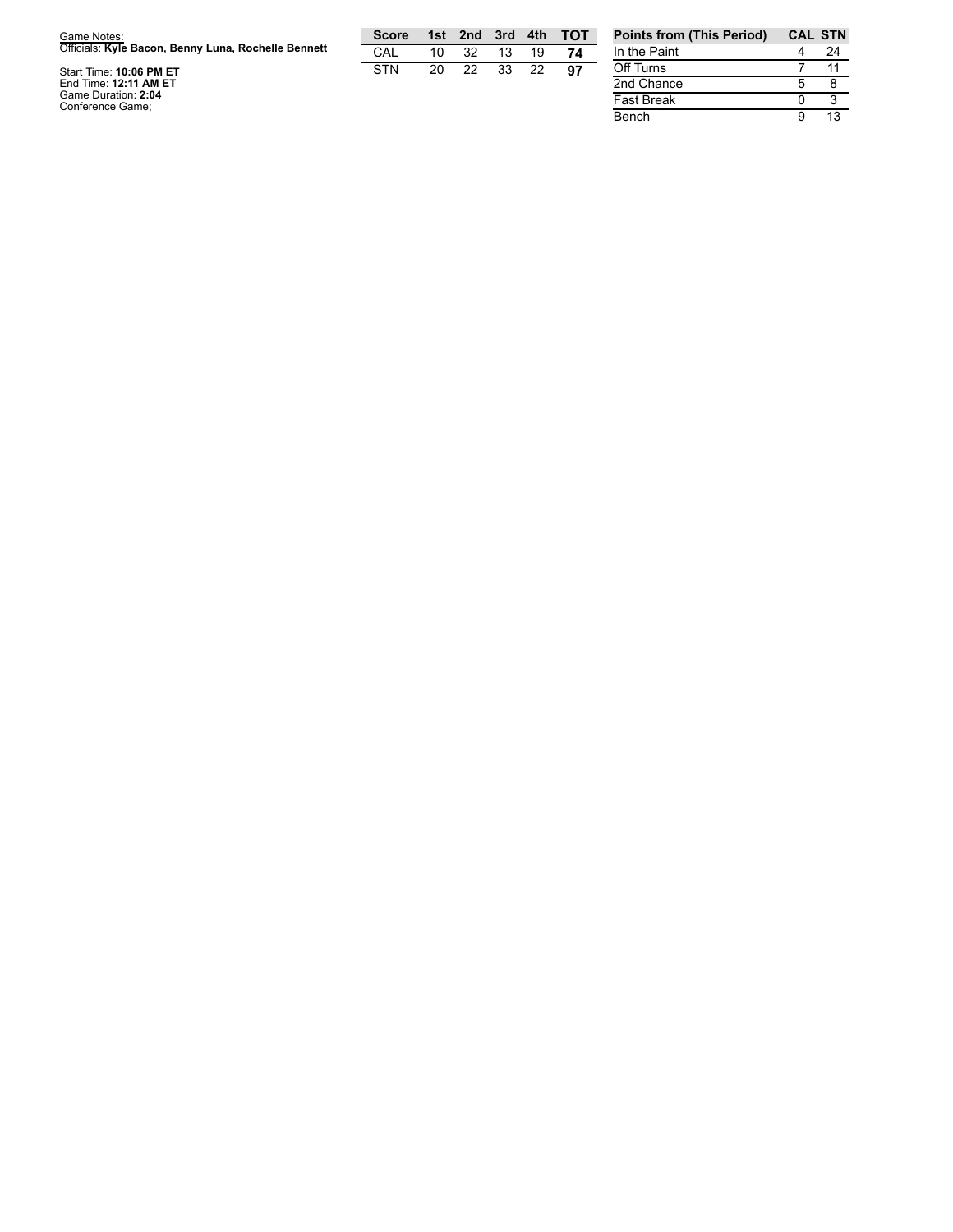### **Official Box Score California vs Stanford Third Quarter Statistics Only January 21, 2022 at Maples Pavilion - Stanford, CA**



# **California 32**

| No. | Plaver                   | S | <b>Pts</b> | FG      | 3FG     | <b>FT</b> | <b>OR</b>    | D <sub>R</sub> | TR       | PF             | A            | TO | <b>Blk</b> | <b>Stl</b>   | Min | $+/-$        |
|-----|--------------------------|---|------------|---------|---------|-----------|--------------|----------------|----------|----------------|--------------|----|------------|--------------|-----|--------------|
| 01  | MCINTOSH, LEILANI        | G |            | $0 - 0$ | $0-0$   | $1 - 2$   |              | 0              | 1        | 0              |              | 2  | 0          | $\mathbf{0}$ | 10  | -20          |
| 22  | <b>CROCKER, CAILYN</b>   | G | 0          | $0 - 1$ | $0 - 1$ | $0 - 0$   | 0            | $\Omega$       | 0        | $\overline{2}$ | $\Omega$     | 0  | 0          | $\mathbf{0}$ | 3   | -8           |
| 24  | LUTJE SCHIPHOLT, EVELIEN | F | 4          | $2 - 3$ | $0 - 0$ | $0 - 0$   | 1            |                | 2        |                | 0            |    | 0          | $\Omega$     | 10  | $-20$        |
| 30  | <b>CURRY, JAYDA</b>      | G | 6          | $0 - 3$ | $0 - 1$ | $6 - 6$   | 0            | 0              | 0        | 0              | $\Omega$     |    | 0          | $\Omega$     | 10  | $-20$        |
| 33  | SAMB, FATOU              | C | 0          | $0 - 0$ | $0 - 0$ | $0 - 0$   | $\mathbf{0}$ | 0              | 0        | 1              | $\Omega$     | 0  | 0          | $\Omega$     | 0   | $-4$         |
| 00  | <b>ONYIAH, UGONNE</b>    | F | 0          | $0 - 0$ | $0 - 0$ | $0 - 0$   | 1            | 0              | 1        | 0              |              | 0  | 0          | $\mathbf{0}$ | 3   | $-11$        |
| 03  | DANIELS, DALAYAH         | G |            | $0 - 1$ | $0 - 0$ | $1 - 2$   | 0            |                |          | 1              | 0            |    | 0          | 0            | 6   | $-5$         |
| 10  | <b>GREEN, JAZLEN</b>     | G | $\Omega$   | $0 - 0$ | $0 - 0$ | $0 - 0$   | $\Omega$     | $\Omega$       | $\Omega$ | 0              | $\Omega$     | 0  | 0          | $\Omega$     | 1   | $-1$         |
| 14  | ELSNITZ, ALMA            | G | 0          | $0 - 0$ | $0 - 0$ | $0 - 0$   | $\mathbf{0}$ | 0              | 0        | 0              | $\Omega$     | 0  | 0          | $\mathbf 0$  | 0   | 0            |
| 21  | <b>MASTROV, MIA</b>      | G | 1          | $0 - 1$ | $0 - 0$ | $1 - 2$   | $\Omega$     | $\mathbf{0}$   | 0        | 1              | 0            | 1  | 0          | $\Omega$     | 5   | $-11$        |
| 31  | MUCA, ORNELA             | G | 0          | $0 - 0$ | $0-0$   | $0 - 0$   | 0            | $\mathbf{0}$   | 0        | 0              | $\Omega$     | 0  | 0          | $\Omega$     | 0   | $\mathbf{0}$ |
|     | <b>TEAM</b>              |   |            |         |         |           | $\Omega$     | 1              |          | $\Omega$       |              |    |            |              |     |              |
|     | <b>TOTALS</b>            |   | 13         | $2 - 9$ | $0 - 2$ | $9 - 12$  | 3            | 3              | 6        | 6              | $\mathbf{2}$ |    | 0          | $\Omega$     | 50  |              |

| <b>Shooting By Period</b><br>Period | FG        | FG%   | 3FG     | 3FG%  |           | FT%   | Deadball Rebounds: 3,1 |
|-------------------------------------|-----------|-------|---------|-------|-----------|-------|------------------------|
| 2nd Half                            | 0-0       | 0%    | $0 - 0$ | $0\%$ | 0-0       | 0%    |                        |
| Game                                | $23 - 52$ | 44.2% | 7-15    | 46.7% | $21 - 30$ | 70.0% |                        |

## **Stanford 55**

| No. | Player                   | S | Pts | <b>FG</b> | 3FG     | <b>FT</b> | <b>OR</b>      | <b>DR</b> | <b>TR</b>      | PF             | A            | TO       | <b>Blk</b> | <b>Stl</b>   | Min            | $+/-$ |
|-----|--------------------------|---|-----|-----------|---------|-----------|----------------|-----------|----------------|----------------|--------------|----------|------------|--------------|----------------|-------|
| 12  | HULL, LEXIE              | G | 5   | $1 - 2$   | $1 - 2$ | $2 - 2$   | 0              |           |                |                |              | 0        | 0          | 2            | 9              | 19    |
| 22  | <b>BRINK, CAMERON</b>    | F | 4   | $1 - 3$   | $0-0$   | $2 - 2$   | 0              |           |                |                | 0            | 0        | 0          | $\mathbf{0}$ | $\overline{2}$ | 6     |
| 24  | HULL, LACIE              | G | 2   | $1 - 1$   | $0 - 0$ | $0 - 0$   | 0              | 0         | 0              |                | $\Omega$     | 0        | 0          | 0            | 4              | 8     |
| 30  | JONES, HALEY             | G | 8   | $2 - 3$   | $0 - 0$ | $4 - 4$   | $\mathbf{1}$   |           | 2              | 3              | $\mathbf{0}$ | 2        | 0          |              | 9              | 18    |
| 33  | JUMP, HANNAH             | G | 10  | $3 - 3$   | $2 - 2$ | $2 - 2$   | $\mathbf{0}$   | 0         | 0              | 0              | 0            | 0        | 0          | $\mathbf{0}$ | 10             | 20    |
| 02  | EMMA-NNOPU, AGNES        | G | 0   | $0 - 0$   | $0 - 0$ | $0 - 0$   | $\Omega$       | $\Omega$  | 0              | $\Omega$       | $\Omega$     | 0        | $\Omega$   | 0            | $\Omega$       | 0     |
| 04  | VAN GYTENBEEK, JANA      | G | 0   | $0 - 0$   | $0 - 0$ | $0 - 0$   | 0              | 0         | 0              | 0              | $\Omega$     | 0        | 0          | 0            | 0              | 0     |
| 05  | <b>BELIBI, FRANCESCA</b> | F | 4   | $1 - 1$   | $0 - 0$ | $2 - 2$   | $\mathbf{1}$   |           | $\overline{2}$ | $\overline{2}$ |              | $\Omega$ | 0          |              | 8              | 14    |
| 10  | JEROME, ALYSSA           | F | 0   | $0-0$     | $0-0$   | $0-0$     | 0              | 0         | 0              | 0              | 0            | 0        | 0          | 0            | 0              | 0     |
| 11  | PRECHTEL, ASHTEN         | F | 0   | $0 - 0$   | $0 - 0$ | $0 - 0$   | $\mathbf{0}$   |           | 1              | 0              | $\mathbf{0}$ | $\Omega$ | 0          | $\mathbf{0}$ | 1              | 1     |
| 14  | HAMILTON, JORDAN         | G | 0   | $0 - 1$   | $0 - 1$ | $0 - 0$   | $\Omega$       | $\Omega$  | 0              |                | 4            |          | 0          | 0            | 8              | 14    |
| 20  | <b>BOSGANA, ELENA</b>    | G | 0   | $0 - 0$   | $0 - 0$ | $0 - 0$   | $\mathbf{0}$   | 0         | 0              | 0              | $\Omega$     | 0        | 0          | 0            | $\Omega$       | 0     |
| 21  | DEMETRE, BROOKE          | G | 0   | $0-0$     | $0 - 0$ | $0 - 0$   | $\Omega$       | 0         | 0              | 0              | 0            | 0        | 0          | 0            | 0              | 0     |
| 44  | <b>IRIAFEN, KIKI</b>     | F | 0   | $0 - 0$   | $0 - 0$ | $0 - 0$   | $\Omega$       | $\Omega$  | 0              | $\Omega$       | $\Omega$     | $\Omega$ | $\Omega$   | $\Omega$     | $\mathbf{0}$   | 0     |
|     | <b>TEAM</b>              |   |     |           |         |           | 0              | 0         | 0              | 0              |              | 0        |            |              |                |       |
|     | <b>TOTALS</b>            |   | 33  | $9 - 14$  | $3 - 5$ | $12 - 12$ | $\overline{2}$ | 5         | 7              | 9              | 6            | 3        | 0          | 4            | 50             |       |
|     |                          |   |     |           |         |           |                |           |                |                |              |          |            |              |                |       |

| <b>Shooting By Period</b><br>Period | FG    | FG%   | 3FG  | 3FG%  | FТ        | FT%   | Dea |
|-------------------------------------|-------|-------|------|-------|-----------|-------|-----|
| 2nd Half                            | 0-0   | ገ%    | 0-0  | 0%    | 0-0       | $0\%$ |     |
| Game                                | 33-59 | 55.9% | 8-18 | 44.4% | $23 - 28$ | 82.1% |     |

*Deadball Rebounds:* 4,0

| Game Notes:                                         | <b>Score</b> |    | 1st 2nd | 3rd | 4th | <b>TOT</b> | <b>Points (This Period)</b> | <b>CAL</b>    | . STN          |
|-----------------------------------------------------|--------------|----|---------|-----|-----|------------|-----------------------------|---------------|----------------|
| Officials: Kyle Bacon, Benny Luna, Rochelle Bennett | CAL          | 10 | 32      | 13  | 19  | 74         | In the Paint                |               | 10             |
| Start Time: 10:06 PM ET                             | <b>STN</b>   | 20 | 22      | 33  | 22  | 97         | Off Turns                   |               |                |
| End Time: 12:11 AM ET                               |              |    |         |     |     |            | 2nd Chance                  |               |                |
| Game Duration: 2:04<br>Conference Game:             |              |    |         |     |     |            | <b>Fast Break</b>           |               |                |
|                                                     |              |    |         |     |     |            | Bench                       |               |                |
|                                                     |              |    |         |     |     |            | Per Poss                    | 0.722<br>7/18 | 1.650<br>15/20 |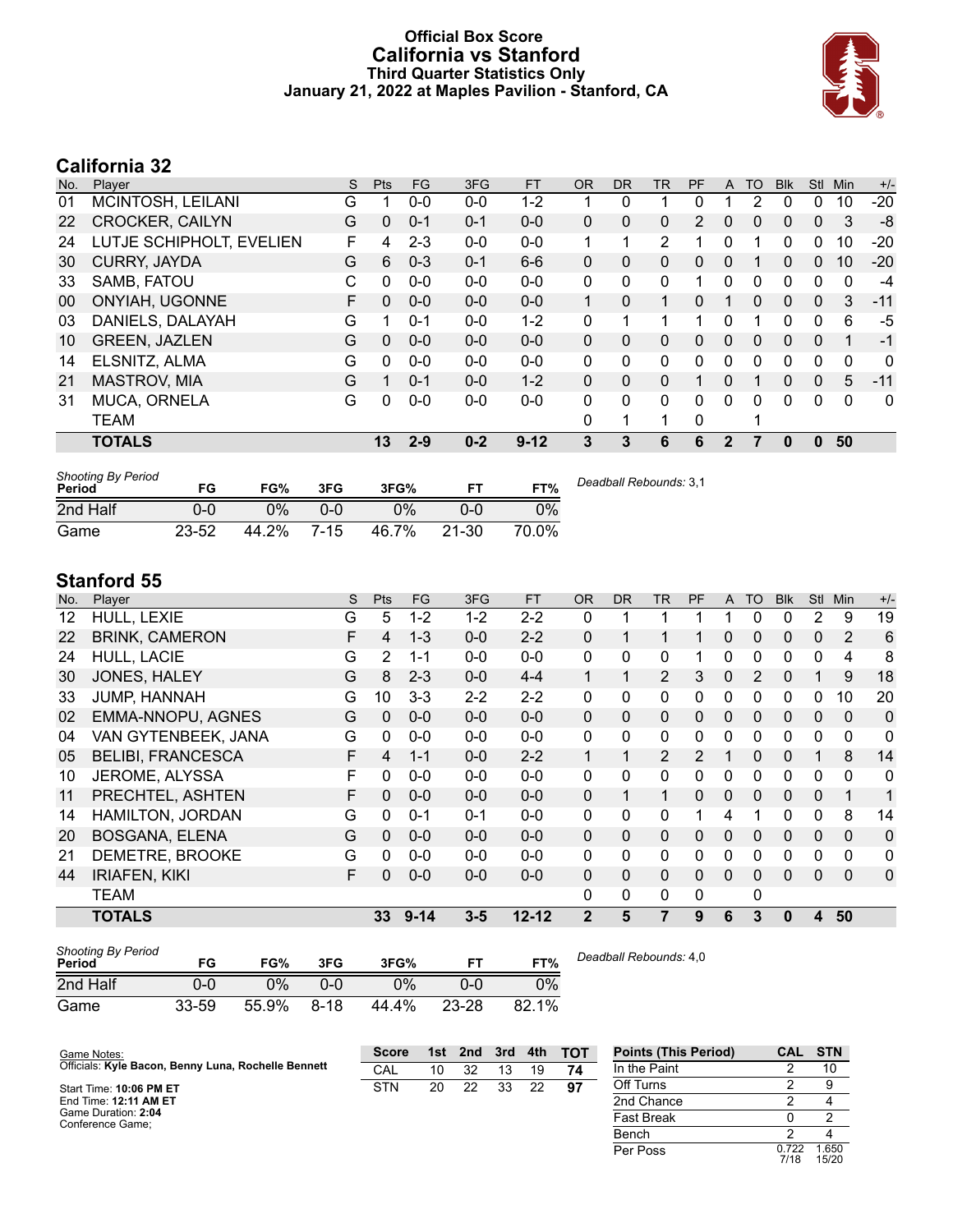### **Official Play-By-Play California vs Stanford Third Quarter January 21, 2022 at Maples Pavilion - Stanford, CA**



### **Period 3**

<mark>Starters:</mark><br>California: 1 MCINTOSH,LEILANI (G); 22 CROCKER,CAILYN (G); 24 LUTJE SCHIPHOLT,EVELIEN (F); 30 CURRY,JAYDA (G); 33 SAMB,FATOU (C);<br>**Stanford**: 12 HULL,LEXIE (G); 22 BRINK,CAMERON (F); 24 HULL,LACIE (G); 30 JONES

| Time           | <b>VISITORS: California</b>               | <b>Score</b>   | <b>Margin</b>                    | <b>HOME: Stanford</b>                |
|----------------|-------------------------------------------|----------------|----------------------------------|--------------------------------------|
| 10:00          |                                           |                |                                  | SUB OUT: EMMA-NNOPU, AGNES           |
| 10:00          |                                           |                |                                  | SUB OUT: BELIBI, FRANCESCA           |
| 10:00          |                                           |                |                                  | SUB OUT: HAMILTON, JORDAN            |
| 10:00          |                                           |                |                                  | SUB IN: HULL, LEXIE                  |
| 10:00          |                                           |                |                                  | SUB IN: BRINK, CAMERON               |
| 10:00          |                                           |                |                                  | SUB IN: HULL, LACIE                  |
| 10:00          | SUB OUT: MASTROV, MIA                     |                |                                  |                                      |
| 10:00          | SUB IN: MCINTOSH, LEILANI                 |                |                                  |                                      |
| 09:49          |                                           | 44-42          | H <sub>2</sub>                   | GOOD! LAYUP by BRINK, CAMERON [PNT]  |
| 09:36          | FOUL (INTENTIONAL) by SAMB, FATOU         |                |                                  |                                      |
| 09:36          | SUB OUT: SAMB, FATOU                      |                |                                  |                                      |
| 09:36          | SUB IN: DANIELS, DALAYAH                  |                |                                  |                                      |
| 09:36          |                                           |                |                                  |                                      |
| 09:36          |                                           | 45-42          | $H_3$                            | GOOD! FT by JONES, HALEY             |
| 09:36          |                                           | 46-42          | $H_4$                            | GOOD! FT by JONES, HALEY             |
| 09:09          |                                           |                |                                  | MISSED LAYUP by BRINK, CAMERON       |
| 09:07          | REBOUND (DEF) by DANIELS, DALAYAH         |                |                                  |                                      |
| 08:42          | MISSED 3PTR by CROCKER, CAILYN            |                |                                  |                                      |
| 08:36          |                                           |                |                                  | REBOUND (DEF) by HULL, LEXIE         |
| 08:32          |                                           |                |                                  | MISSED LAYUP by BRINK, CAMERON       |
| 08:30          | REBOUND (DEF) by LUTJE SCHIPHOLT, EVELIEN |                |                                  |                                      |
| 08:22          | MISSED LAYUP by DANIELS, DALAYAH          |                |                                  |                                      |
| 08:20<br>08:14 |                                           |                |                                  | REBOUND (DEF) by BRINK, CAMERON      |
|                | FOUL (PERSONAL) by CROCKER, CAILYN        |                |                                  | GOOD! FT by BRINK, CAMERON [FB]      |
| 08:14<br>08:13 |                                           | 47-42<br>48-42 | H <sub>5</sub><br>H <sub>6</sub> | GOOD! FT by BRINK, CAMERON [FB]      |
| 08:05          | MISSED LAYUP by CURRY, JAYDA              |                |                                  |                                      |
| 08:00          | REBOUND (OFF) by LUTJE SCHIPHOLT, EVELIEN |                |                                  |                                      |
| 07:58          | MISSED 3PTR by CURRY, JAYDA               |                |                                  |                                      |
| 07:54          | REBOUND (OFF) by MCINTOSH, LEILANI        |                |                                  |                                      |
| 07:41          |                                           |                |                                  | FOUL (PERSONAL) by BRINK, CAMERON    |
| 07:41          |                                           |                |                                  | SUB OUT: BRINK, CAMERON              |
| 07:41          |                                           |                |                                  | SUB OUT: HULL, LACIE                 |
| 07:41          |                                           |                |                                  | SUB IN: BELIBI, FRANCESCA            |
| 07:41          |                                           |                |                                  | SUB IN: HAMILTON, JORDAN             |
| 07:41          | GOOD! FT by CURRY, JAYDA                  | 48-43          | H <sub>5</sub>                   |                                      |
| 07:41          | GOOD! FT by CURRY, JAYDA                  | 48-44          | H4                               |                                      |
| 07:21          | FOUL (PERSONAL) by DANIELS, DALAYAH       |                |                                  |                                      |
| 07:21          |                                           | 49-44          | H <sub>5</sub>                   | GOOD! FT by BELIBI, FRANCESCA        |
| 07:21          |                                           | 50-44          | H <sub>6</sub>                   | GOOD! FT by BELIBI, FRANCESCA        |
| 07:03          | TURNOVER (BADPASS) by DANIELS, DALAYAH    |                |                                  |                                      |
| 07:03          |                                           |                |                                  | STEAL by HULL, LEXIE                 |
| 06:54          | FOUL (PERSONAL) by CROCKER, CAILYN        |                |                                  |                                      |
| 06:54          | SUB OUT: DANIELS, DALAYAH                 |                |                                  |                                      |
| 06:54          | SUB IN: ONYIAH, UGONNE                    |                |                                  |                                      |
| 06:54          |                                           | 51-44          | H 7                              | GOOD! FT by JONES, HALEY             |
| 06:54          |                                           | 52-44          | H <sub>8</sub>                   | GOOD! FT by JONES, HALEY             |
| 06:45          |                                           |                |                                  | FOUL (PERSONAL) by BELIBI, FRANCESCA |
| 06:45          | SUB OUT: CROCKER, CAILYN                  |                |                                  |                                      |
| 06:45          | SUB IN: MASTROV, MIA                      |                |                                  |                                      |
| 06:36          | TURNOVER (LOSTBALL) by MCINTOSH, LEILANI  |                |                                  |                                      |
| 06:36          |                                           |                |                                  | STEAL by JONES, HALEY                |
| 06:20          |                                           | 55-44          | H 11                             | GOOD! 3PTR by JUMP, HANNAH           |
| 06:20          |                                           |                |                                  | ASSIST by BELIBI, FRANCESCA          |
| 06:10          | MISSED LAYUP by CURRY, JAYDA              |                |                                  |                                      |
| 06:08          | REBOUND (OFF) by ONYIAH, UGONNE           |                |                                  |                                      |
| 06:08          |                                           |                |                                  | FOUL (PERSONAL) by JONES, HALEY      |
| 06:08          | TURNOVER (5SEC) by TEAM                   |                |                                  |                                      |
| 05:54          | FOUL (PERSONAL) by MASTROV, MIA           |                |                                  |                                      |
| 05:54          |                                           | 56-44          | H 12                             | GOOD! FT by HULL, LEXIE              |
| 05:54          |                                           | 57-44          | H 13                             | GOOD! FT by HULL, LEXIE              |
| 05:37          | GOOD! JUMPER by LUTJE SCHIPHOLT, EVELIEN  | 57-46          | H 11                             |                                      |
| 05:37          | ASSIST by ONYIAH, UGONNE                  |                |                                  |                                      |
| 05:23          |                                           | 59-46          | H 13                             | GOOD! JUMPER by JONES, HALEY [PNT]   |
| 05:23          |                                           |                |                                  | ASSIST by HAMILTON, JORDAN           |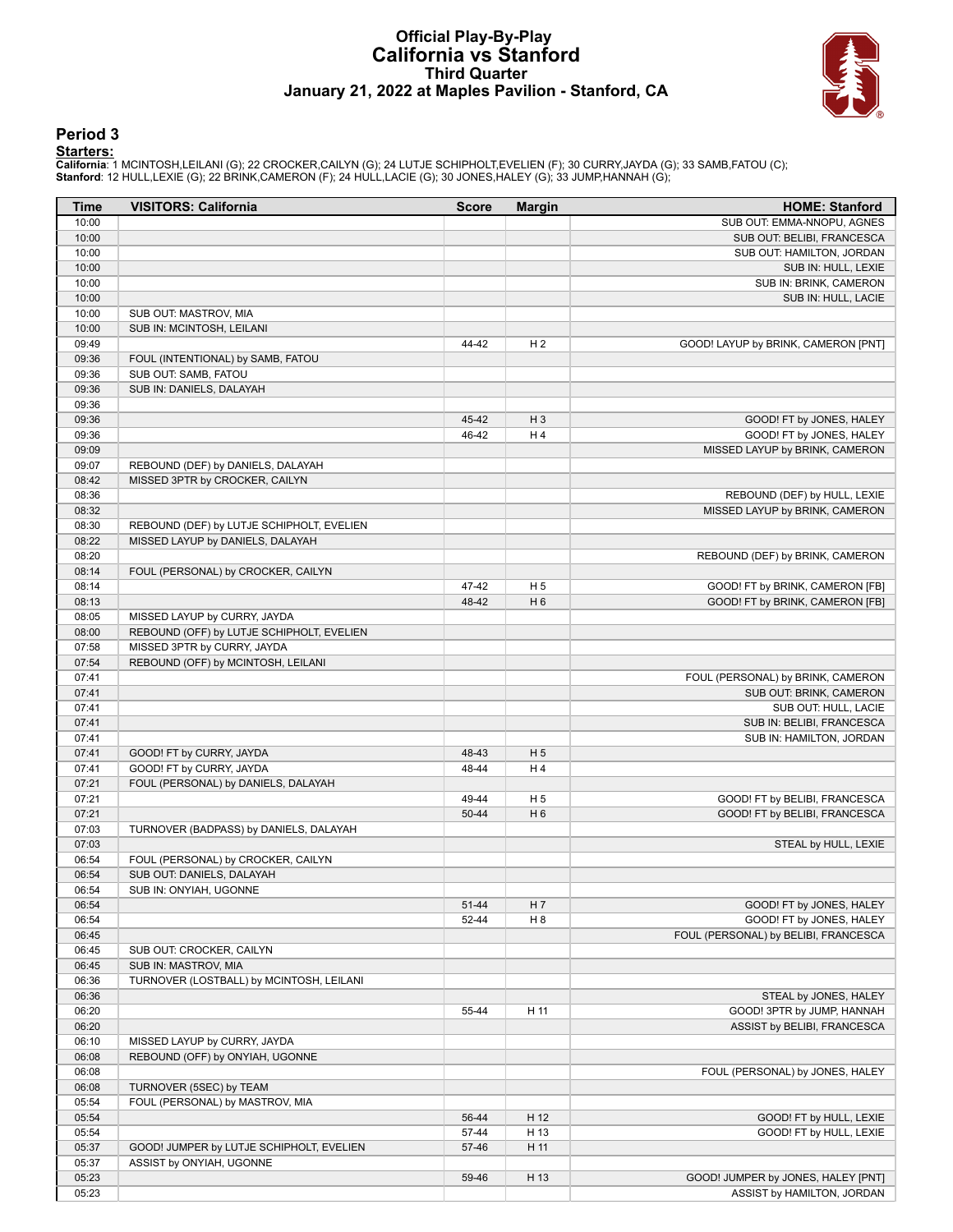| Time  | <b>VISITORS: California</b>                      | <b>Score</b> | <b>Margin</b> | <b>HOME: Stanford</b>                    |
|-------|--------------------------------------------------|--------------|---------------|------------------------------------------|
| 04:54 | TURNOVER (BADPASS) by MCINTOSH, LEILANI          |              |               |                                          |
| 04:54 |                                                  |              |               | STEAL by BELIBI, FRANCESCA               |
| 04:49 |                                                  |              |               | MISSED 3PTR by HULL, LEXIE               |
| 04:46 | REBOUND (DEF) by TEAM                            |              |               |                                          |
| 04:46 |                                                  |              |               |                                          |
| 04:36 | TURNOVER (LOSTBALL) by MASTROV, MIA              |              |               |                                          |
| 04:36 |                                                  |              |               | STEAL by HULL, LEXIE                     |
| 04:27 |                                                  |              |               | MISSED 3PTR by HAMILTON, JORDAN          |
| 04:23 |                                                  |              |               | REBOUND (OFF) by BELIBI, FRANCESCA       |
| 04:19 |                                                  | 61-46        | H 15          | GOOD! JUMPER by JUMP, HANNAH             |
|       |                                                  |              |               |                                          |
| 04:04 | MISSED JUMPER by MASTROV, MIA                    |              |               |                                          |
| 04:01 |                                                  |              |               | REBOUND (DEF) by JONES, HALEY            |
| 03:39 |                                                  |              |               | MISSED LAYUP by JONES, HALEY             |
| 03:37 |                                                  |              |               | REBOUND (OFF) by JONES, HALEY            |
| 03:35 |                                                  | 63-46        | H 17          | GOOD! LAYUP by JONES, HALEY              |
| 03:30 | TIMEOUT 30SEC                                    |              |               |                                          |
| 03:30 | SUB OUT: ONYIAH, UGONNE                          |              |               |                                          |
| 03:30 | SUB IN: DANIELS, DALAYAH                         |              |               |                                          |
| 03:10 |                                                  |              |               | FOUL (PERSONAL) by HAMILTON, JORDAN      |
| 03:10 | MISSED FT by MASTROV, MIA                        |              |               |                                          |
| 03:10 | REBOUND (OFF) by TEAM                            |              |               |                                          |
| 03:10 | GOOD! FT by MASTROV, MIA                         | 63-47        | H 16          |                                          |
| 02:59 |                                                  | 66-47        | H 19          | GOOD! 3PTR by HULL, LEXIE                |
| 02:59 |                                                  |              |               | ASSIST by HAMILTON, JORDAN               |
| 02:47 | GOOD! LAYUP by LUTJE SCHIPHOLT, EVELIEN [PNT]    | 66-49        | H 17          |                                          |
| 02:47 | ASSIST by MCINTOSH, LEILANI                      |              |               |                                          |
| 02:32 |                                                  | 68-49        | H 19          | GOOD! LAYUP by BELIBI, FRANCESCA         |
| 02:32 |                                                  |              |               | ASSIST by HULL, LEXIE                    |
| 02:22 | SUB OUT: MASTROV, MIA                            |              |               |                                          |
| 02:22 | SUB IN: GREEN, JAZLEN                            |              |               |                                          |
| 02:17 | TURNOVER (BADPASS) by CURRY, JAYDA               |              |               |                                          |
| 02:11 |                                                  |              |               | TURNOVER (DRIBBLING) by JONES, HALEY     |
| 01:52 |                                                  |              |               | FOUL (PERSONAL) by BELIBI, FRANCESCA     |
| 01:52 |                                                  | 68-50        | H 18          |                                          |
|       | GOOD! FT by CURRY, JAYDA                         |              |               |                                          |
| 01:52 | GOOD! FT by CURRY, JAYDA                         | 68-51        | H 17          |                                          |
| 01:39 |                                                  | 71-51        | H 20          | GOOD! 3PTR by JUMP, HANNAH               |
| 01:39 |                                                  |              |               | ASSIST by HAMILTON, JORDAN               |
| 01:29 |                                                  |              |               | FOUL (PERSONAL) by JONES, HALEY          |
| 01:29 | GOOD! FT by CURRY, JAYDA                         | 71-52        | H 19          |                                          |
| 01:29 | GOOD! FT by CURRY, JAYDA                         | 71-53        | H 18          |                                          |
| 01:29 | SUB OUT: CURRY, JAYDA                            |              |               |                                          |
| 01:29 | SUB IN: CROCKER, CAILYN                          |              |               |                                          |
| 01:22 |                                                  |              |               | FOUL (OFF) by JONES, HALEY               |
| 01:22 |                                                  |              |               | TURNOVER (OFFENSIVE) by JONES, HALEY     |
| 01:22 |                                                  |              |               | SUB OUT: JONES, HALEY                    |
| 01:22 |                                                  |              |               | SUB IN: HULL, LACIE                      |
| 01:22 | SUB OUT: CROCKER, CAILYN                         |              |               |                                          |
| 01:22 | SUB IN: CURRY, JAYDA                             |              |               |                                          |
| 01:08 | FOUL (OFF) by LUTJE SCHIPHOLT, EVELIEN           |              |               |                                          |
| 01:08 |                                                  | 72-53        | H 19          | GOOD! FT by JUMP, HANNAH                 |
| 01:08 |                                                  | 73-53        | H 20          | GOOD! FT by JUMP, HANNAH                 |
| 01:08 | TURNOVER (OFFENSIVE) by LUTJE SCHIPHOLT, EVELIEN |              |               |                                          |
| 00:57 |                                                  |              |               | FOUL (PERSONAL) by HULL, LEXIE           |
| 00:57 | SUB OUT: GREEN, JAZLEN                           |              |               |                                          |
| 00:57 | SUB IN: MASTROV, MIA                             |              |               |                                          |
| 00:57 | MISSED FT by DANIELS, DALAYAH                    |              |               |                                          |
|       | REBOUND (OFF) by TEAM                            |              |               |                                          |
| 00:57 |                                                  |              |               |                                          |
| 00:57 | GOOD! FT by DANIELS, DALAYAH                     | 73-54        | H 19          |                                          |
| 00:57 |                                                  |              |               | SUB OUT: HULL, LEXIE                     |
| 00:57 |                                                  |              |               | SUB IN: PRECHTEL, ASHTEN                 |
| 00:48 |                                                  | 75-54        | H 21          | GOOD! LAYUP by HULL, LACIE               |
| 00:48 |                                                  |              |               | ASSIST by HAMILTON, JORDAN               |
| 00:33 |                                                  |              |               | FOUL (PERSONAL) by HULL, LACIE           |
| 00:33 | GOOD! FT by MCINTOSH, LEILANI                    | 75-55        | H 20          |                                          |
| 00:33 | MISSED FT by MCINTOSH, LEILANI                   |              |               |                                          |
| 00:33 |                                                  |              |               | REBOUND (DEF) by PRECHTEL, ASHTEN        |
| 00:27 |                                                  |              |               | TURNOVER (DRIBBLING) by HAMILTON, JORDAN |
| 00:07 | MISSED JUMPER by LUTJE SCHIPHOLT, EVELIEN        |              |               |                                          |
| 00:04 |                                                  |              |               | REBOUND (DEF) by BELIBI, FRANCESCA       |

**California 55, Stanford 75**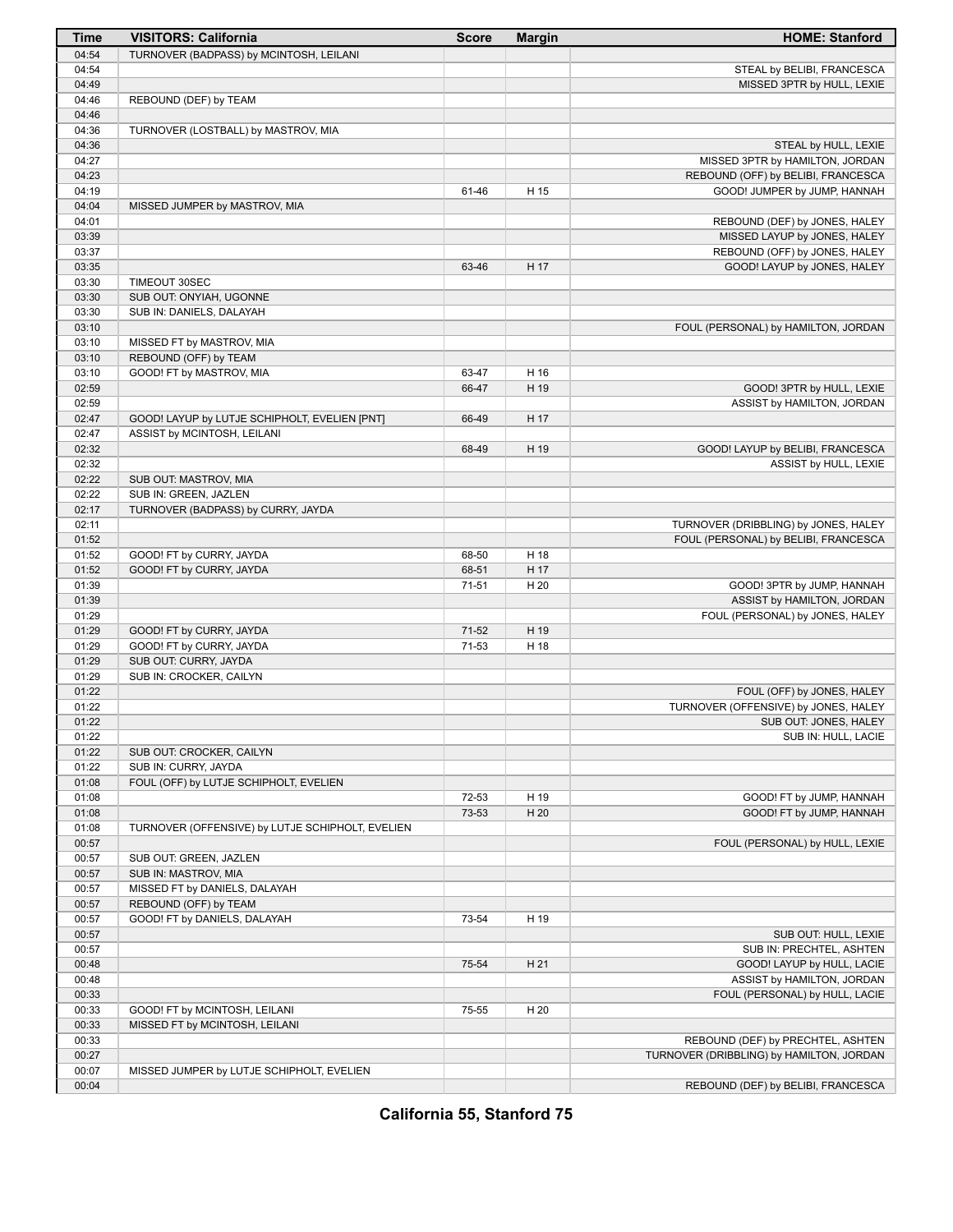| <b>Points (This Period)</b> | <b>CAL</b>    | <b>STN</b>     |
|-----------------------------|---------------|----------------|
| In the Paint                |               | 10             |
| Off Turns                   |               |                |
| 2nd Chance                  |               |                |
| <b>Fast Break</b>           |               |                |
| Bench                       | ႒             |                |
| Per Poss                    | 0.722<br>7/18 | 1.650<br>15/20 |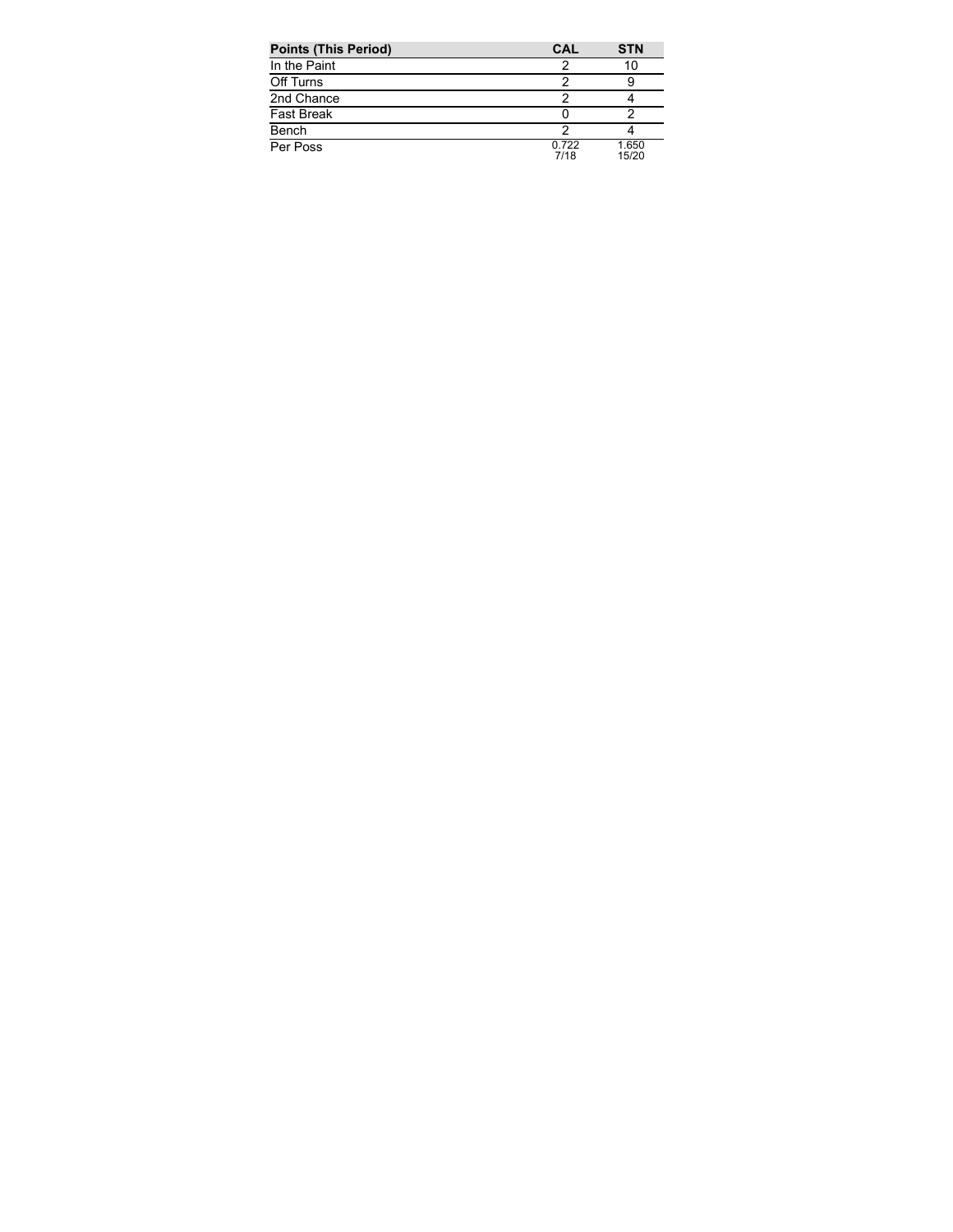### **Official Box Score California vs Stanford Fourth Quarter Statistics Only January 21, 2022 at Maples Pavilion - Stanford, CA**



# **California 19**

| No. | Plaver                   | S  | <b>Pts</b> | <b>FG</b> | 3FG     | <b>FT</b> | <b>OR</b>    | <b>DR</b>    | <b>TR</b>      | <b>PF</b>    | A            | TO          | <b>Blk</b>   | Stl           | Min            | $+/-$       |
|-----|--------------------------|----|------------|-----------|---------|-----------|--------------|--------------|----------------|--------------|--------------|-------------|--------------|---------------|----------------|-------------|
| 01  | MCINTOSH, LEILANI        | G  | 3          | $1 - 2$   | $1 - 1$ | $0-0$     | 0            |              |                | 2            |              | 0           | 0            | 0             | 8              | -6          |
| 22  | <b>CROCKER, CAILYN</b>   | G  | $\Omega$   | $0 - 0$   | $0 - 0$ | $0 - 0$   | $\mathbf{0}$ | $\Omega$     | 0              | 0            | 0            | $\Omega$    | $\mathbf{0}$ | 0             | 0              | $\mathbf 0$ |
| 24  | LUTJE SCHIPHOLT, EVELIEN | F  | 0          | $0 - 2$   | $0 - 0$ | $0 - 0$   | 0            | 0            | 0              |              |              | 0           | 0            | 0             | 8              | -4          |
| 30  | <b>CURRY, JAYDA</b>      | G  | 8          | $2 - 4$   | $2 - 3$ | $2 - 2$   | $\Omega$     | $\Omega$     | 0              | 0            | 2            | $\Omega$    | 0            |               | 7              | $-4$        |
| 33  | SAMB, FATOU              | C  |            | $0 - 1$   | $0 - 0$ | $1 - 2$   | 1            | $\Omega$     | 1              | 0            | 0            |             | 0            |               |                | $-7$        |
| 00  | ONYIAH, UGONNE           | F. | $\Omega$   | $0 - 0$   | $0 - 0$ | $0 - 0$   | $\Omega$     | $\Omega$     | 0              | $\Omega$     | 0            |             | $\Omega$     | $\mathbf{0}$  | 3              | 1           |
| 03  | DANIELS, DALAYAH         | G  | 4          | $2 - 2$   | $0 - 0$ | $0-0$     | 0            |              | 1              |              | 1            | 0           | 0            | 0             | 5              | 5           |
| 10  | <b>GREEN, JAZLEN</b>     | G  | $\Omega$   | $0 - 0$   | $0 - 0$ | $0 - 0$   | $\mathbf{0}$ | $\mathbf{0}$ | 0              | 0            | $\mathbf{0}$ | $\Omega$    | $\Omega$     | $\mathbf{0}$  | $\mathbf{0}$   | $\Omega$    |
| 14  | ELSNITZ, ALMA            | G  | 3          | 1-1       | $0 - 0$ | $1 - 2$   | 1            |              | $\overline{2}$ |              | 0            | $\Omega$    | 0            | 0             | 5              | $-2$        |
| 21  | <b>MASTROV, MIA</b>      | G  | $\Omega$   | $0 - 4$   | $0 - 1$ | $0 - 0$   | $\Omega$     | $\Omega$     | $\Omega$       | $\Omega$     | 0            | $\Omega$    | $\Omega$     | $\Omega$      | 5              | $-1$        |
| 31  | <b>MUCA, ORNELA</b>      | G  | 0          | $0 - 1$   | $0-0$   | $0 - 0$   | $\Omega$     | $\Omega$     | 0              | $\Omega$     |              | $\Omega$    | $\Omega$     | $\mathbf{0}$  | $\overline{2}$ | 3           |
|     | <b>TEAM</b>              |    |            |           |         |           | $\Omega$     | 2            | 2              | $\mathbf{0}$ |              | 0           |              |               |                |             |
|     | <b>TOTALS</b>            |    | 19         | $6 - 17$  | $3 - 5$ | $4 - 6$   | $\mathbf{2}$ | 5            | 7              | 5            | 6            | $\mathbf 2$ | $\Omega$     | $\mathcal{P}$ | 50             |             |

| <b>Shooting By Period</b><br>Period | FG        | FG%   | 3FG      | 3FG%  |           | FT%   | Deadball Rebounds: 3,1 |
|-------------------------------------|-----------|-------|----------|-------|-----------|-------|------------------------|
| Game                                | $23 - 52$ | 44.2% | $7 - 15$ | 46.7% | $21 - 30$ | 70.0% |                        |

# **Stanford 22**

| No. | Player                   | S  | <b>Pts</b>     | <b>FG</b> | 3FG     | <b>FT</b> | <b>OR</b>    | <b>DR</b> | <b>TR</b>      | PF       | A            | <b>TO</b>    | <b>Blk</b>   | Stl            | Min            | $+/-$ |
|-----|--------------------------|----|----------------|-----------|---------|-----------|--------------|-----------|----------------|----------|--------------|--------------|--------------|----------------|----------------|-------|
| 12  | HULL, LEXIE              | G  |                | $0 - 1$   | $0 - 1$ | $1 - 2$   | 2            |           | 3              | 0        |              | 0            | 0            |                |                | 6     |
| 22  | <b>BRINK, CAMERON</b>    | F  | 4              | $2 - 3$   | $0 - 0$ | $0 - 1$   | $\Omega$     | 2         | $\overline{2}$ | 0        | $\Omega$     | 2            | 0            | $\mathbf{0}$   | 5              | 1     |
| 24  | <b>HULL, LACIE</b>       | G  | 0              | $0 - 0$   | $0 - 0$ | $0-0$     | 0            | 0         | $\mathbf{0}$   | 0        | 0            | $\Omega$     | 0            | 0              | 1              | 0     |
| 30  | JONES, HALEY             | G  | 6              | $3 - 3$   | $0 - 0$ | $0 - 0$   | $\Omega$     | 4         | 4              | 0        | 2            | $\Omega$     | $\Omega$     | $\Omega$       | $\overline{7}$ | 7     |
| 33  | <b>JUMP, HANNAH</b>      | G  | $\overline{2}$ | $0 - 1$   | $0 - 1$ | $2 - 2$   | $\mathbf{0}$ | 1         | 1              | 0        | 0            | 1            | 0            | $\mathbf{0}$   | 5              | 3     |
| 02  | EMMA-NNOPU, AGNES        | G  | 3              | $1 - 2$   | $1 - 1$ | $0 - 0$   | $\Omega$     | 0         | 0              | $\Omega$ | $\mathbf{0}$ | $\Omega$     | $\Omega$     | $\mathbf{0}$   | 5              | 0     |
| 04  | VAN GYTENBEEK, JANA      | G  | 0              | $0 - 1$   | $0 - 1$ | $0 - 0$   | 0            | 0         | 0              | 0        | 0            | $\mathbf{0}$ | 0            | 0              | 3              | $-3$  |
| 05  | <b>BELIBI, FRANCESCA</b> | F  | 4              | $2 - 3$   | $0 - 0$ | $0-0$     | 1            | 0         | 1              | 0        |              | $\mathbf{0}$ | $\mathbf{0}$ |                | 3              | 5     |
| 10  | JEROME, ALYSSA           | F  | 0              | $0 - 0$   | $0 - 0$ | $0 - 0$   | 0            | 0         | $\mathbf{0}$   | 0        | 0            | $\Omega$     | 0            | $\Omega$       | 2              | $-3$  |
| 11  | PRECHTEL, ASHTEN         | F  | 0              | $0 - 0$   | $0 - 0$ | $0 - 0$   | $\mathbf{0}$ | $\Omega$  | $\mathbf{0}$   | 0        | $\Omega$     | $\Omega$     | $\Omega$     | $\Omega$       | 1              | $-1$  |
| 14  | HAMILTON, JORDAN         | G  | $\Omega$       | $0-0$     | $0 - 0$ | $0-0$     | 1            | 0         | $\mathbf 1$    | 2        |              | $\Omega$     | $\Omega$     | $\mathbf{0}$   | 5              | 6     |
| 20  | <b>BOSGANA, ELENA</b>    | G  | $\Omega$       | $0 - 1$   | $0 - 0$ | $0 - 0$   | $\Omega$     | $\Omega$  | $\Omega$       |          |              |              | $\Omega$     | $\Omega$       | $\overline{4}$ | $-3$  |
| 21  | DEMETRE, BROOKE          | G  | $\Omega$       | $0 - 2$   | $0 - 1$ | $0 - 0$   | 0            |           | 1              |          | 0            | 0            | 0            | 0              |                | 0     |
| 44  | <b>IRIAFEN, KIKI</b>     | F. | 2              | $1 - 1$   | $0 - 0$ | $0 - 0$   | $\Omega$     | 2         | $\overline{2}$ | 1        | $\Omega$     | $\Omega$     | $\Omega$     | $\Omega$       | 3              | $-3$  |
|     | <b>TEAM</b>              |    |                |           |         |           | 1            | 0         | 1              | 0        |              | $\mathbf 0$  |              |                |                |       |
|     | <b>TOTALS</b>            |    | 22             | $9 - 18$  | $1 - 5$ | $3 - 5$   | 5            | 11        | 16             | 5        | 6            | 4            | 0            | $\overline{2}$ | 50             |       |
|     |                          |    |                |           |         |           |              |           |                |          |              |              |              |                |                |       |

| <b>Shooting By Period</b><br>Period | FG        | FG%   | 3FG      | 3FG%  |           | FT%   | Deadball Rebounds: 4,0 |
|-------------------------------------|-----------|-------|----------|-------|-----------|-------|------------------------|
| Game                                | $33 - 59$ | 55.9% | $8 - 18$ | 44.4% | $23 - 28$ | 82.1% |                        |

| Game Notes:                                         | <b>Score</b> |    | 1st 2nd | 3rd | 4th | <b>TOT</b> | <b>Points (This Period)</b> | CAL STN      |                |
|-----------------------------------------------------|--------------|----|---------|-----|-----|------------|-----------------------------|--------------|----------------|
| Officials: Kyle Bacon, Benny Luna, Rochelle Bennett | CAL          | 10 | 32      | 13  | 19  | 74         | In the Paint                |              | 14             |
| Start Time: 10:06 PM ET                             | <b>STN</b>   | 20 | 22      | 33  | 22  | 97         | Off Turns                   |              |                |
| End Time: <b>12:11 AM ET</b>                        |              |    |         |     |     |            | 2nd Chance                  |              |                |
| Game Duration: 2:04<br>Conference Game:             |              |    |         |     |     |            | <b>Fast Break</b>           |              |                |
|                                                     |              |    |         |     |     |            | Bench                       |              |                |
|                                                     |              |    |         |     |     |            | Per Poss                    | .000<br>8/19 | 1.158<br>11/19 |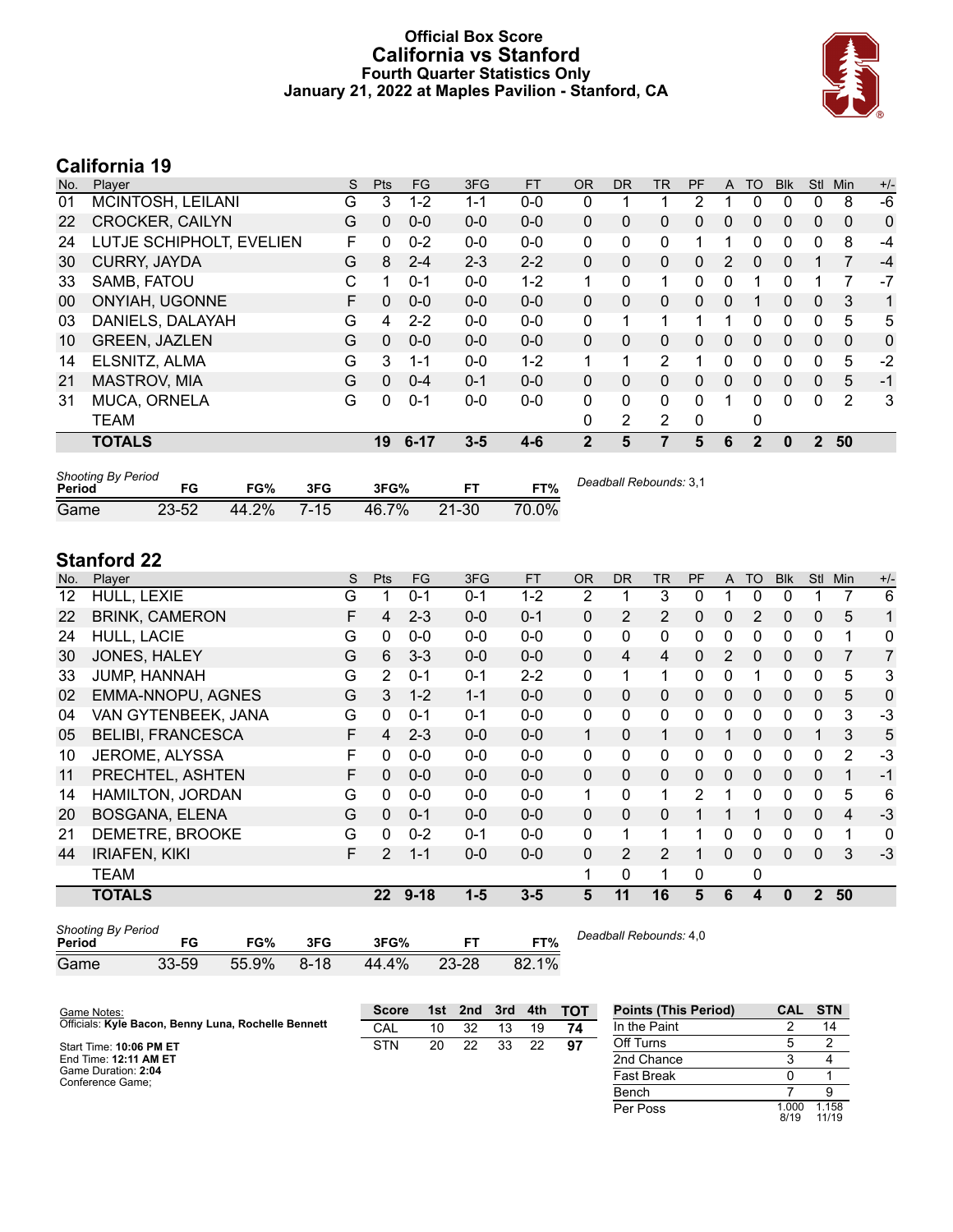### **Official Play-By-Play California vs Stanford Fourth Quarter January 21, 2022 at Maples Pavilion - Stanford, CA**



### **Period 4**

<mark>Starters:</mark><br>California: 1 MCINTOSH,LEILANI (G); 22 CROCKER,CAILYN (G); 24 LUTJE SCHIPHOLT,EVELIEN (F); 30 CURRY,JAYDA (G); 33 SAMB,FATOU (C);<br>**Stanford**: 12 HULL,LEXIE (G); 22 BRINK,CAMERON (F); 24 HULL,LACIE (G); 30 JONES

| Time           | <b>VISITORS: California</b>                 | <b>Score</b> | <b>Margin</b> | <b>HOME: Stanford</b>                                                      |
|----------------|---------------------------------------------|--------------|---------------|----------------------------------------------------------------------------|
| 10:00          |                                             |              |               | SUB OUT: BELIBI, FRANCESCA                                                 |
| 10:00          |                                             |              |               | SUB OUT: HULL, LACIE                                                       |
| 10:00          |                                             |              |               | SUB IN: HULL, LEXIE                                                        |
| 10:00          |                                             |              |               | SUB IN: BRINK, CAMERON                                                     |
| 09:52          |                                             | 77-55        | H 22          | GOOD! LAYUP by BRINK, CAMERON                                              |
| 09:52          |                                             |              |               | ASSIST by HULL, LEXIE                                                      |
| 09:52          | FOUL (PERSONAL) by LUTJE SCHIPHOLT, EVELIEN |              |               |                                                                            |
| 09:52          |                                             |              |               | MISSED FT by BRINK, CAMERON                                                |
| 09:52          | REBOUND (DEF) by DANIELS, DALAYAH           |              |               |                                                                            |
| 09:44          | GOOD! 3PTR by CURRY, JAYDA                  | 77-58        | H 19          |                                                                            |
| 09:44          | ASSIST by DANIELS, DALAYAH                  |              |               |                                                                            |
| 09:44          |                                             |              |               | FOUL (PERSONAL) by HAMILTON, JORDAN                                        |
| 09:31          | MISSED JUMPER by MASTROV, MIA               |              |               |                                                                            |
| 09:27          |                                             |              |               | REBOUND (DEF) by BRINK, CAMERON                                            |
| 09:21          |                                             |              |               | SUB OUT: PRECHTEL, ASHTEN                                                  |
| 09:21          |                                             |              |               | SUB IN: JONES, HALEY                                                       |
| 09:21          | SUB OUT: LUTJE SCHIPHOLT, EVELIEN           |              |               |                                                                            |
| 09:21<br>09:15 | SUB IN: SAMB, FATOU                         |              |               |                                                                            |
| 08:50          |                                             |              |               | TURNOVER (LOSTBALL) by JUMP, HANNAH<br>FOUL (PERSONAL) by HAMILTON, JORDAN |
| 08:50          |                                             |              |               | SUB OUT: HAMILTON, JORDAN                                                  |
| 08:50          |                                             |              |               | SUB IN: HULL, LACIE                                                        |
| 08:50          | GOOD! FT by CURRY, JAYDA                    | 77-59        | H 18          |                                                                            |
| 08:50          | GOOD! FT by CURRY, JAYDA                    | 77-60        | H 17          |                                                                            |
| 08:46          | FOUL (PERSONAL) by MCINTOSH, LEILANI        |              |               |                                                                            |
| 08:25          |                                             | 79-60        | H 19          | GOOD! LAYUP by BRINK, CAMERON                                              |
| 08:25          |                                             |              |               | ASSIST by JONES, HALEY                                                     |
| 08:07          | MISSED LAYUP by SAMB, FATOU                 |              |               |                                                                            |
| 08:04          |                                             |              |               | REBOUND (DEF) by BRINK, CAMERON                                            |
| 07:56          | FOUL (PERSONAL) by MCINTOSH, LEILANI        |              |               |                                                                            |
| 07:56          |                                             |              |               | SUB OUT: HULL, LACIE                                                       |
| 07:56          |                                             |              |               | SUB IN: BOSGANA, ELENA                                                     |
| 07:43          |                                             |              |               | TURNOVER (LOSTBALL) by BRINK, CAMERON                                      |
| 07:43          | STEAL by SAMB, FATOU                        |              |               |                                                                            |
| 07:33          | GOOD! 3PTR by CURRY, JAYDA                  | 79-63        | H 16          |                                                                            |
| 07:33          | ASSIST by MCINTOSH, LEILANI                 |              |               |                                                                            |
| 07:22          | FOUL (PERSONAL) by DANIELS, DALAYAH         |              |               |                                                                            |
| 07:22          |                                             | 80-63        | H 17          | GOOD! FT by JUMP, HANNAH                                                   |
| 07:22          |                                             | 81-63        | H 18          | GOOD! FT by JUMP, HANNAH                                                   |
| 07:22          | SUB OUT: DANIELS, DALAYAH                   |              |               |                                                                            |
| 07:22          | SUB IN: LUTJE SCHIPHOLT, EVELIEN            |              |               |                                                                            |
| 07:10          | MISSED LAYUP by MASTROV, MIA                |              |               |                                                                            |
| 07:08          |                                             |              |               | REBOUND (DEF) by JUMP, HANNAH                                              |
| 06:57          |                                             | 83-63        | H 20          | GOOD! JUMPER by JONES, HALEY                                               |
| 06:41          | MISSED 3PTR by CURRY, JAYDA                 |              |               |                                                                            |
| 06:36<br>06:34 | REBOUND (OFF) by SAMB, FATOU                |              |               |                                                                            |
| 06:34          | GOOD! FT by SAMB, FATOU                     | 83-64        | H 19          | FOUL (PERSONAL) by BOSGANA, ELENA                                          |
| 06:34          | MISSED FT by SAMB, FATOU                    |              |               |                                                                            |
| 06:32          |                                             |              |               | REBOUND (DEF) by JONES, HALEY                                              |
| 06:24          |                                             |              |               | MISSED LAYUP by BRINK, CAMERON                                             |
| 06:21          |                                             |              |               | REBOUND (OFF) by HULL, LEXIE                                               |
| 06:18          |                                             |              |               | MISSED 3PTR by HULL, LEXIE                                                 |
| 06:15          | REBOUND (DEF) by MCINTOSH, LEILANI          |              |               |                                                                            |
| 06:12          | MISSED 3PTR by MASTROV, MIA                 |              |               |                                                                            |
| 06:08          |                                             |              |               | REBOUND (DEF) by JONES, HALEY                                              |
| 06:02          |                                             |              |               | TURNOVER (TRAVEL) by BOSGANA, ELENA                                        |
| 06:02          |                                             |              |               | SUB OUT: BOSGANA, ELENA                                                    |
| 06:02          |                                             |              |               | SUB IN: HAMILTON, JORDAN                                                   |
| 05:47          | TURNOVER (BADPASS) by SAMB, FATOU           |              |               |                                                                            |
| 05:47          |                                             |              |               | STEAL by HULL, LEXIE                                                       |
| 05:43          |                                             |              |               | TURNOVER (LOSTBALL) by BRINK, CAMERON                                      |
| 05:43          | STEAL by CURRY, JAYDA                       |              |               |                                                                            |
| 05:39          | MISSED LAYUP by MASTROV, MIA                |              |               |                                                                            |
| 05:37          |                                             |              |               | REBOUND (DEF) by JONES, HALEY                                              |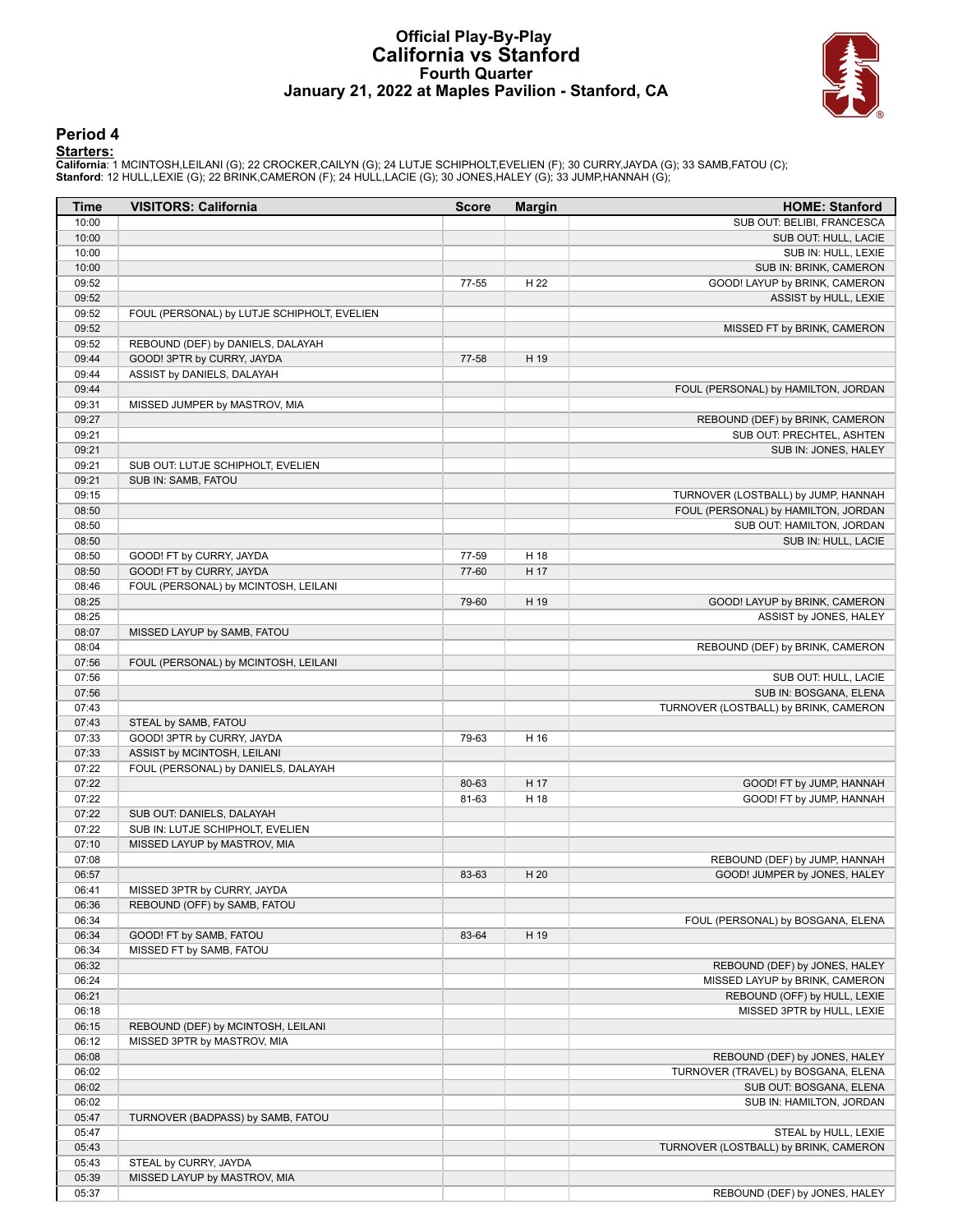| <b>Time</b>    | <b>VISITORS: California</b>                               | <b>Score</b> | <b>Margin</b> | <b>HOME: Stanford</b>                                                   |
|----------------|-----------------------------------------------------------|--------------|---------------|-------------------------------------------------------------------------|
| 05:34          |                                                           |              |               | MISSED 3PTR by JUMP, HANNAH                                             |
| 05:28          |                                                           |              |               | REBOUND (OFF) by HAMILTON, JORDAN                                       |
| 05:27<br>05:27 |                                                           | 85-64        | H 21          | GOOD! LAYUP by JONES, HALEY                                             |
| 05:24          |                                                           |              |               | ASSIST by HAMILTON, JORDAN<br>SUB OUT: BRINK, CAMERON                   |
| 05:24          |                                                           |              |               | SUB IN: BELIBI, FRANCESCA                                               |
| 05:24          | SUB OUT: MASTROV, MIA                                     |              |               |                                                                         |
| 05:24          | SUB IN: ELSNITZ, ALMA                                     |              |               |                                                                         |
| 05:24          | SUB OUT: CURRY, JAYDA                                     |              |               |                                                                         |
| 05:24          | SUB IN: ONYIAH, UGONNE                                    |              |               |                                                                         |
| 05:05<br>05:05 | TURNOVER (BADPASS) by ONYIAH, UGONNE                      |              |               |                                                                         |
| 04:54          |                                                           | 87-64        | H 23          | STEAL by BELIBI, FRANCESCA<br>GOOD! LAYUP by JONES, HALEY [PNT]         |
| 04:54          |                                                           |              |               | ASSIST by BELIBI, FRANCESCA                                             |
| 04:40          | MISSED JUMPER by MCINTOSH, LEILANI                        |              |               |                                                                         |
| 04:36          |                                                           |              |               | REBOUND (DEF) by HULL, LEXIE                                            |
| 04:36          | FOUL (PERSONAL) by ELSNITZ, ALMA                          |              |               |                                                                         |
| 04:36          |                                                           |              |               |                                                                         |
| 04:36          |                                                           |              |               | SUB OUT: JUMP, HANNAH                                                   |
| 04:36<br>04:36 | SUB OUT: ONYIAH, UGONNE                                   |              |               | SUB IN: EMMA-NNOPU, AGNES                                               |
| 04:36          | SUB IN: CURRY, JAYDA                                      |              |               |                                                                         |
| 04:36          |                                                           |              |               | MISSED FT by HULL, LEXIE                                                |
| 04:36          |                                                           |              |               | REBOUND (OFF) by TEAM                                                   |
| 04:36          |                                                           | 88-64        | H 24          | GOOD! FT by HULL, LEXIE [FB]                                            |
| 04:22          | GOOD! JUMPER by ELSNITZ, ALMA                             | 88-66        | H 22          |                                                                         |
| 04:22          | ASSIST by CURRY, JAYDA                                    |              |               |                                                                         |
| 04:07          |                                                           |              |               | MISSED JUMPER by BELIBI, FRANCESCA                                      |
| 04:04          |                                                           |              |               | REBOUND (OFF) by HULL, LEXIE                                            |
| 03:59<br>03:57 |                                                           |              |               | MISSED LAYUP by EMMA-NNOPU, AGNES<br>REBOUND (OFF) by BELIBI, FRANCESCA |
| 03:55          |                                                           | 90-66        | H 24          | GOOD! LAYUP by BELIBI, FRANCESCA                                        |
| 03:39          | MISSED LAYUP by LUTJE SCHIPHOLT, EVELIEN                  |              |               |                                                                         |
| 03:37          |                                                           |              |               | REBOUND (DEF) by JONES, HALEY                                           |
| 03:28          |                                                           | 93-66        | H 27          | GOOD! 3PTR by EMMA-NNOPU, AGNES                                         |
| 03:28          |                                                           |              |               | ASSIST by JONES, HALEY                                                  |
| 02:57          | GOOD! 3PTR by MCINTOSH, LEILANI                           | 93-69        | H 24          |                                                                         |
| 02:57          | ASSIST by CURRY, JAYDA                                    |              |               |                                                                         |
| 02:42          | <b>TIMEOUT TEAM</b>                                       | 95-69        | H 26          | GOOD! LAYUP by BELIBI, FRANCESCA                                        |
| 02:35<br>02:35 |                                                           |              |               | SUB OUT: BELIBI, FRANCESCA                                              |
| 02:35          |                                                           |              |               | SUB OUT: HULL, LEXIE                                                    |
| 02:35          |                                                           |              |               | SUB OUT: HAMILTON, JORDAN                                               |
| 02:35          |                                                           |              |               | SUB OUT: JONES, HALEY                                                   |
| 02:35          |                                                           |              |               | SUB IN: VAN GYTENBEEK, JANA                                             |
| 02:35          |                                                           |              |               | SUB IN: BOSGANA, ELENA                                                  |
| 02:35          |                                                           |              |               | SUB IN: DEMETRE, BROOKE                                                 |
| 02:35          |                                                           |              |               | SUB IN: IRIAFEN, KIKI                                                   |
| 02:35<br>02:35 | SUB OUT: LUTJE SCHIPHOLT, EVELIEN<br>SUB OUT: SAMB, FATOU |              |               |                                                                         |
| 02:35          | SUB IN: ONYIAH, UGONNE                                    |              |               |                                                                         |
| 02:35          | SUB IN: DANIELS, DALAYAH                                  |              |               |                                                                         |
| 02:30          | MISSED JUMPER by CURRY, JAYDA                             |              |               |                                                                         |
| 02:26          |                                                           |              |               | REBOUND (DEF) by DEMETRE, BROOKE                                        |
| 02:09          |                                                           |              |               | MISSED 3PTR by DEMETRE, BROOKE                                          |
| 02:06          |                                                           |              |               | REBOUND (OFF) by TEAM                                                   |
| 02:06          | SUB OUT: CURRY, JAYDA                                     |              |               |                                                                         |
| 02:06<br>02:04 | SUB IN: LUTJE SCHIPHOLT, EVELIEN                          |              |               | MISSED JUMPER by DEMETRE, BROOKE                                        |
| 02:02          | REBOUND (DEF) by TEAM                                     |              |               |                                                                         |
| 02:01          | SUB OUT: MCINTOSH, LEILANI                                |              |               |                                                                         |
| 02:01          | SUB IN: MUCA, ORNELA                                      |              |               |                                                                         |
| 01:41          |                                                           |              |               | FOUL (PERSONAL) by IRIAFEN, KIKI                                        |
| 01:41          |                                                           |              |               | SUB OUT: IRIAFEN, KIKI                                                  |
| 01:41          |                                                           |              |               | SUB IN: JEROME, ALYSSA                                                  |
| 01:38          |                                                           |              |               | FOUL (PERSONAL) by DEMETRE, BROOKE                                      |
| 01:38          |                                                           |              |               | SUB OUT: DEMETRE, BROOKE                                                |
| 01:38<br>01:38 | GOOD! FT by ELSNITZ, ALMA                                 | 95-70        | H 25          | SUB IN: IRIAFEN, KIKI                                                   |
| 01:38          | MISSED FT by ELSNITZ, ALMA                                |              |               |                                                                         |
| 01:38          |                                                           |              |               | REBOUND (DEF) by IRIAFEN, KIKI                                          |
| 01:27          |                                                           |              |               | MISSED LAYUP by BOSGANA, ELENA                                          |
| 01:25          | REBOUND (DEF) by ELSNITZ, ALMA                            |              |               |                                                                         |
| 01:18          | GOOD! JUMPER by DANIELS, DALAYAH                          | 95-72        | H 23          |                                                                         |
| 01:18          | ASSIST by LUTJE SCHIPHOLT, EVELIEN                        |              |               |                                                                         |
| 01:04          |                                                           |              |               | MISSED 3PTR by VAN GYTENBEEK, JANA                                      |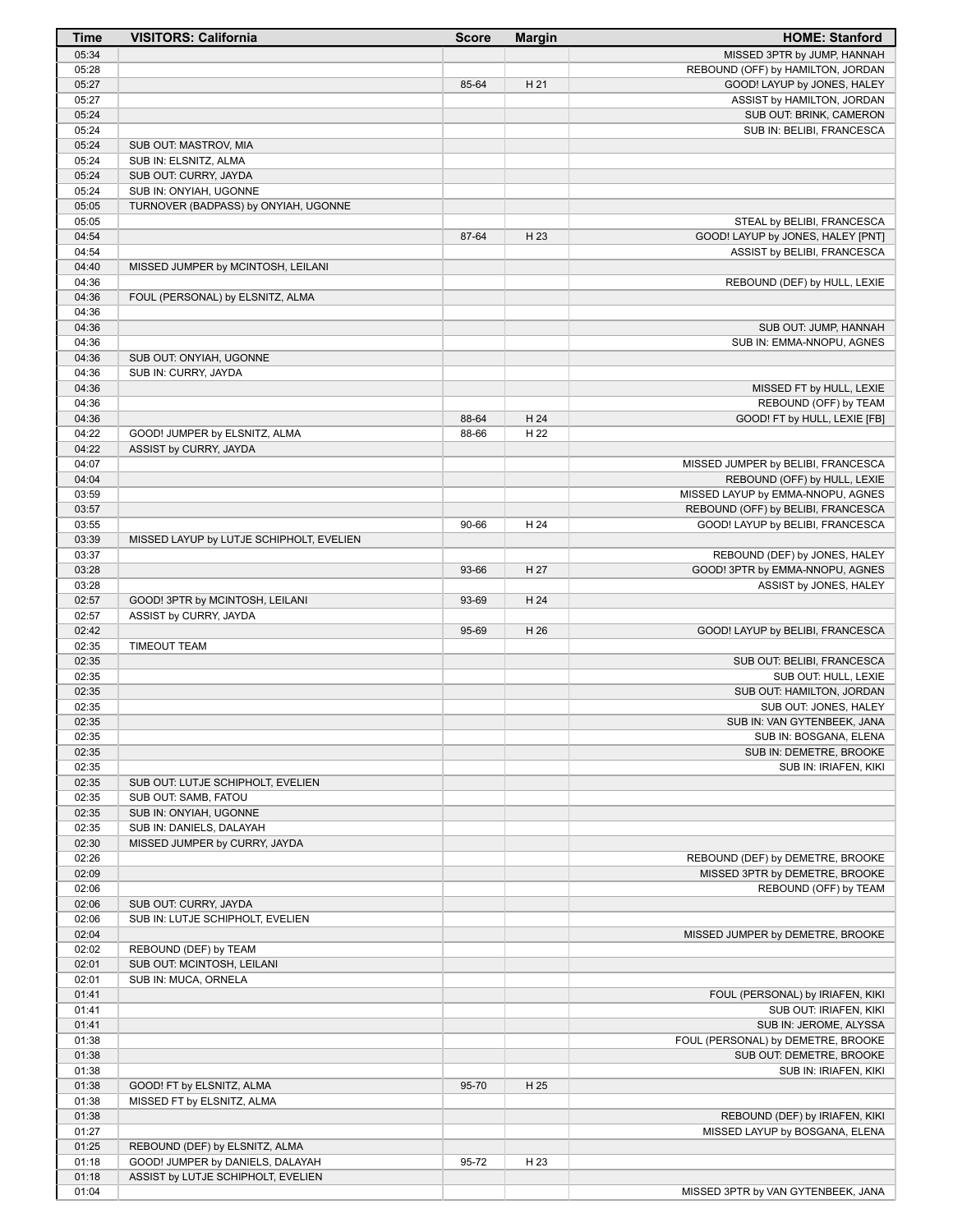| <b>Time</b> | <b>VISITORS: California</b>              | <b>Score</b> | <b>Margin</b> | <b>HOME: Stanford</b>          |
|-------------|------------------------------------------|--------------|---------------|--------------------------------|
| 01:02       | REBOUND (DEF) by TEAM                    |              |               |                                |
| 00:44       | MISSED JUMPER by MUCA, ORNELA            |              |               |                                |
| 00:41       | REBOUND (OFF) by ELSNITZ, ALMA           |              |               |                                |
| 00:36       | GOOD! LAYUP by DANIELS, DALAYAH          | 95-74        | H 21          |                                |
| 00:36       | ASSIST by MUCA, ORNELA                   |              |               |                                |
| 00:25       |                                          | 97-74        | H 23          | GOOD! LAYUP by IRIAFEN, KIKI   |
| 00:25       |                                          |              |               | ASSIST by BOSGANA, ELENA       |
| 00:10       | MISSED LAYUP by LUTJE SCHIPHOLT, EVELIEN |              |               |                                |
| 00:09       |                                          |              |               | REBOUND (DEF) by IRIAFEN, KIKI |

# **California 74, Stanford 97**

| <b>Points (This Period)</b> | <b>CAL</b>    | <b>STN</b>     |
|-----------------------------|---------------|----------------|
| In the Paint                |               | 14             |
| Off Turns                   | 5             |                |
| 2nd Chance                  |               |                |
| <b>Fast Break</b>           |               |                |
| Bench                       |               |                |
| Per Poss                    | 1.000<br>8/19 | 1.158<br>11/19 |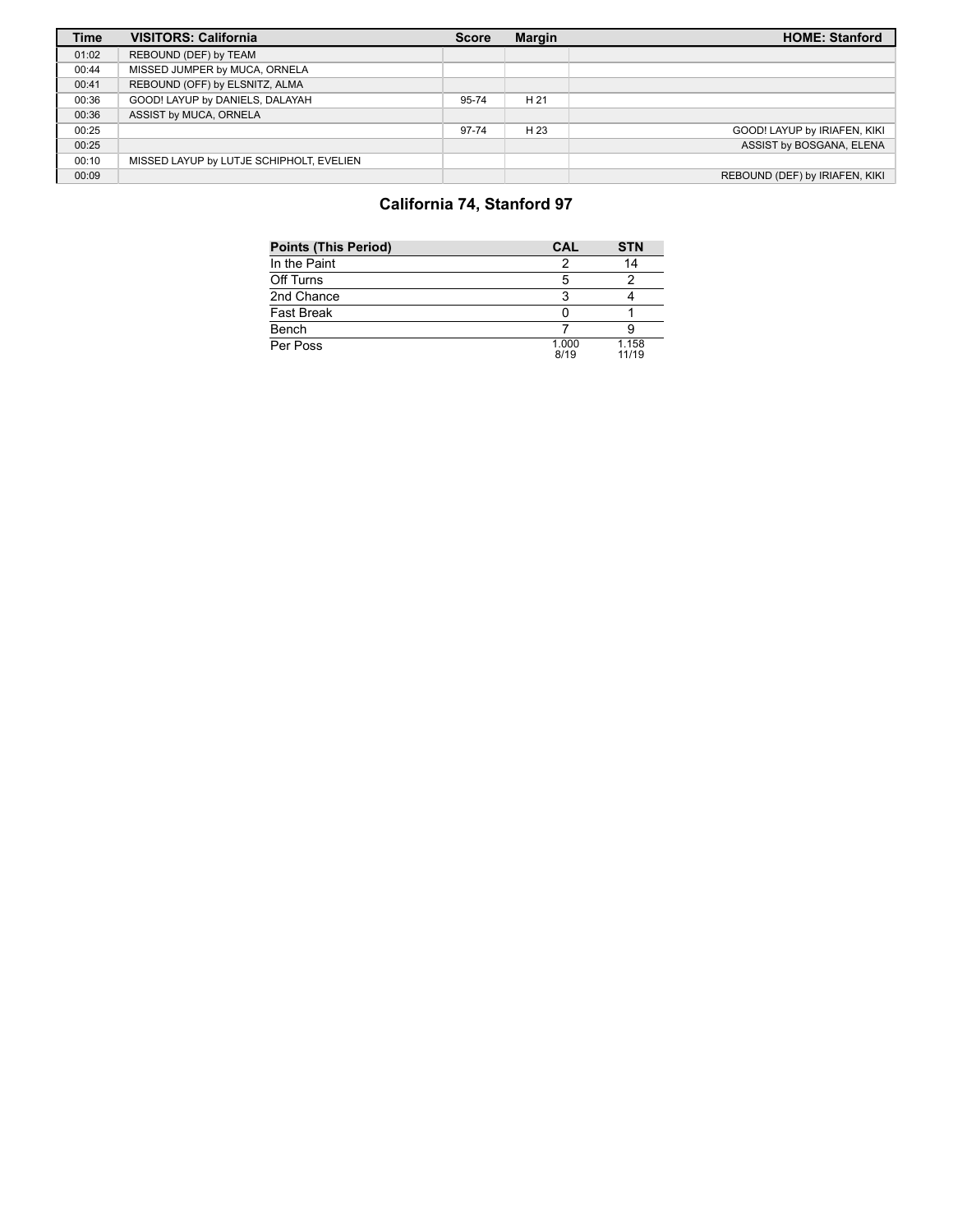### **Official Scoring/Possession Reference Chart California vs Stanford Period 1 January 21, 2022 at Maples Pavilion - Stanford, CA**



### **Period 1**

<mark>Starters:</mark><br>California: 1 MCINTOSH,LEILANI (G); 22 CROCKER,CAILYN (G); 24 LUTJE SCHIPHOLT,EVELIEN (F); 30 CURRY,JAYDA (G); 33 SAMB,FATOU (C);<br>**Stanford**: 12 HULL,LEXIE (G); 22 BRINK,CAMERON (F); 24 HULL,LACIE (G); 30 JONES

| <b>Time</b> | <b>VISITORS: California</b>             | <b>Score</b> | <b>Margin</b>  | <b>HOME: Stanford</b>           |
|-------------|-----------------------------------------|--------------|----------------|---------------------------------|
| 09:19       |                                         | $2 - 0$      | H <sub>2</sub> | GOOD! JUMPER by JONES, HALEY    |
| 08:48       |                                         | $4 - 0$      | H4             | GOOD! LAYUP by JONES, HALEY     |
| 08:06       | GOOD! LAYUP by SAMB, FATOU              | $4 - 2$      | H <sub>2</sub> |                                 |
| 07:58       |                                         | $7-2$        | H <sub>5</sub> | GOOD! 3PTR by JUMP, HANNAH      |
| 07:41       | GOOD! FT by CROCKER, CAILYN             | $7-3$        | H <sub>4</sub> |                                 |
| 06:35       |                                         | $8 - 3$      | H <sub>5</sub> | GOOD! FT by IRIAFEN, KIKI       |
| 06:09       |                                         | $10-3$       | H <sub>7</sub> | GOOD! LAYUP by IRIAFEN, KIKI    |
| 06:00       | GOOD! FT by CURRY, JAYDA                | $10 - 4$     | H <sub>6</sub> |                                 |
| 03:54       |                                         | $13 - 4$     | H9             | GOOD! 3PTR by JUMP, HANNAH      |
| 03:19       | GOOD! LAYUP by LUTJE SCHIPHOLT, EVELIEN | $13-6$       | H <sub>7</sub> |                                 |
| 02:03       | GOOD! JUMPER by ONYIAH, UGONNE [PNT]    | $13 - 8$     | H <sub>5</sub> |                                 |
| 01:14       |                                         | $15 - 8$     | H <sub>7</sub> | GOOD! LAYUP by HAMILTON, JORDAN |
| 00:31       |                                         | $16 - 8$     | H 8            | GOOD! FT by JONES, HALEY        |
| 00:31       |                                         | $17-8$       | H <sub>9</sub> | GOOD! FT by JONES, HALEY        |
| 00:14       | GOOD! FT by CURRY, JAYDA                | $17-9$       | H 8            |                                 |
| 00:14       | GOOD! FT by CURRY, JAYDA                | $17 - 10$    | H <sub>7</sub> |                                 |
| 00:01       |                                         | $19-10$      | H 9            | GOOD! LAYUP by JONES, HALEY     |
| 00:01       |                                         | $20 - 10$    | H 10           | GOOD! FT by JONES, HALEY        |

**California 10, Stanford 20**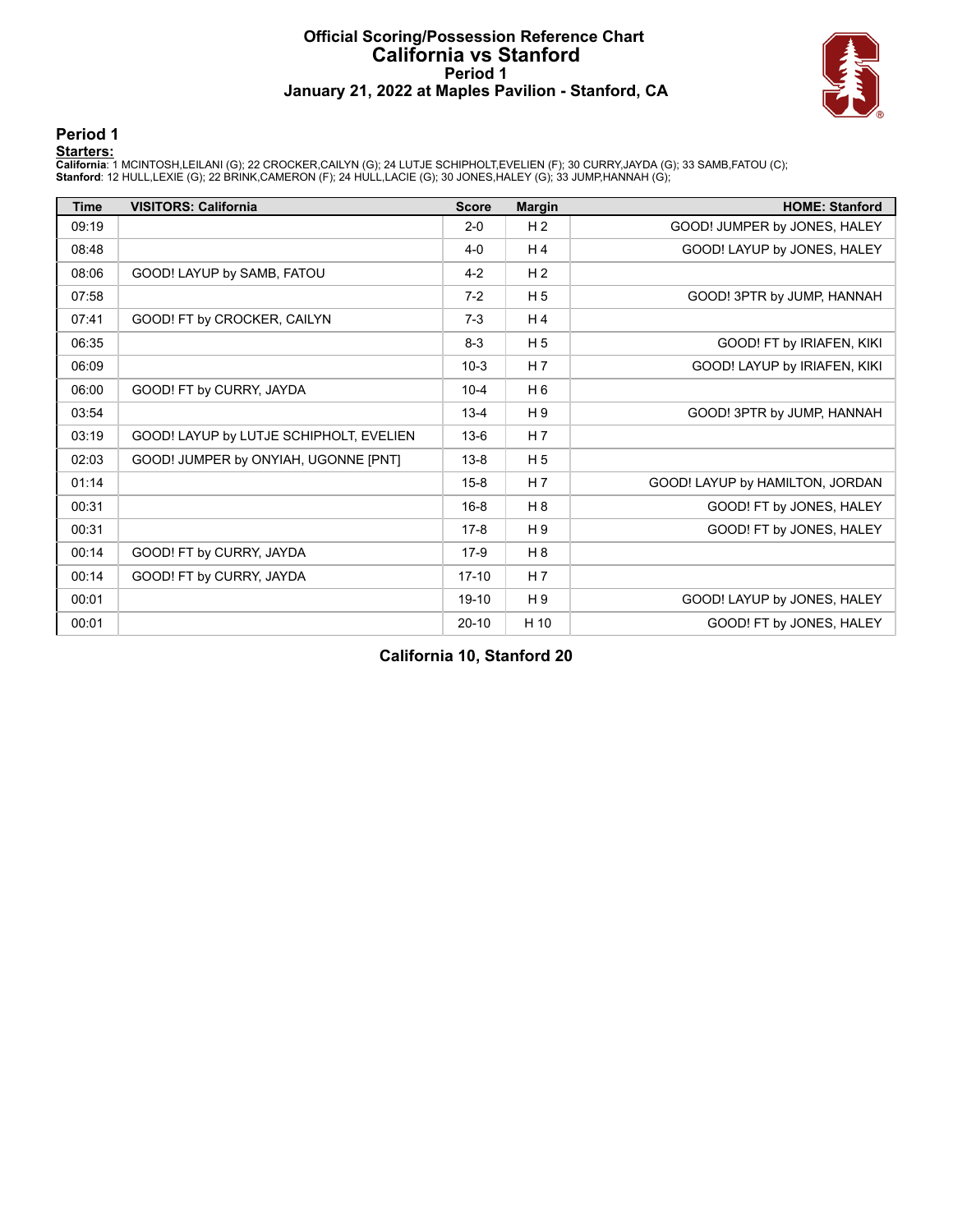### **Official Scoring/Possession Reference Chart California vs Stanford Period 2 January 21, 2022 at Maples Pavilion - Stanford, CA**



### **Period 2**

<mark>Starters:</mark><br>California: 1 MCINTOSH,LEILANI (G); 22 CROCKER,CAILYN (G); 24 LUTJE SCHIPHOLT,EVELIEN (F); 30 CURRY,JAYDA (G); 33 SAMB,FATOU (C);<br>**Stanford**: 12 HULL,LEXIE (G); 22 BRINK,CAMERON (F); 24 HULL,LACIE (G); 30 JONES

| <b>Time</b> | <b>VISITORS: California</b>             | <b>Score</b> | <b>Margin</b>  | <b>HOME: Stanford</b>               |
|-------------|-----------------------------------------|--------------|----------------|-------------------------------------|
| 09:48       | GOOD! LAYUP by MASTROV, MIA             | $20 - 12$    | H8             |                                     |
| 08:46       | GOOD! 3PTR by MCINTOSH, LEILANI         | $20 - 15$    | H <sub>5</sub> |                                     |
| 08:24       |                                         | $21 - 15$    | H <sub>6</sub> | GOOD! FT by BELIBI, FRANCESCA       |
| 08:10       | GOOD! JUMPER by CURRY, JAYDA [PNT]      | $21 - 17$    | H4             |                                     |
| 07:48       |                                         | $24 - 17$    | H <sub>7</sub> | GOOD! 3PTR by JUMP, HANNAH          |
| 07:27       | GOOD! LAYUP by LUTJE SCHIPHOLT, EVELIEN | 24-19        | H <sub>5</sub> |                                     |
| 07:15       |                                         | $25-19$      | H <sub>6</sub> | GOOD! FT by BRINK, CAMERON          |
| 07:15       |                                         | $26-19$      | H 7            | GOOD! FT by BRINK, CAMERON          |
| 07:01       | GOOD! 3PTR by CURRY, JAYDA              | $26-22$      | H <sub>4</sub> |                                     |
| 06:49       |                                         | 28-22        | H <sub>6</sub> | GOOD! LAYUP by BELIBI, FRANCESCA    |
| 06:15       | GOOD! JUMPER by MASTROV, MIA            | 28-24        | H4             |                                     |
| 05:42       |                                         | $31 - 24$    | H 7            | GOOD! 3PTR by JONES, HALEY          |
| 05:05       | GOOD! LAYUP by MASTROV, MIA             | $31 - 26$    | H <sub>5</sub> |                                     |
| 04:47       |                                         | 33-26        | H <sub>7</sub> | GOOD! LAYUP by BRINK, CAMERON [PNT] |
| 04:31       | GOOD! JUMPER by CURRY, JAYDA [PNT]      | 33-28        | H <sub>5</sub> |                                     |
| 04:31       | GOOD! FT by CURRY, JAYDA                | 33-29        | H4             |                                     |
| 04:18       |                                         | 35-29        | H <sub>6</sub> | GOOD! LAYUP by BELIBI, FRANCESCA    |
| 03:59       | GOOD! 3PTR by MCINTOSH, LEILANI         | 35-32        | $H_3$          |                                     |
| 03:05       | GOOD! FT by MCINTOSH, LEILANI [FB]      | 35-33        | H <sub>2</sub> |                                     |
| 03:05       | GOOD! FT by MCINTOSH, LEILANI [FB]      | 35-34        | H <sub>1</sub> |                                     |
| 02:45       |                                         | 37-34        | $H_3$          | GOOD! LAYUP by BELIBI, FRANCESCA    |
| 02:36       | GOOD! LAYUP by MCINTOSH, LEILANI [PNT]  | 37-36        | H <sub>1</sub> |                                     |
| 02:21       |                                         | 39-36        | $H_3$          | GOOD! LAYUP by BELIBI, FRANCESCA    |
| 02:04       | GOOD! LAYUP by CURRY, JAYDA             | 39-38        | H <sub>1</sub> |                                     |
| 01:55       |                                         | 40-38        | H <sub>2</sub> | GOOD! FT by BELIBI, FRANCESCA       |
| 01:39       | GOOD! 3PTR by CURRY, JAYDA              | 40-41        | V <sub>1</sub> |                                     |
| 00:28       |                                         | 42-41        | H <sub>1</sub> | GOOD! JUMPER by BELIBI, FRANCESCA   |
| 00:03       | GOOD! FT by LUTJE SCHIPHOLT, EVELIEN    | 42-42        | $\mathsf{T}$   |                                     |

**California 42, Stanford 42**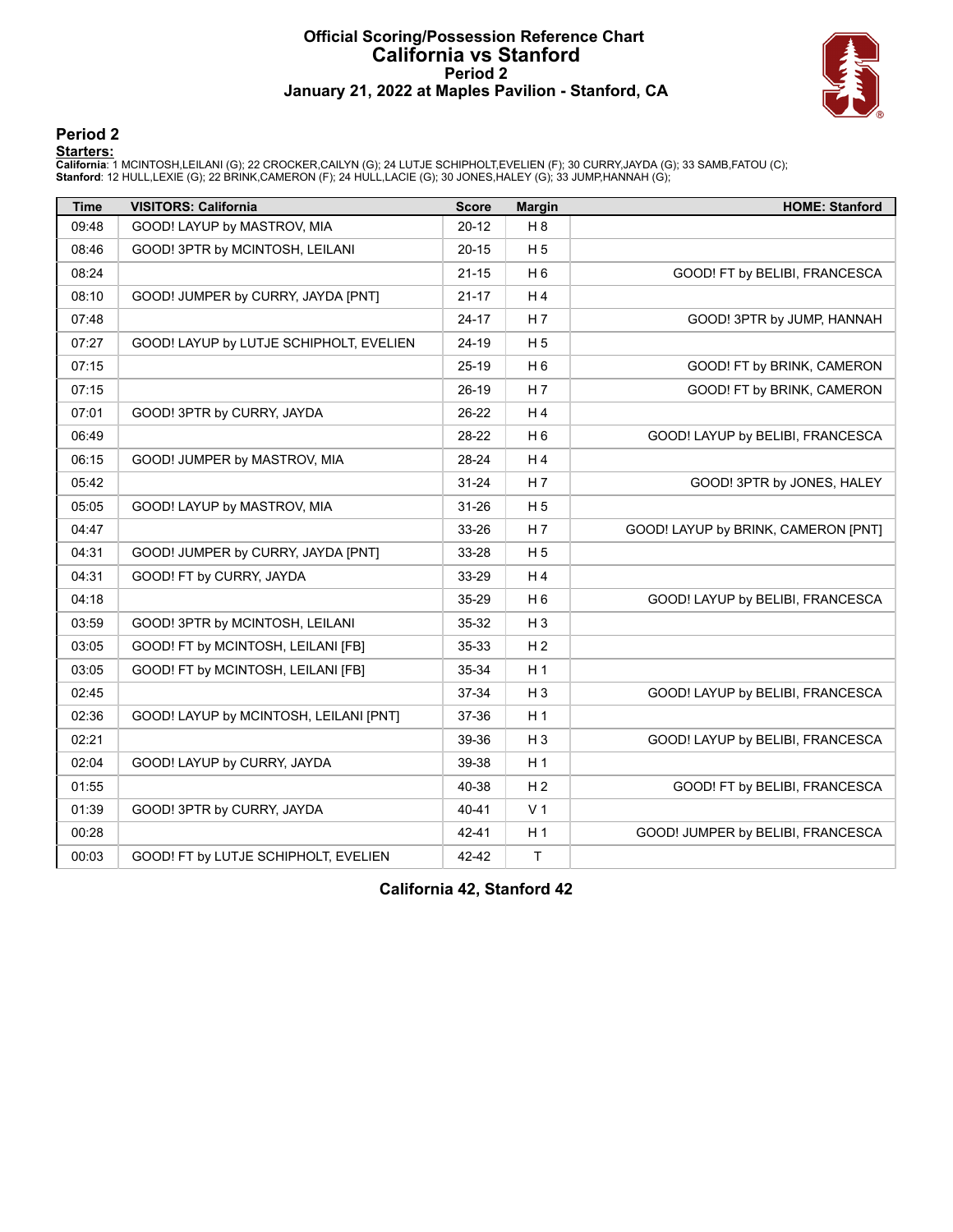### **Official Scoring/Possession Reference Chart California vs Stanford Period 3 January 21, 2022 at Maples Pavilion - Stanford, CA**



### **Period 3**

<mark>Starters:</mark><br>California: 1 MCINTOSH,LEILANI (G); 22 CROCKER,CAILYN (G); 24 LUTJE SCHIPHOLT,EVELIEN (F); 30 CURRY,JAYDA (G); 33 SAMB,FATOU (C);<br>**Stanford**: 12 HULL,LEXIE (G); 22 BRINK,CAMERON (F); 24 HULL,LACIE (G); 30 JONES

| <b>Time</b> | <b>VISITORS: California</b>                      | <b>Score</b> | <b>Margin</b>  | <b>HOME: Stanford</b>               |
|-------------|--------------------------------------------------|--------------|----------------|-------------------------------------|
| 09:49       |                                                  | 44-42        | H <sub>2</sub> | GOOD! LAYUP by BRINK, CAMERON [PNT] |
| 09:36       |                                                  | 45-42        | $H_3$          | GOOD! FT by JONES, HALEY            |
| 09:36       |                                                  | 46-42        | H4             | GOOD! FT by JONES, HALEY            |
| 08:14       |                                                  | 47-42        | H <sub>5</sub> | GOOD! FT by BRINK, CAMERON [FB]     |
| 08:13       |                                                  | 48-42        | H <sub>6</sub> | GOOD! FT by BRINK, CAMERON [FB]     |
| 07:41       | GOOD! FT by CURRY, JAYDA                         | 48-43        | H <sub>5</sub> |                                     |
| 07:41       | GOOD! FT by CURRY, JAYDA                         | 48-44        | H4             |                                     |
| 07:21       |                                                  | 49-44        | H <sub>5</sub> | GOOD! FT by BELIBI, FRANCESCA       |
| 07:21       |                                                  | 50-44        | H <sub>6</sub> | GOOD! FT by BELIBI, FRANCESCA       |
| 06:54       |                                                  | 51-44        | H 7            | GOOD! FT by JONES, HALEY            |
| 06:54       |                                                  | 52-44        | H <sub>8</sub> | GOOD! FT by JONES, HALEY            |
| 06:20       |                                                  | 55-44        | H 11           | GOOD! 3PTR by JUMP, HANNAH          |
| 05:54       |                                                  | 56-44        | H 12           | GOOD! FT by HULL, LEXIE             |
| 05:54       |                                                  | 57-44        | H 13           | GOOD! FT by HULL, LEXIE             |
| 05:37       | GOOD! JUMPER by LUTJE SCHIPHOLT, EVELIEN         | 57-46        | H 11           |                                     |
| 05:23       |                                                  | 59-46        | H 13           | GOOD! JUMPER by JONES, HALEY [PNT]  |
| 04:19       |                                                  | 61-46        | H 15           | GOOD! JUMPER by JUMP, HANNAH        |
| 03:35       |                                                  | 63-46        | H 17           | GOOD! LAYUP by JONES, HALEY         |
| 03:10       | GOOD! FT by MASTROV, MIA                         | 63-47        | H 16           |                                     |
| 02:59       |                                                  | 66-47        | H 19           | GOOD! 3PTR by HULL, LEXIE           |
| 02:47       | GOOD! LAYUP by LUTJE SCHIPHOLT, EVELIEN<br>[PNT] | 66-49        | H 17           |                                     |
| 02:32       |                                                  | 68-49        | H 19           | GOOD! LAYUP by BELIBI, FRANCESCA    |
| 01:52       | GOOD! FT by CURRY, JAYDA                         | 68-50        | H 18           |                                     |
| 01:52       | GOOD! FT by CURRY, JAYDA                         | 68-51        | H 17           |                                     |
| 01:39       |                                                  | 71-51        | H 20           | GOOD! 3PTR by JUMP, HANNAH          |
| 01:29       | GOOD! FT by CURRY, JAYDA                         | 71-52        | H 19           |                                     |
| 01:29       | GOOD! FT by CURRY, JAYDA                         | 71-53        | H 18           |                                     |
| 01:08       |                                                  | 72-53        | H 19           | GOOD! FT by JUMP, HANNAH            |
| 01:08       |                                                  | 73-53        | H 20           | GOOD! FT by JUMP, HANNAH            |
| 00:57       | GOOD! FT by DANIELS, DALAYAH                     | 73-54        | H 19           |                                     |
| 00:48       |                                                  | 75-54        | H 21           | GOOD! LAYUP by HULL, LACIE          |
| 00:33       | GOOD! FT by MCINTOSH, LEILANI                    | 75-55        | H 20           |                                     |

**California 55, Stanford 75**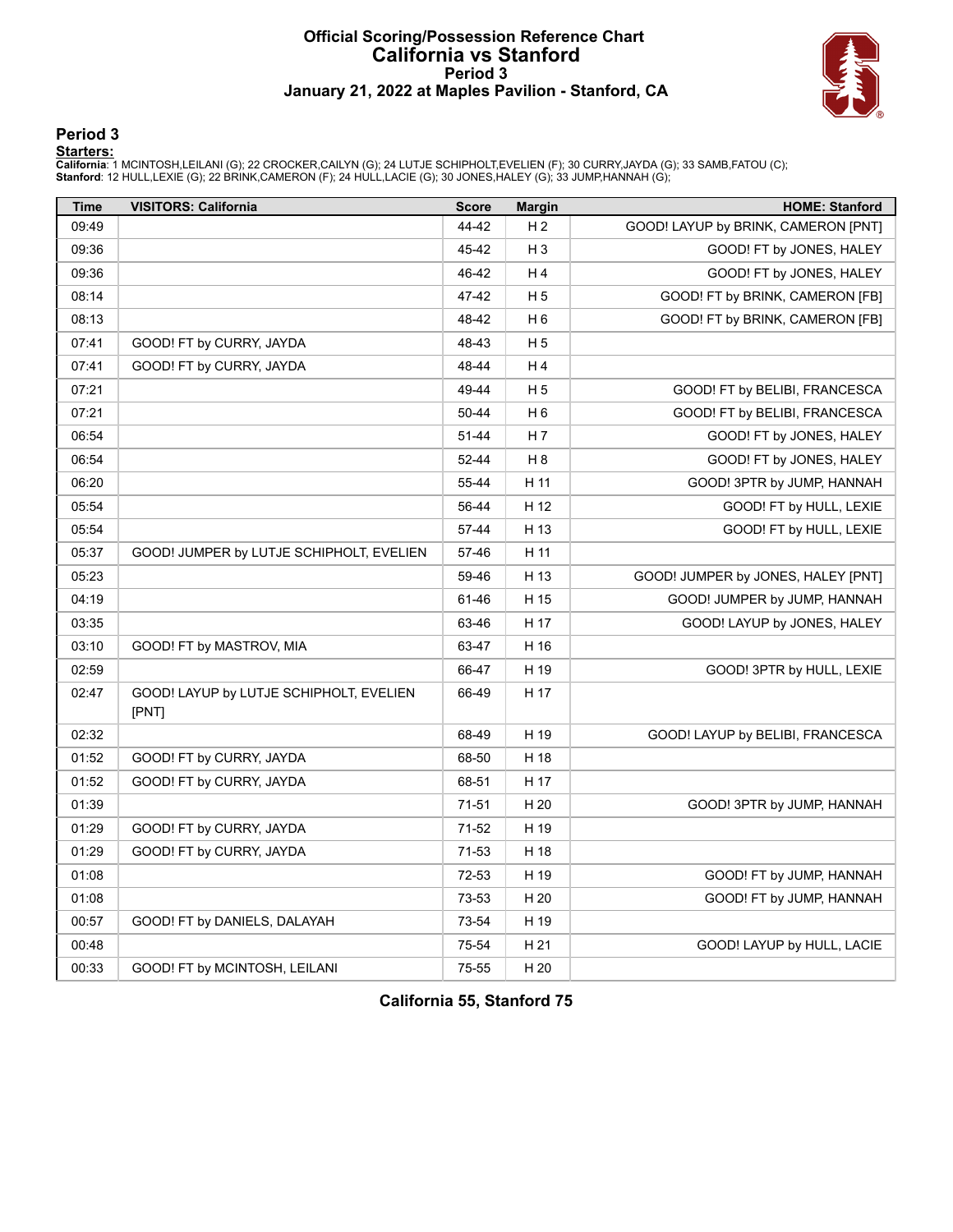### **Official Scoring/Possession Reference Chart California vs Stanford Period 4 January 21, 2022 at Maples Pavilion - Stanford, CA**



### **Period 4**

<mark>Starters:</mark><br>California: 1 MCINTOSH,LEILANI (G); 22 CROCKER,CAILYN (G); 24 LUTJE SCHIPHOLT,EVELIEN (F); 30 CURRY,JAYDA (G); 33 SAMB,FATOU (C);<br>**Stanford**: 12 HULL,LEXIE (G); 22 BRINK,CAMERON (F); 24 HULL,LACIE (G); 30 JONES

| <b>Time</b> | <b>VISITORS: California</b>      | <b>Score</b> | <b>Margin</b> | <b>HOME: Stanford</b>             |
|-------------|----------------------------------|--------------|---------------|-----------------------------------|
| 09:52       |                                  | 77-55        | H 22          | GOOD! LAYUP by BRINK, CAMERON     |
| 09:44       | GOOD! 3PTR by CURRY, JAYDA       | 77-58        | H 19          |                                   |
| 08:50       | GOOD! FT by CURRY, JAYDA         | 77-59        | H 18          |                                   |
| 08:50       | GOOD! FT by CURRY, JAYDA         | 77-60        | H 17          |                                   |
| 08:25       |                                  | 79-60        | H 19          | GOOD! LAYUP by BRINK, CAMERON     |
| 07:33       | GOOD! 3PTR by CURRY, JAYDA       | 79-63        | H 16          |                                   |
| 07:22       |                                  | 80-63        | H 17          | GOOD! FT by JUMP, HANNAH          |
| 07:22       |                                  | 81-63        | H 18          | GOOD! FT by JUMP, HANNAH          |
| 06:57       |                                  | 83-63        | H 20          | GOOD! JUMPER by JONES, HALEY      |
| 06:34       | GOOD! FT by SAMB, FATOU          | 83-64        | H 19          |                                   |
| 05:27       |                                  | 85-64        | H 21          | GOOD! LAYUP by JONES, HALEY       |
| 04:54       |                                  | 87-64        | H 23          | GOOD! LAYUP by JONES, HALEY [PNT] |
| 04:36       |                                  | 88-64        | H 24          | GOOD! FT by HULL, LEXIE [FB]      |
| 04:22       | GOOD! JUMPER by ELSNITZ, ALMA    | 88-66        | H 22          |                                   |
| 03:55       |                                  | 90-66        | H 24          | GOOD! LAYUP by BELIBI, FRANCESCA  |
| 03:28       |                                  | 93-66        | H 27          | GOOD! 3PTR by EMMA-NNOPU, AGNES   |
| 02:57       | GOOD! 3PTR by MCINTOSH, LEILANI  | 93-69        | H 24          |                                   |
| 02:42       |                                  | 95-69        | H 26          | GOOD! LAYUP by BELIBI, FRANCESCA  |
| 01:38       | GOOD! FT by ELSNITZ, ALMA        | 95-70        | H 25          |                                   |
| 01:18       | GOOD! JUMPER by DANIELS, DALAYAH | 95-72        | H 23          |                                   |
| 00:36       | GOOD! LAYUP by DANIELS, DALAYAH  | 95-74        | H 21          |                                   |
| 00:25       |                                  | 97-74        | H 23          | GOOD! LAYUP by IRIAFEN, KIKI      |

**California 74, Stanford 97**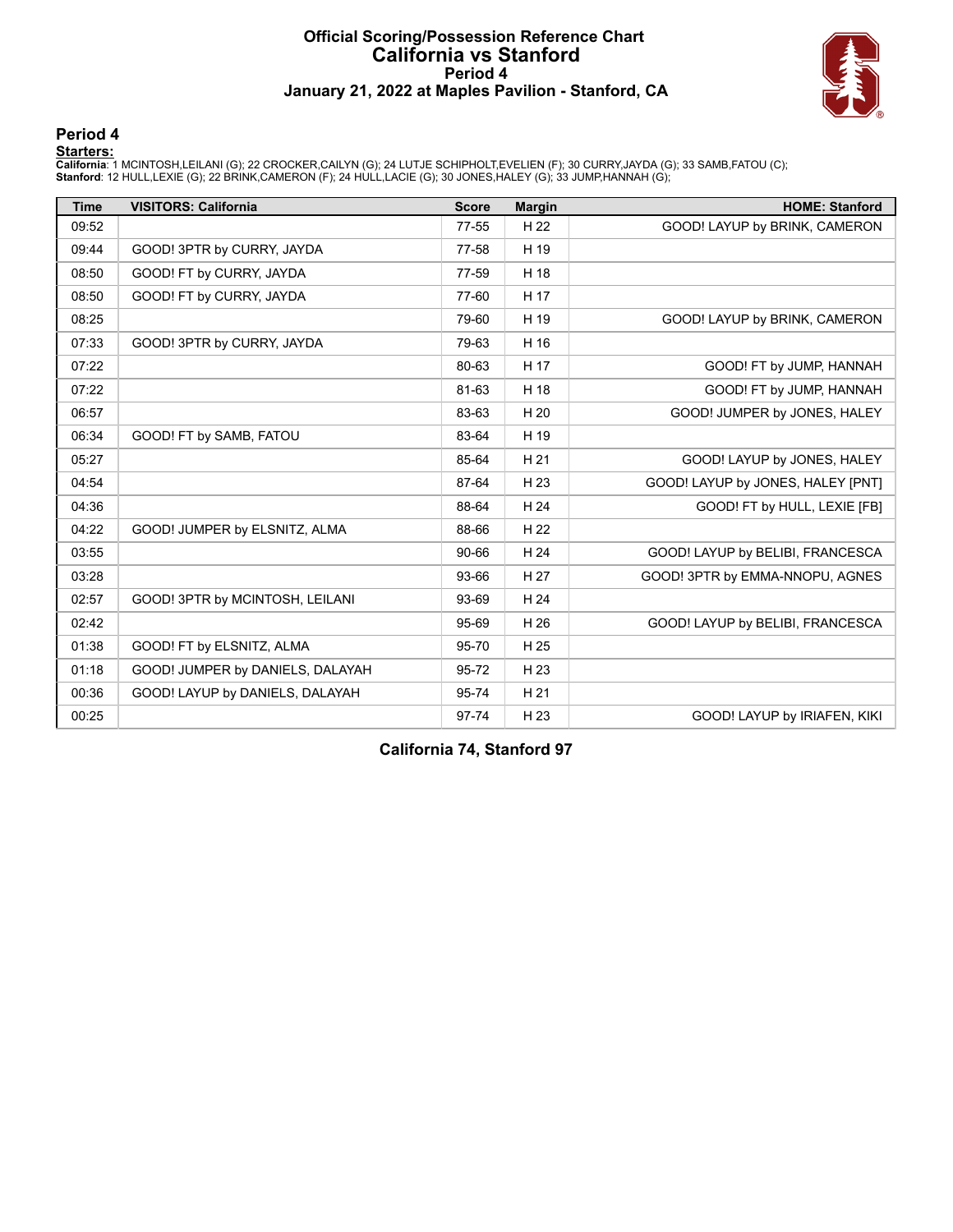### **Official Substitutions Log California vs Stanford Period 1 January 21, 2022 at Maples Pavilion - Stanford, CA**



| <b>VISITORS: California</b>          | <b>Time</b> | <b>Score</b> | <b>HOME: Stanford</b>      |
|--------------------------------------|-------------|--------------|----------------------------|
| 1 MCINTOSH, LEILANI                  |             |              | 12 HULL, LEXIE             |
| 22 CROCKER, CAILYN                   |             |              | 22 BRINK, CAMERON          |
| 24 LUTJE SCHIPHOLT, EVELIEN          |             |              | 24 HULL, LACIE             |
| 30 CURRY, JAYDA                      |             |              | 30 JONES, HALEY            |
| 33 SAMB, FATOU                       |             |              | 33 JUMP, HANNAH            |
|                                      | 07:41       | $2 - 7$      | SUB OUT: BRINK, CAMERON    |
|                                      | 07:41       |              | SUB IN: BELIBI, FRANCESCA  |
|                                      | 07:18       | $3 - 7$      | SUB OUT: JONES, HALEY      |
|                                      | 07:18       |              | SUB IN: IRIAFEN, KIKI      |
|                                      | 07:18       |              | SUB OUT: BELIBI, FRANCESCA |
|                                      | 07:18       |              | SUB IN: JONES, HALEY       |
| SUB OUT: 33 SAMB, FATOU              | 06:35       | $3 - 7$      |                            |
| SUB IN: 3 DANIELS, DALAYAH           | 06:35       |              |                            |
|                                      | 06:00       | $4 - 10$     | SUB OUT: HULL, LACIE       |
|                                      | 06:00       |              | SUB IN: HAMILTON, JORDAN   |
|                                      | 05:12       | $4 - 10$     | SUB OUT: IRIAFEN, KIKI     |
|                                      | 05:12       |              | SUB IN: BELIBI, FRANCESCA  |
|                                      | 02:53       | $6 - 13$     | SUB OUT: BELIBI, FRANCESCA |
|                                      | 02:53       |              | SUB IN: PRECHTEL, ASHTEN   |
| SUB OUT: 22 CROCKER, CAILYN          | 02:53       |              |                            |
| SUB OUT: 24 LUTJE SCHIPHOLT, EVELIEN | 02:53       |              |                            |
| SUB IN: 0 ONYIAH, UGONNE             | 02:53       |              |                            |
| SUB IN: 14 ELSNITZ, ALMA             | 02:53       |              |                            |
|                                      | 02:16       | $6 - 13$     | SUB OUT: HULL, LEXIE       |
|                                      | 02:16       |              | SUB IN: DEMETRE, BROOKE    |
|                                      | 00:31       | $8 - 15$     | SUB OUT: DEMETRE, BROOKE   |
|                                      | 00:31       |              | SUB IN: BELIBI, FRANCESCA  |
| SUB OUT: 14 ELSNITZ, ALMA            | 00:31       |              |                            |
| SUB IN: 10 GREEN, JAZLEN             | 00:31       |              |                            |
|                                      | 00:14       | $8 - 17$     | SUB OUT: PRECHTEL, ASHTEN  |
|                                      | 00:14       |              | SUB IN: IRIAFEN, KIKI      |
| SUB OUT: 10 GREEN, JAZLEN            | 00:14       |              |                            |
| SUB IN: 21 MASTROV, MIA              | 00:14       |              |                            |
| SUB OUT: 30 CURRY, JAYDA             | 00:14       |              |                            |
| SUB IN: 22 CROCKER, CAILYN           | 00:14       |              |                            |

**California 10, Stanford 20**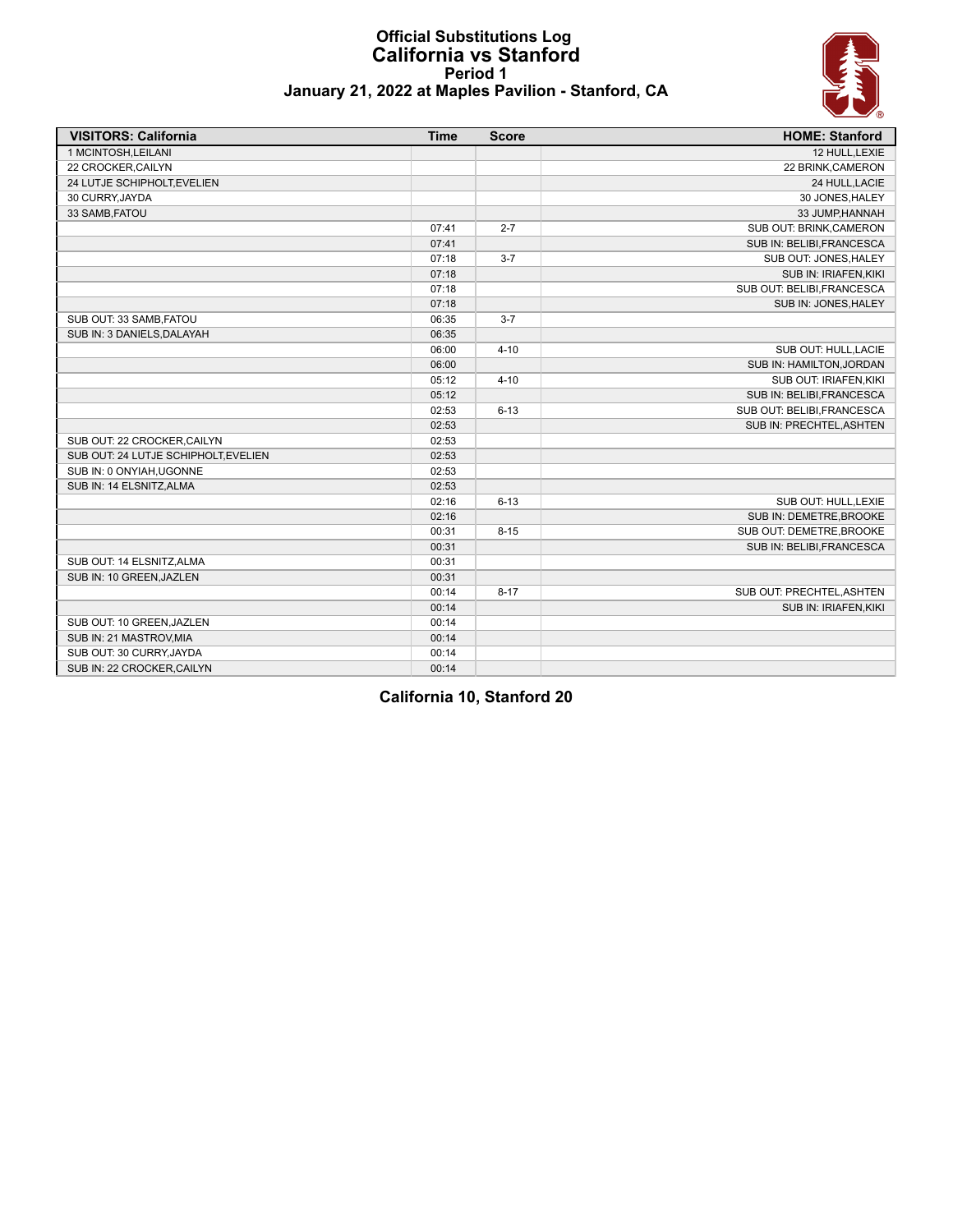### **Official Substitutions Log California vs Stanford Period 2 January 21, 2022 at Maples Pavilion - Stanford, CA**



| <b>VISITORS: California</b>          | <b>Time</b> | <b>Score</b>             | <b>HOME: Stanford</b>         |
|--------------------------------------|-------------|--------------------------|-------------------------------|
| 1 MCINTOSH.LEILANI                   |             |                          | 12 HULL.LEXIE                 |
| 22 CROCKER, CAILYN                   |             |                          | 22 BRINK, CAMERON             |
| 24 LUTJE SCHIPHOLT, EVELIEN          |             |                          | 24 HULL, LACIE                |
| 30 CURRY, JAYDA                      |             |                          | 30 JONES, HALEY               |
| 33 SAMB, FATOU                       |             |                          | 33 JUMP, HANNAH               |
|                                      | 10:00       | $\overline{\phantom{a}}$ | SUB OUT: BELIBI, FRANCESCA    |
|                                      | 10:00       |                          | <b>SUB OUT: IRIAFEN, KIKI</b> |
|                                      | 10:00       |                          | SUB IN: HULL, LEXIE           |
|                                      | 10:00       |                          | SUB IN: BRINK, CAMERON        |
| SUB OUT: 1 MCINTOSH, LEILANI         | 10:00       |                          |                               |
| SUB OUT: 3 DANIELS, DALAYAH          | 10:00       |                          |                               |
| SUB IN: 24 LUTJE SCHIPHOLT.EVELIEN   | 10:00       |                          |                               |
| SUB IN: 30 CURRY, JAYDA              | 10:00       |                          |                               |
| SUB OUT: 30 CURRY, JAYDA             | 09:00       | 12-20                    |                               |
| SUB IN: 1 MCINTOSH, LEILANI          | 09:00       |                          |                               |
|                                      | 08:59       | $12 - 20$                | SUB OUT: HULL, LEXIE          |
|                                      | 08:59       |                          | SUB IN: BELIBI, FRANCESCA     |
| SUB OUT: 22 CROCKER, CAILYN          | 08:24       | $15 - 20$                |                               |
| SUB IN: 30 CURRY, JAYDA              | 08:24       |                          |                               |
| SUB OUT: 0 ONYIAH, UGONNE            | 07:15       | 19-24                    |                               |
| SUB IN: 33 SAMB, FATOU               | 07:15       |                          |                               |
| SUB OUT: 24 LUTJE SCHIPHOLT, EVELIEN | 07:15       |                          |                               |
| SUB IN: 3 DANIELS, DALAYAH           | 07:15       |                          |                               |
|                                      | 04:31       | 28-33                    | SUB OUT: HAMILTON.JORDAN      |
|                                      | 04:31       |                          | SUB OUT: BRINK, CAMERON       |
|                                      | 04:31       |                          | SUB IN: HULL, LACIE           |
|                                      | 04:31       |                          | SUB IN: IRIAFEN, KIKI         |
|                                      | 03:05       | 34-35                    | <b>SUB OUT: IRIAFEN.KIKI</b>  |
|                                      | 03:05       |                          | SUB IN: VAN GYTENBEEK, JANA   |
| SUB OUT: 1 MCINTOSH, LEILANI         | 02:17       | 36-39                    |                               |
| SUB OUT: 3 DANIELS, DALAYAH          | 02:17       |                          |                               |
| SUB IN: 22 CROCKER, CAILYN           | 02:17       |                          |                               |
| SUB IN: 24 LUTJE SCHIPHOLT, EVELIEN  | 02:17       |                          |                               |
|                                      | 01:55       | 38-39                    | SUB OUT: HULL, LACIE          |
|                                      | 01:55       |                          | SUB IN: HAMILTON, JORDAN      |
|                                      | 01:55       |                          | SUB OUT: VAN GYTENBEEK, JANA  |
|                                      | 01:55       |                          | SUB IN: EMMA-NNOPU, AGNES     |

**California 42, Stanford 42**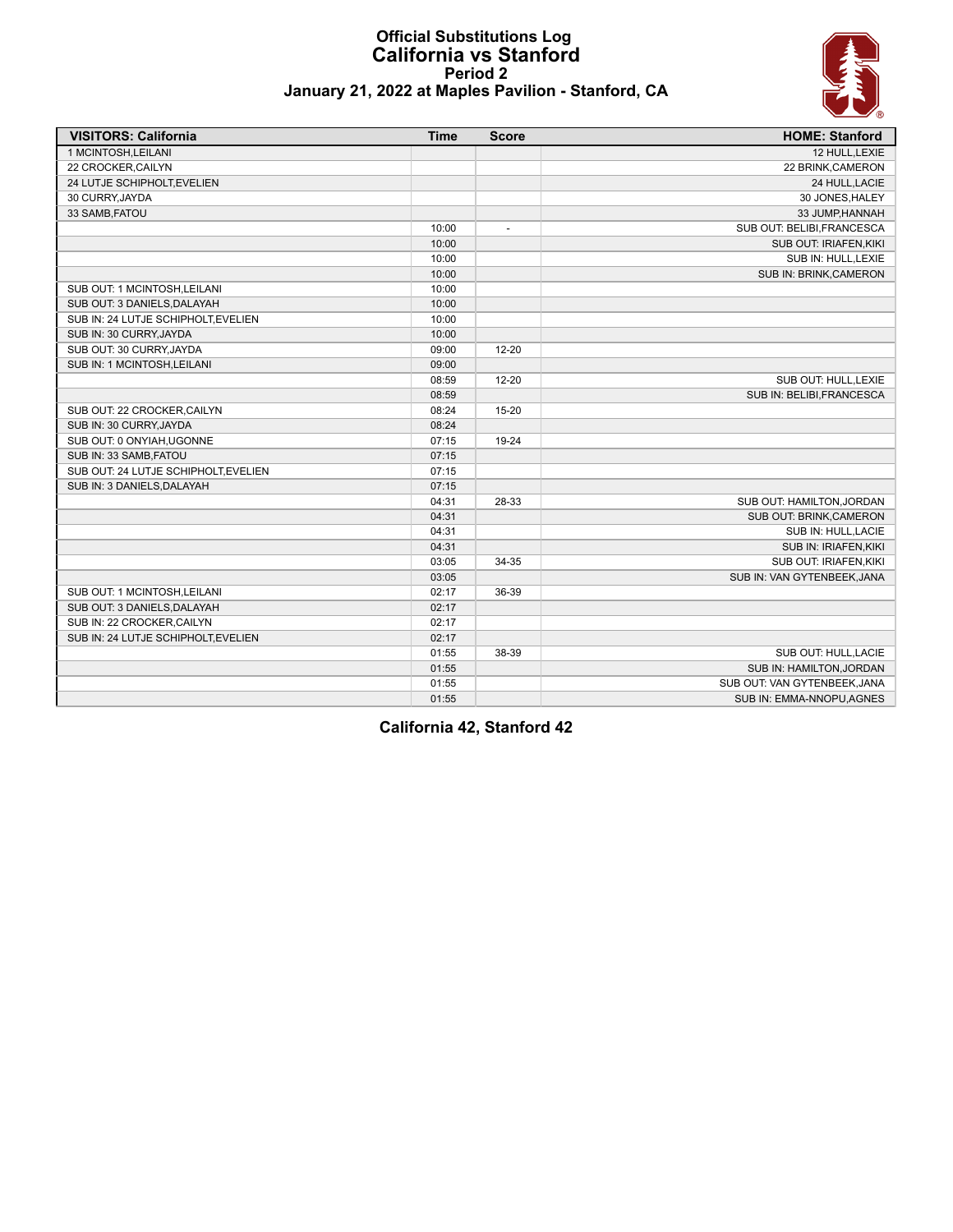### **Official Substitutions Log California vs Stanford Period 3 January 21, 2022 at Maples Pavilion - Stanford, CA**



| <b>VISITORS: California</b> | <b>Time</b> | <b>Score</b>             | <b>HOME: Stanford</b>      |
|-----------------------------|-------------|--------------------------|----------------------------|
| 1 MCINTOSH.LEILANI          |             |                          | 12 HULL.LEXIE              |
| 22 CROCKER, CAILYN          |             |                          | 22 BRINK, CAMERON          |
| 24 LUTJE SCHIPHOLT, EVELIEN |             |                          | 24 HULL, LACIE             |
| 30 CURRY, JAYDA             |             |                          | 30 JONES, HALEY            |
| 33 SAMB, FATOU              |             |                          | 33 JUMP, HANNAH            |
|                             | 10:00       | $\overline{\phantom{a}}$ | SUB OUT: EMMA-NNOPU, AGNES |
|                             | 10:00       |                          | SUB OUT: BELIBI, FRANCESCA |
|                             | 10:00       |                          | SUB OUT: HAMILTON, JORDAN  |
|                             | 10:00       |                          | SUB IN: HULL, LEXIE        |
|                             | 10:00       |                          | SUB IN: BRINK, CAMERON     |
|                             | 10:00       |                          | SUB IN: HULL, LACIE        |
| SUB OUT: 21 MASTROV, MIA    | 10:00       |                          |                            |
| SUB IN: 1 MCINTOSH, LEILANI | 10:00       |                          |                            |
| SUB OUT: 33 SAMB, FATOU     | 09:36       | 42-44                    |                            |
| SUB IN: 3 DANIELS, DALAYAH  | 09:36       |                          |                            |
|                             | 07:41       | 42-48                    | SUB OUT: BRINK, CAMERON    |
|                             | 07:41       |                          | SUB OUT: HULL, LACIE       |
|                             | 07:41       |                          | SUB IN: BELIBI, FRANCESCA  |
|                             | 07:41       |                          | SUB IN: HAMILTON, JORDAN   |
| SUB OUT: 3 DANIELS, DALAYAH | 06:54       | 44-50                    |                            |
| SUB IN: 0 ONYIAH, UGONNE    | 06:54       |                          |                            |
| SUB OUT: 22 CROCKER, CAILYN | 06:45       | 44-52                    |                            |
| SUB IN: 21 MASTROV, MIA     | 06:45       |                          |                            |
| SUB OUT: 0 ONYIAH, UGONNE   | 03:30       | 46-63                    |                            |
| SUB IN: 3 DANIELS, DALAYAH  | 03:30       |                          |                            |
| SUB OUT: 21 MASTROV, MIA    | 02:22       | 49-68                    |                            |
| SUB IN: 10 GREEN, JAZLEN    | 02:22       |                          |                            |
| SUB OUT: 30 CURRY, JAYDA    | 01:29       | 53-71                    |                            |
| SUB IN: 22 CROCKER, CAILYN  | 01:29       |                          |                            |
|                             | 01:22       | 53-71                    | SUB OUT: JONES, HALEY      |
|                             | 01:22       |                          | SUB IN: HULL, LACIE        |
| SUB OUT: 22 CROCKER, CAILYN | 01:22       |                          |                            |
| SUB IN: 30 CURRY, JAYDA     | 01:22       |                          |                            |
| SUB OUT: 10 GREEN, JAZLEN   | 00:57       | 53-73                    |                            |
| SUB IN: 21 MASTROV, MIA     | 00:57       |                          |                            |
|                             | 00:57       |                          | SUB OUT: HULL, LEXIE       |
|                             | 00:57       |                          | SUB IN: PRECHTEL, ASHTEN   |

**California 55, Stanford 75**